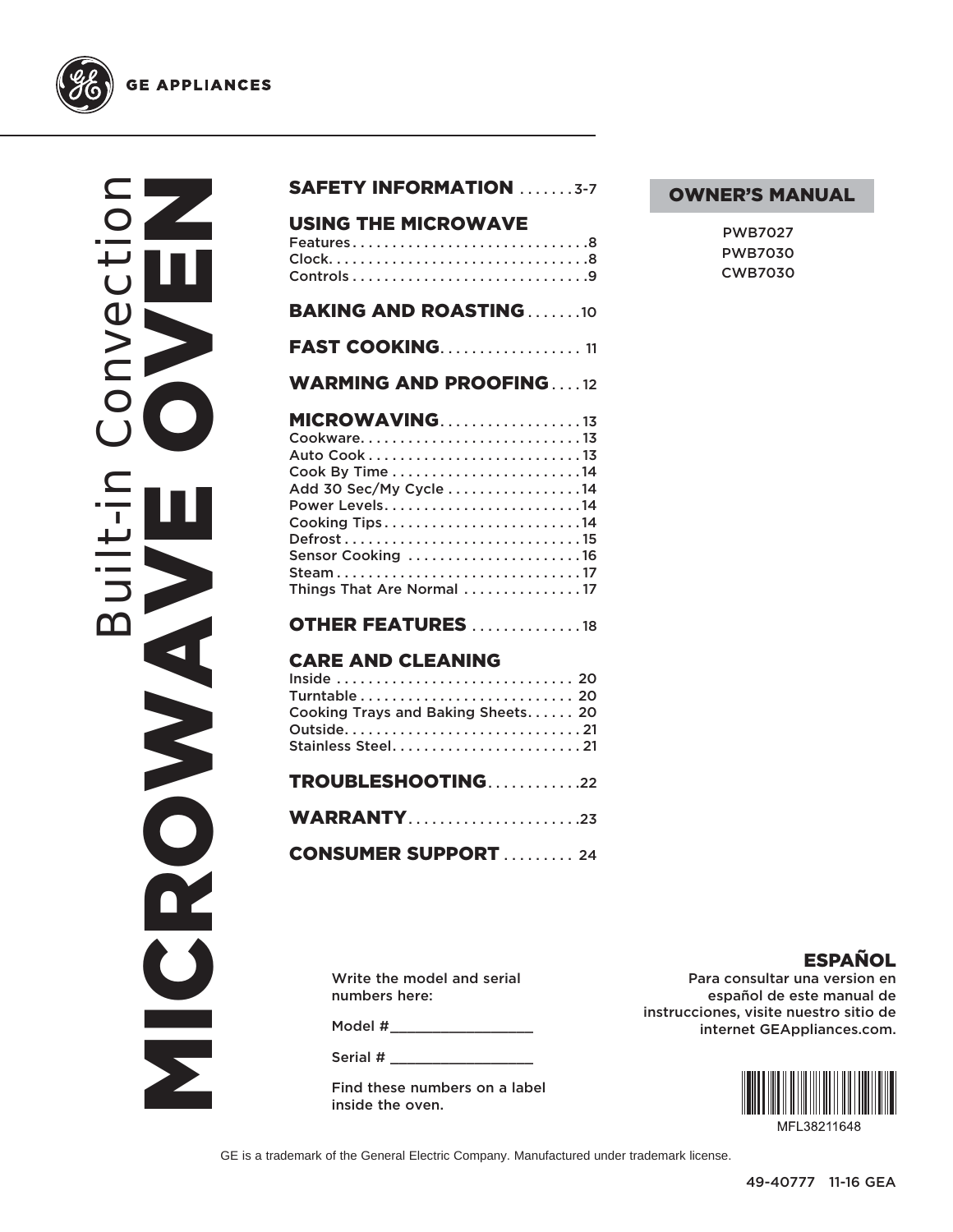# **THANK YOU FOR MAKING GE APPLIANCES A PART OF YOUR HOME.**

Whether you grew up with GE Appliances, or this is your first, we're happy to have you in the family.

We take pride in the craftsmanship, innovation and design that goes into every GE Appliances product, and we think you will too. Among other things, registration of your appliance ensures that we can deliver important product information and warranty details when you need them.

Register your GE appliance now online. Helpful websites and phone numbers are available in the Consumer Support section of this Owner's Manual. You may also mail in the pre-printed registration card included in the packing material.

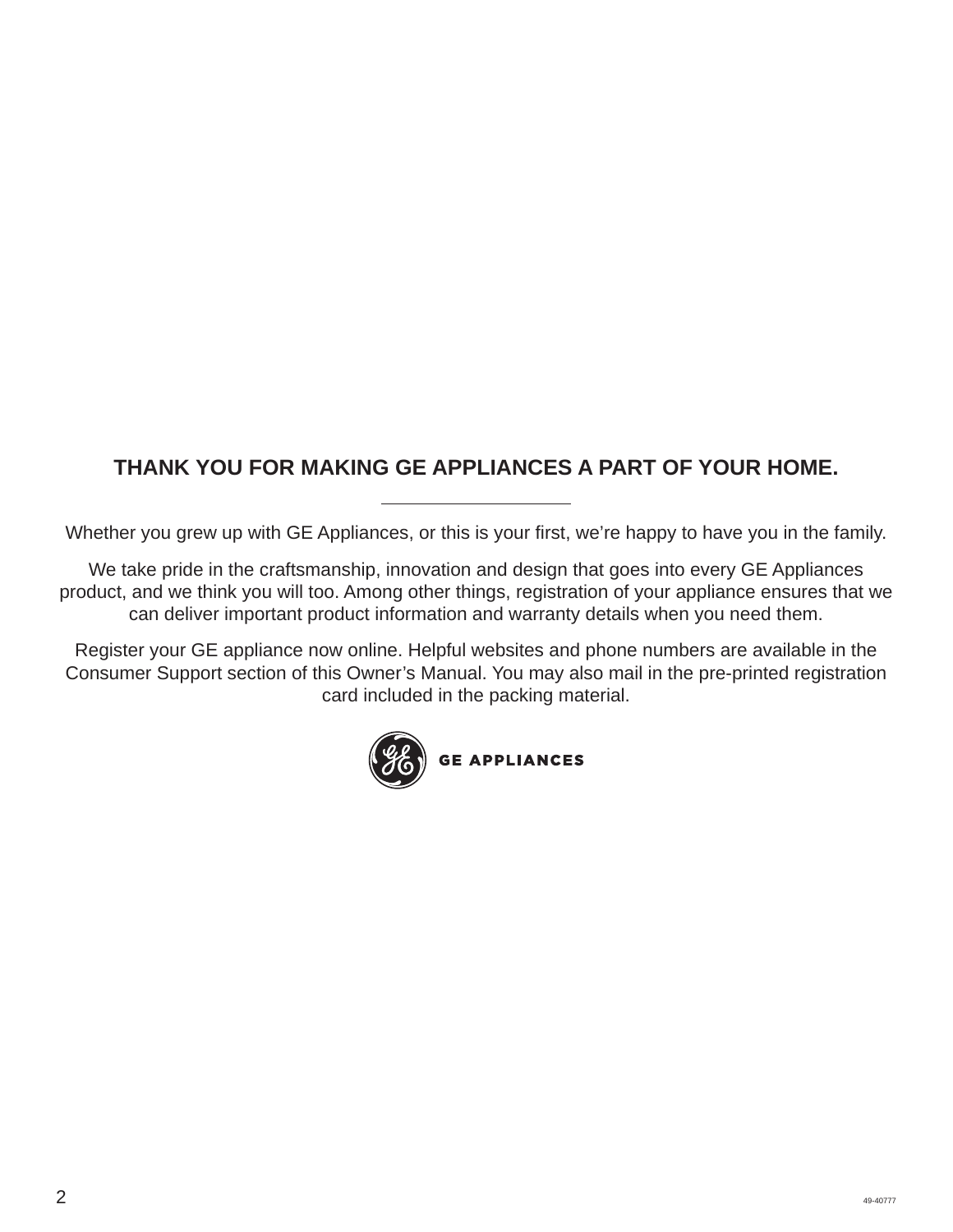#### **WARNING To reduce the risk of burns, electric shock, fire, injury to persons, or exposure to excessive microwave energy:**

When using electrical appliances, basic safety precautions should be followed, including the following:

- Read all instructions before using this appliance.
- $\blacksquare$  Read and follow the specific precautions in the PRECAUTIONS TO AVOID POSSIBLE EXPOSURE TO EXCESSIVE MICROWAVE ENERGY section on page 7.
- $\blacksquare$  Use this appliance only for its intended use as described in this manual. Do not use corrosive chemicals or vapors in this appliance. This oven is specifically designed to heat, dry or cook food, and is not intended for laboratory or industrial use.
- $\blacksquare$  This appliance must only be serviced by qualified service personnel. Contact nearest authorized service facility for examination, repair or adjustment.

#### **INSTALLATION**

- $\blacksquare$  Install or locate this appliance only in accordance with the provided installation instructions.
- This appliance must be grounded. Connect only to properly grounded outlet. See "GROUNDING INSTRUCTIONS" found on page 7.
- This microwave is UL listed for standard wall installation. See installation instructions for approved appliances to mount over and under the microwave.
- $\blacksquare$  Do not operate this appliance if it has a damaged power cord or plug, if it is not working properly, or if it has been damaged or dropped.
- Keep cord away from heated surfaces.
- Do not let cord hang over the edge of the table or counter
- Do not immerse cord or plug in water.
- $\blacksquare$  Do not cover or block any openings on the appliance.
- Do not store this appliance outdoors. Do not use this product near water—for example, in a wet basement, near a swimming pool, near a sink or in similar locations.
- Do not mount this appliance over a sink.

#### **TO REDUCE THE RISK OF FIRE IN THE CAVITY:**

- Do not overcook food. Carefully attend appliance when paper, plastic or other combustible materials are placed inside the oven to facilitate cooking.
- Remove wire twist-ties and metal handles from paper or plastic containers before placing them in the oven.
- $\blacksquare$  If materials inside the oven ignite, keep the oven door closed, turn the oven off and disconnect the power cord or shut off power at the fuse or circuit breaker panel.
- Do not store any materials in this oven when not in use. Do not leave paper products, cooking utensils or food in the cavity when not in use. All racks should be removed from oven when not in use.
- Do not operate the microwave feature without food in the oven.
- Do not use the Sensor Features twice in succession on the same food portion. If food is undercooked after the first countdown, use COOK BY TIME for additional cooking time.
- $\blacksquare$  The wire oven rack should not be used for fast cook or microwave cooking to prevent arcing

#### **TO REDUCE THE RISK OF BURNS:**

- Be careful when opening containers of hot food. Use pot holders and direct steam away from face and hands.
- Vent, pierce, or slit containers, pouches, or plastic bags to prevent build-up of pressure.
- $\blacksquare$  Be careful when touching the turntable, door, racks, or walls of the oven which may become hot during use.
- Liquids and certain foods heated in the microwave oven can present a risk of burn when removing them from the microwave. The potential for a burn is greater in young children, who should not be allowed to remove hot items from the microwave.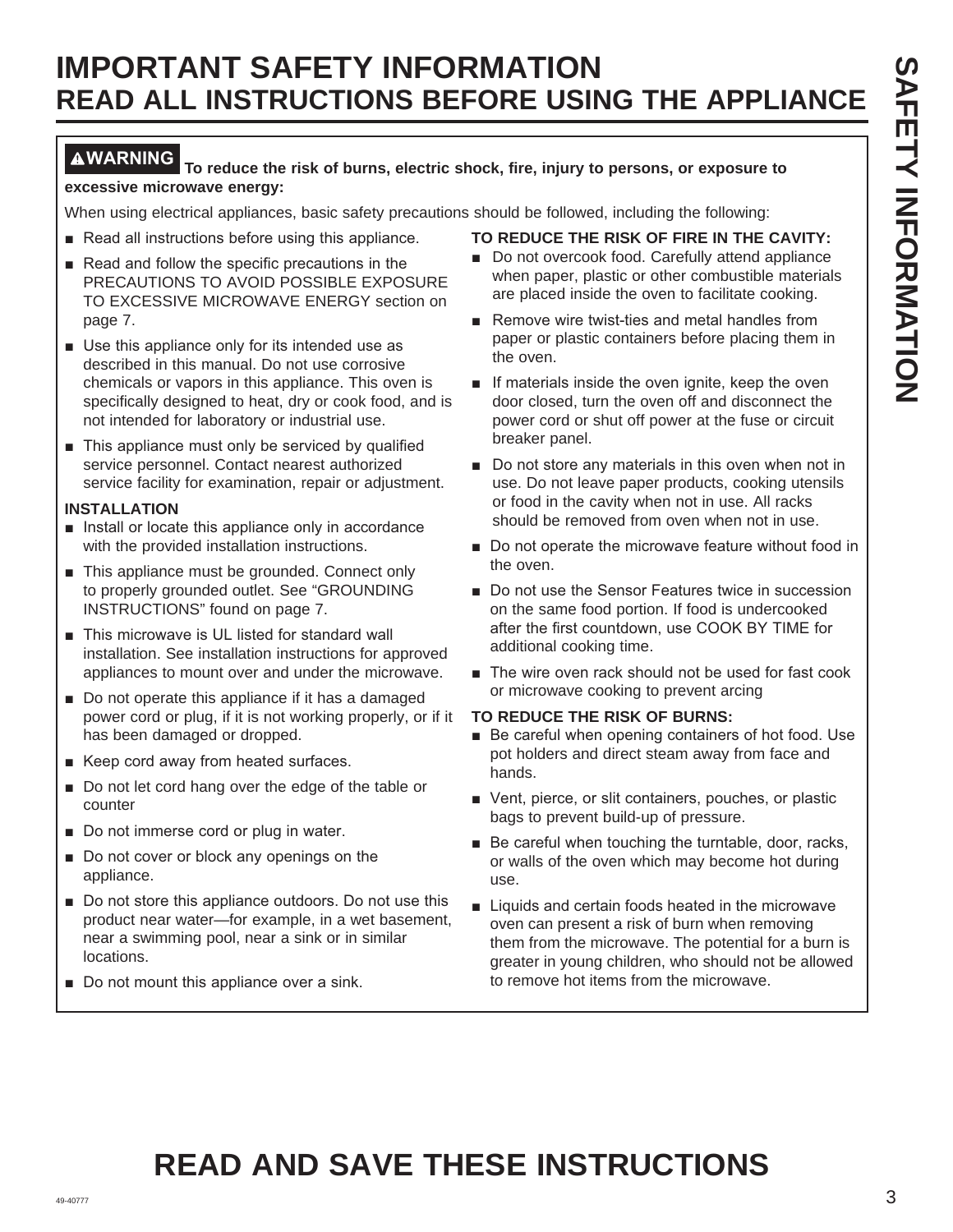#### **WARNING Continued**

#### **OPERATING**

- $\blacksquare$  As with any appliance, close supervision is necessary when used by children.
- $\blacksquare$  Do not operate the oven without the turntable in place. The turntable must be unrestricted so it can turn.
- Do not store anything directly on top of the microwave oven surface when the microwave oven is in operation.
- Oversized foods or oversized metal utensils should not be inserted in a microwave/convection oven as they may create a fire or risk of electric shock.
- $\blacksquare$  Do not use paper products in oven when appliance is operating in any cooking mode except microwave.
- Some products such as whole eggs and sealed containers—for example, closed jars—are able to explode and should not be heated in this oven.
- Do not overcook potatoes. They could dehydrate and catch fire, causing damage to your oven.
- $\blacksquare$  Do not cover racks or any other part of the oven with metal foil. This will cause overheating of the oven.
- Cook meat and poultry thoroughlymeat to at least an INTERNAL temperature of 160°F, and poultry to at least an INTERNAL temperature of 180°F. Cooking to these temperatures usually protects against foodborne illness.
- $\blacksquare$  This oven is not approved or tested for marine use.

#### **CLEANING**

- Keep the oven free from grease buildup.
- Do not clean with metal scouring pads. Pieces can burn off the pad and touch electrical parts involving a risk of electric shock.
- When cleaning surfaces of door and oven that comes together on closing the door, use only mild, nonabrasive soaps, or detergents applied with a clean sponge or soft cloth. Rinse well.

#### **SUPER HEATED WATER**

- **EXAMPLE THE SETTER THOMATION SECTION SECTION SECTION SECTION SECTION SECTION SECTION SECTION SECTION SECTION SECTION SECTION SECTION SECTION SECTION SECTION SECTION SECTION SECTION SECTION SECTION SECTION SECTION SECTIO** ■ Liquids, such as water, coffee, or tea, are able to be overheated beyond the boiling point without appearing to be boiling. Visible bubbling or boiling when the container is removed from the microwave oven is not always present. THIS COULD RESULT IN VERY HOT LIQUIDS SUDDENLY BOILING OVER WHEN THE CONTAINER IS DISTURBED OR A SPOON OR OTHER UTENSIL IS INSERTED INTO THE LIQUID.
	- $\blacksquare$  To reduce the risk of injury to persons:
		- Do not overheat the liquid.
		- Stir the liquid both before and halfway through heating it.
		- Do not use straight-sided containers with narrow necks.
		- After heating, allow the container to stand in the microwave oven for a short time before removing the container.
		- Use extreme care when inserting a spoon or other utensil into the container.

#### **WARNING Arcing can occur during both fast cook and microwave cooking. If you see arcing, press the CANCEL/OFF pad and correct the problem.**

Arcing is the microwave term for sparks in the oven. Arcing is caused by:

- Metal or foil touching the side of the oven.
- Foil not molded to food (upturned edges act like antennas).
- $\blacksquare$  Use foil only as recommended in this manual.
- $\blacksquare$  Metal cookware used during either fast cook or microwave cooking (except for the pans provided with the oven).
- $\blacksquare$  Metal, such as twist-ties, poultry pins, or gold-rimmed dishes, in the oven.
- $\blacksquare$  Recycled paper towels containing small metal pieces being used in the oven.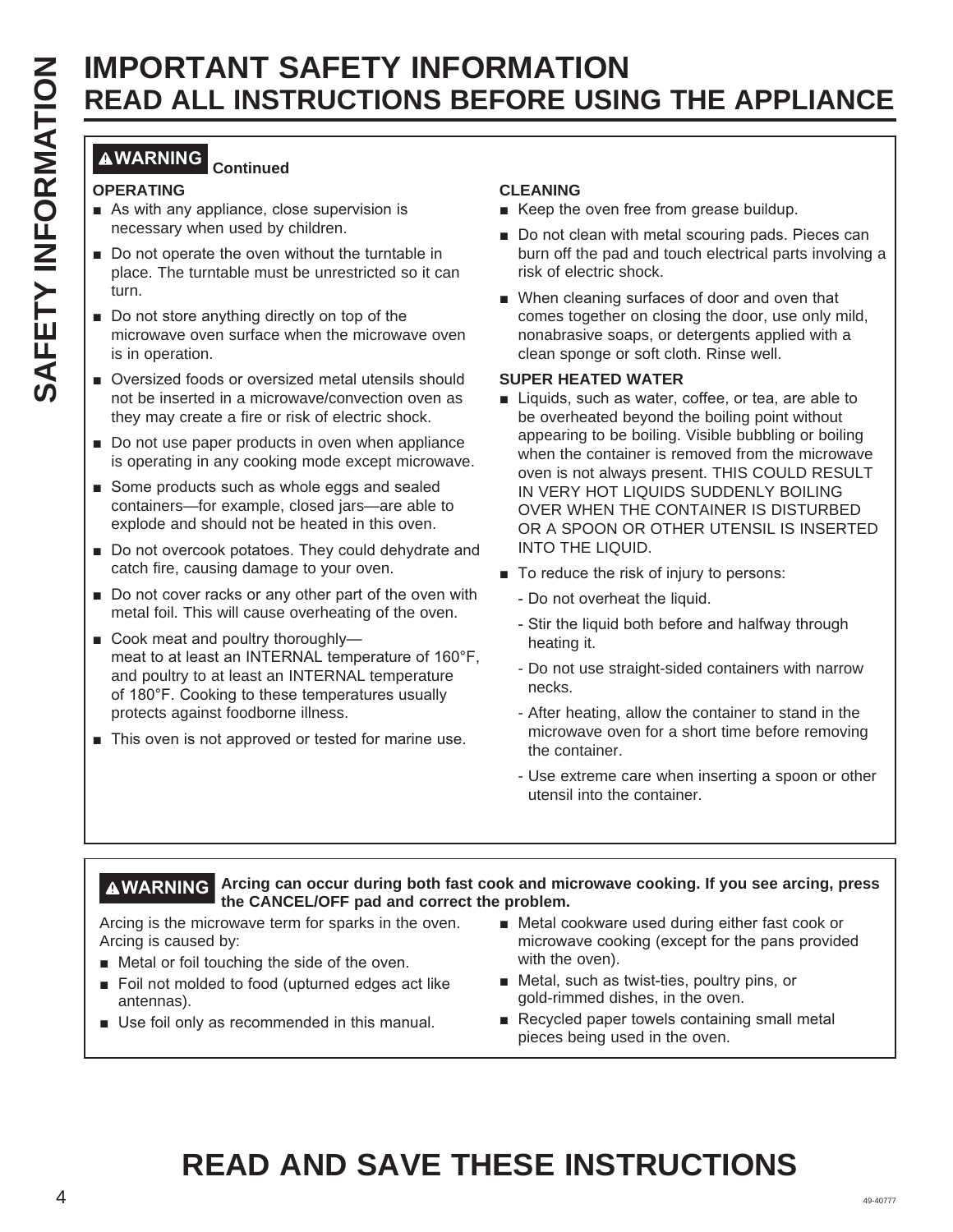# **WARNING OVEN-SAFE COOKWARE FOR FAST COOK**

- $\blacksquare$  The oven and door will get very hot when **FastCooking.**
- Cookware will become hot. Oven mitts will be needed to handle the cookware.
- Do not use coverings, containers or cooking/ roasting bags made of foil, plastic or paper when FastCooking.
- Do not cover turntable, wire oven rack, trays or any part of the oven with metal foil. This will cause arcing in the oven.
- This cooking mode uses both microwave and convection heat. Glass or Glass-Ceramic cookware is recommended. Heat-resistant plastic microwaveable cookware (safe to  $450^{\circ}$ F) may be used. Metal cookware cannot be used.





The **turntable** must always be in place when using the oven.

The clear glass tray should always be in place when microwaving.

#### **WARNING OVEN-SAFE COOKWARE FOR BAKING, ROASTING, WARMING, AND PROOFING**

- **Fig. 3** The oven and door will get very hot when **baking, roasting, warming, or proofing.**
- **E** Cookware will become hot. Oven mitts will be needed to handle the cookware.
- Do not cover turntable, wire oven rack, trays or any part of the oven with metal foil. This will cause overheating.



The **turntable** must always be in place when using the oven.





Any oven-safe dish can be used in your oven. Recipes were tested in Pyrex® glass cookware and Corningware® ceramic casseroles. Cook times and results may vary when using other types of oven-safe dishes. Place them directly on the trays.

> For two-level baking, place food in a metal baking dish on the glass tray. Place your baking dish with food on top of the wire rack. Stand the rack with food on the glass tray.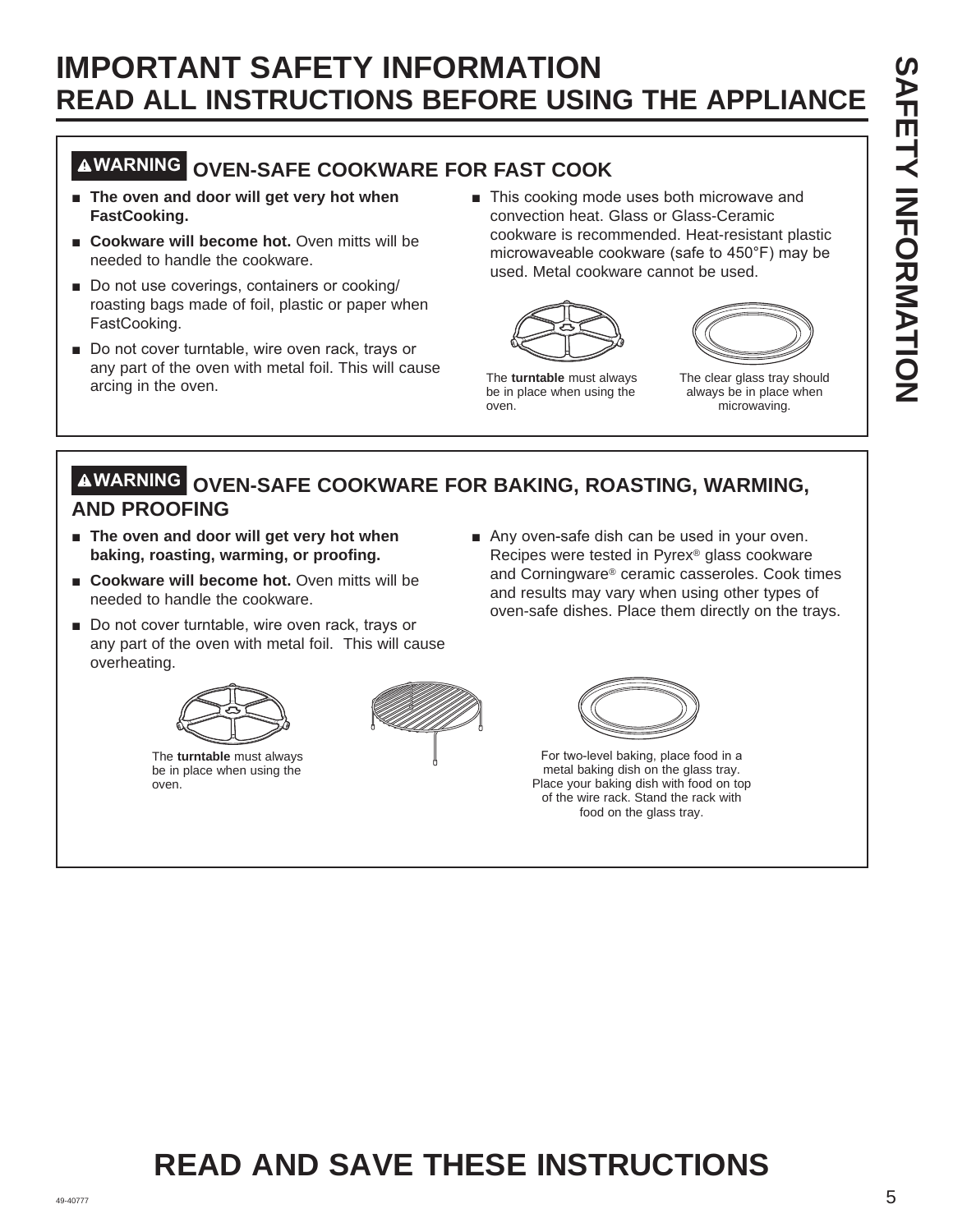# **WARNING MICROWAVE-SAFE COOKWARE**

Make sure to use suitable cookware during microwave cooking. Most glass casseroles, cooking dishes, measuring cups, custard cups, pottery or china dinnerware which does not have metallic trim or glaze with a metallic sheen can be used. Some cookware is labeled "suitable for microwaving."

- Place food or microwavable container directly on the clear glass tray to cook your food.
- $\blacksquare$  Use of the non-stick metal tray during microwave cooking will result in inferior cooking performance.
- Cookware may become hot because of heat transferred from the heated food. Oven mitts may be needed to handle the cookware.
- Do not use recycled paper products. Recycled paper towels, napkins and waxed paper may contain metal flecks which could cause arcing or ignite. Paper products containing nylon or nylon filaments should be avoided, as they may also ignite.
- $\blacksquare$  Use foil only as directed in this manual. When using foil in the oven, keep the foil at least 1" away from the sides of the oven.
- $\blacksquare$  If you use a meat thermometer while cooking, make sure it is safe for use in microwave ovens.
- Some foam trays (like those that meat is packaged on) have a thin strip of metal embedded in the bottom. When microwaved, the metal can burn the floor of the oven or ignite a paper towel.
- $\blacksquare$  Paper towels, waxed paper and plastic wrap can be used to cover dishes in order to retain moisture and prevent spattering. Be sure to vent plastic wrap so steam can escape.
- Not all plastic wrap is suitable for use in microwave ovens. Check the package for proper use.
- "Boilable" cooking pouches and tightly closed plastic bags should be slit, pierced or vented as directed by package. If they are not, plastic could burst during or immediately after cooking, possibly resulting in injury. Also, plastic storage containers should be at least partially uncovered because they form a tight seal. When cooking with containers tightly covered with plastic wrap, remove covering carefully and direct steam away from hands and face.
- Plastic cookware—Plastic cookware designed for microwave cooking is very useful, but should be used carefully. Even microwave-safe plastic may not be as tolerant of overcooking conditions as are glass or ceramic materials and may soften or char if subjected to short periods of overcooking. In longer exposures to overcooking, the food and cookware could ignite.
- Do not use the wire oven rack for microwaving.

Follow these guidelines:

- 1. Use microwave-safe plastics only and use them in strict compliance with the cookware manufacturer's recommendations.
- 2. Do not microwave empty containers.
- 3. Do not permit children to use plastic cookware without complete supervision.



The **turntable** must always be in place when using the oven.



The **clear glass tray**  should always be in place when **microwaving**.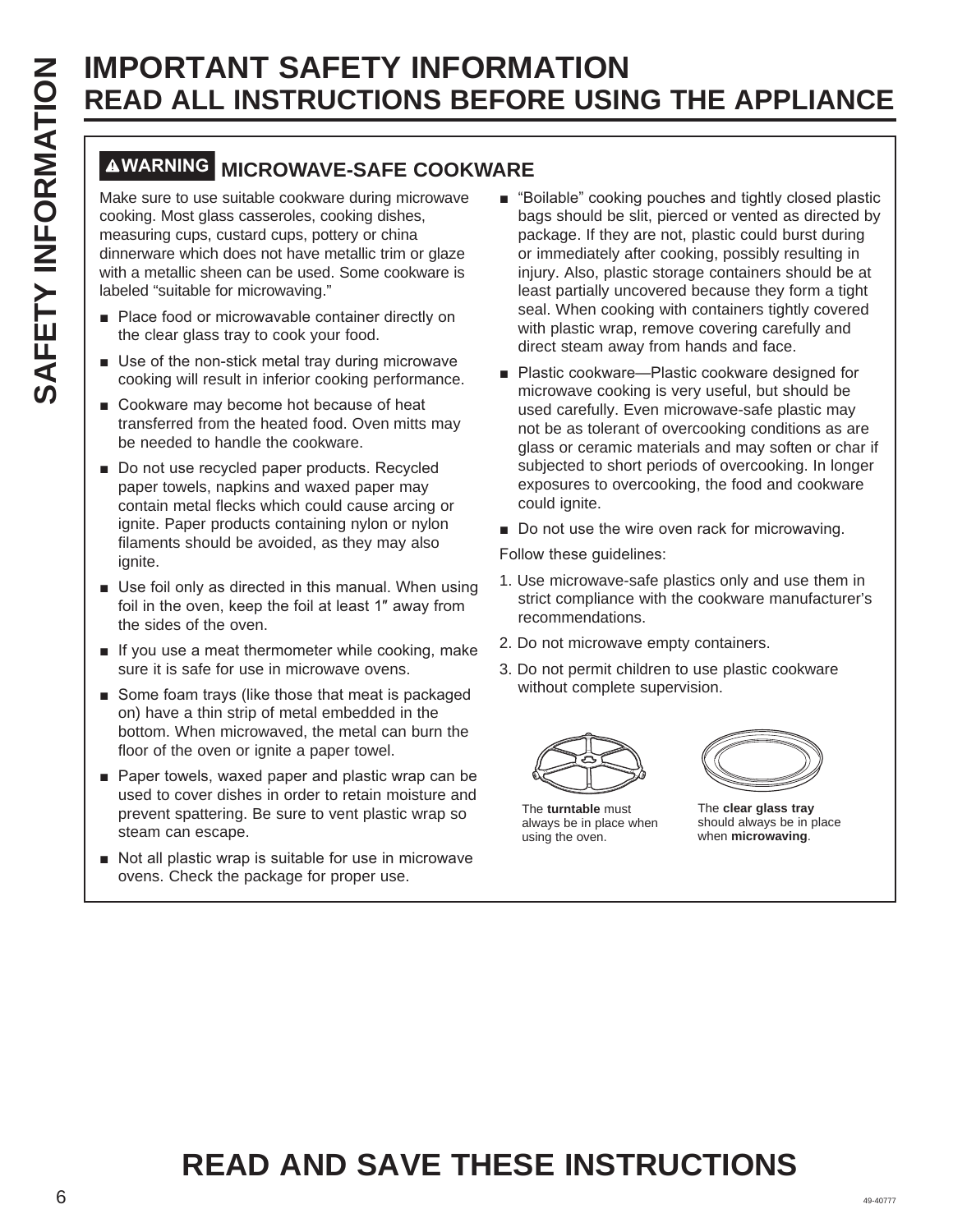# **PRECAUTIONS TO AVOID POSSIBLE EXPOSURE TO EXCESSIVE MICROWAVE ENERGY**

- **(a) Do Not Attempt** to operate this oven with the door open since open-door operation can result in harmful exposure to microwave energy. It is important not to defeat or tamper with the safety interlocks.
- **(b) Do Not Place** any object between the oven front face and the door or allow soil or cleaner residue to accumulate on sealing surfaces.
- **(c) Do Not Operate** the oven if it is damaged. It is particularly important that the oven door close properly and that there is no damage to the:
	- $(1)$  door (bent),
	- (2) hinges and latches (broken or loosened),
	- (3) door seals and sealing surfaces.
- **(d) The Oven Should Not** be adjusted or repaired by anyone except properly qualified service personnel.

# **GROUNDING INSTRUCTIONS**

**WARNING Improper use of the grounding plug can result in a risk of electric shock.** 



This appliance must be grounded. In the event of an electrical short circuit, grounding reduces the risk of electric shock by providing an escape wire for the electric current.

This appliance is equipped with a power cord having a grounding wire with a grounding plug. The plug must be plugged into an outlet that is properly installed and grounded.

Consult a qualified electrician or service technician if the GROUNDING INSTRUCTIONS are not completely understood, or if doubt exists as to whether the appliance is properly grounded.

If the outlet is a standard 2-prong wall outlet, it is your personal responsibility and obligation to have it replaced with a properly grounded 3-prong wall outlet.

Do not under any circumstances cut or remove the third (ground) prong from the power cord.

Do not use an extension cord. If the power cord is too short, have a qualified electrician or service technician install an outlet near the appliance.

For best operation, plug this appliance into its own electrical outlet to prevent flickering of lights, blowing of fuse or tripping of circuit breaker.

#### **NOTICE: PACEMAKERS**

Most pacemakers are shielded from interference from electronic products, including microwaves. However, patients with pacemakers may wish to consult their physicians if they have concerns.

# **STATE OF CALIFORNIA PROPOSITION 65 WARNINGS**

**WARNING** This product contains one or more chemicals known to the State of California to cause cancer, and birth defects or other reproductive harm.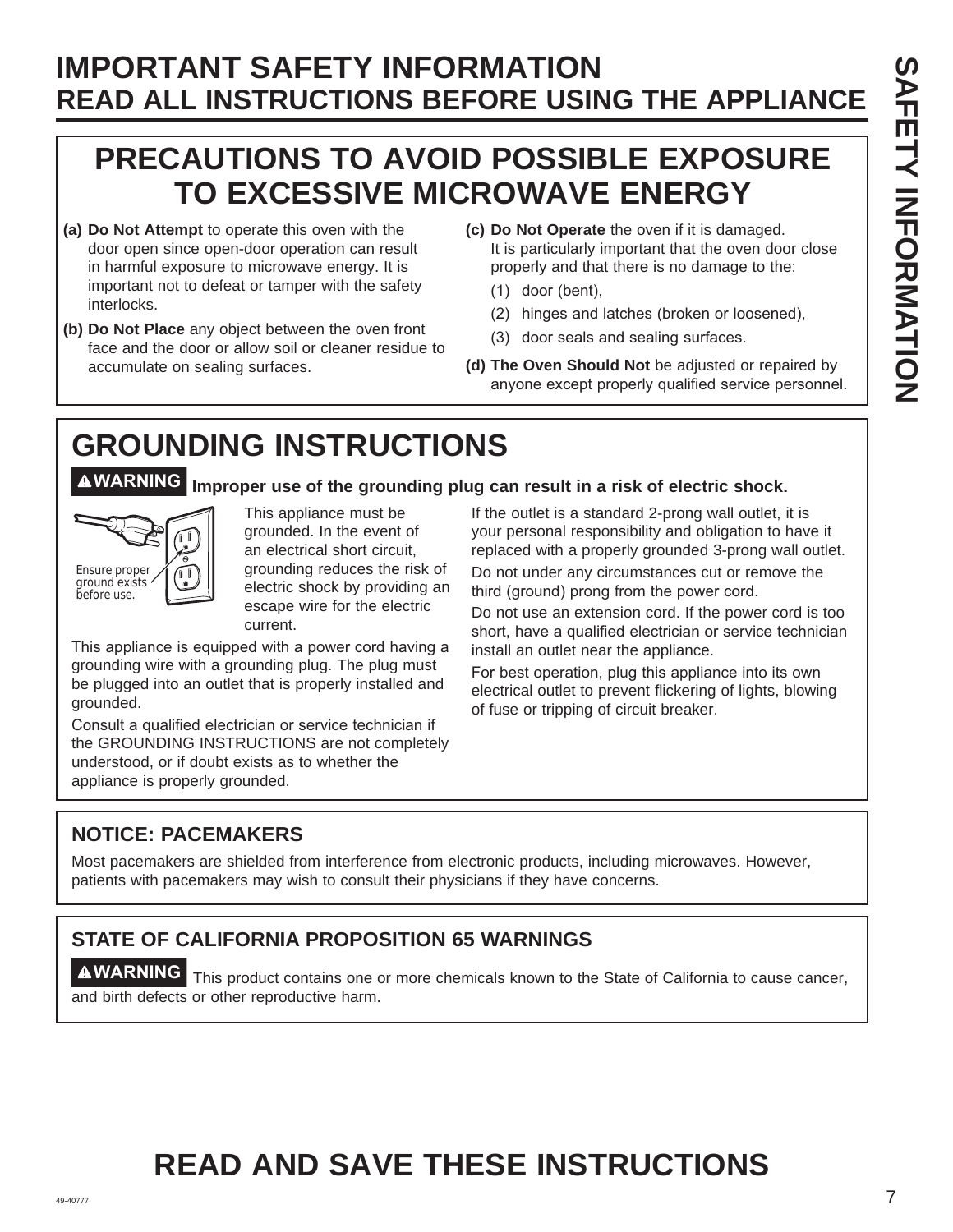# USING THE MICROWAVE **USING THE MICROWAVE**

# **Features**

Throughout this manual, features and appearance may vary from your model.



**NOTE:** Handle appearance may differ on some models.

#### **1. Turntable**

 The turntable must always be in place, on the oven floor, for all cooking. Be sure the turntable is seated securely over the spindle in the center of the oven.

#### **2. Wire Oven Rack**

 Put food directly on an aluminum baking sheet on the wire oven rack, and place them on the glass tray, when baking on two levels.

#### **3. Clear Glass Tray**

 Place on the turntable when using the microwave features. Place food or microwave-safe cookware directly on the tray.

#### **4. Window**

 Allows cooking to be viewed while keeping microwaves confined in the oven.

#### **Clock**

**5. Door Handle**

 Pull to open the door. The door must be securely latched for the oven to operate.

#### **6. Door Latches**

#### **7. Lower Ceramic Heater**

 Operates when using Convection Bake, Roast, and Fast Cook.

**8. Control Panel**

 The pads used to operate the oven are located on the control panel.

**9. Rear Convection Heat Element** Operates when using bake.



#### **Set the Clock**

When you first plug in the oven or after a power outage:

- 1. Turn the selector dial to set the hour. Press the dial to enter.
- 2. Turn the dial to set the minute. Press the dial to enter.
- 3. Turn the dial to select AM or PM. Press the dial to enter.

#### **To change the time:**

- 1. Press the CLOCK pad.
- 2. Follow the display directions to set.

The clock is designed to turn off when unit is idle for 30 seconds to minimize the standby power usage. The clock will turn on when unit is in use, the door is opened, the CANCEL/OFF pad is pressed, or the dial is pressed. There is not an override option available based on the DOE energy requirements.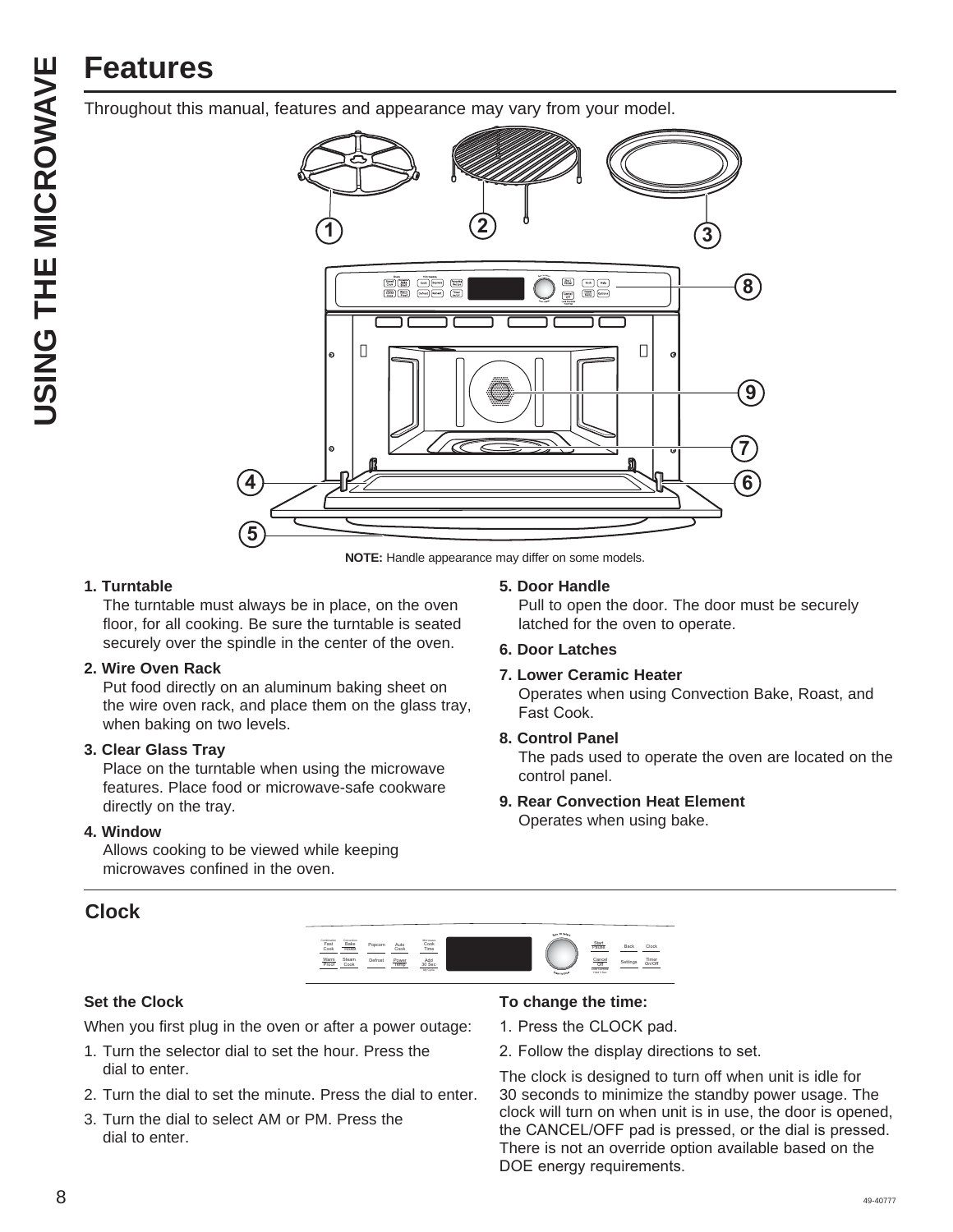

#### **1. COMBINATION FAST COOK**

Press this pad to access the FAST COOK menu. Press and hold for 3 seconds to repeat the last cooking selection.

#### **2. CONV BAKE/ROAST**

Press this pad to bake or roast.

#### **3. WARM/PROOF**

Select WARM to keep hot, cooked foods at serving temperature.

Select PROOF to set for a warm environment useful for rising yeast-leavened products.

#### **4. STEAM (Microwave)**

- **5. POPCORN (Microwave)**
- **6. AUTO COOK (Microwave)**

#### **7. DEFROST (Microwave)**

Press this pad to defrost, soften or melt frozen foods.

#### **8. POWER/TEMP**

During cooking, press this pad and turn/press the selector dial to change the microwave power level, the convection bake temperature or the fast cook temperature by adjusting the lower lamp and heater settings.

#### **9. COOK TIME (Microwave)**

Press this pad to microwave food.

#### **10. ADD 30 SEC/MY CYCLE (Microwave)**

Press for 30 seconds of microwave cooking time. Each time the pad is pressed adds an additional 30 seconds to the remaining cooking time. The oven starts immediately. Edit **My Cycle** through **Settings**.

#### **11. DISPLAY**

Shows and instructs the use of all features on the oven.

**12. Selector Dial**–Turn to select, Press to enter First turn, then press the dial to make option, food power level or temperature selections. Also use the dial to increase (turn clockwise) or decrease (turn counterclockwise) cooking times.

#### **13. START/PAUSE**

Press this pad to start or pause any cooking function.

#### **14. CANCEL/OFF**

Press this pad to cancel ALL oven programs except the clock and timer.

#### **15. BACK**

Press this pad to step back one or more levels in the program process, such as when entering custom recipes.

#### **16. CLOCK**

#### **17. SETTINGS**

Press this pad to access the **Beeper Volume**, **Display Scroll Speed**, **Delay Start**, **Help, Reminder** features, and to set **My Cycle**.

#### **18. TIMER ON/OFF**

Press this pad to set the minute timer.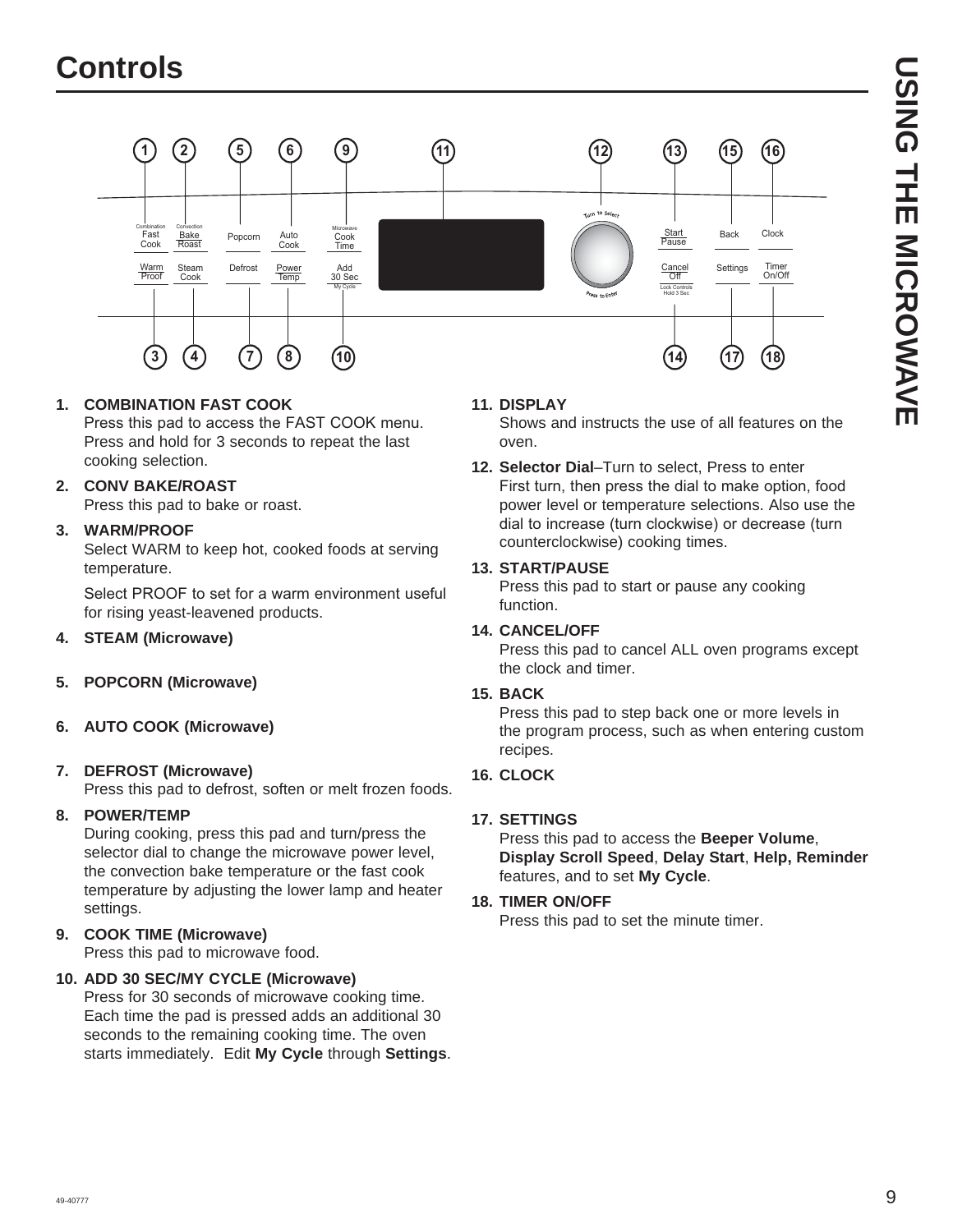

Baking allows you to cook foods the same way as a conventional oven, using a heating element to raise the temperature of the air inside the oven. Any oven temperature from 250°F to 450°F may be set.

**Baking and Roasting<br>
CONSTAND AND REVENUES AND REVENUES AND REVENUES AND REVENUES A SURVEY OF A SURVEY AND A SURVEY A SURVEY AND A SURVEY AND A SURVEY A SURVEY AND A SURVEY A SURVEY AND THE SURVEY AND A SURVEY A SURVEY AN** A fan gently circulates heated air throughout the oven, over and around the food. Because the heated air is kept constantly moving, not permitting a layer of cooler air to develop around the food, some foods cook slightly faster than in regular oven cooking.

Before you begin, make sure the turntable is in place.



The **turntable** must always be in place when using the oven.

Put food or oven-safe cookware on the **glass tray to bake**.

**WARNING When baking, remember that the oven, door and dishes will be very hot!**

#### **How to Bake**

- 1. Press the CONV BAKE/ROAST pad.
- 2. Press the dial to select BAKE.
- 3. Turn the dial to set the oven temperature and press to enter.

#### **To bypass preheating:**

- 1. When the prompt shows PREHEAT THE OVEN? turn the dial to NO. Press the dial to begin cooking.
- 2. Place the food in the oven, turn the dial to set the cook time and press to enter. The oven starts cooking immediately. When cooking is complete, the oven will signal and turn off.

#### **To preheat:**

1. When the prompt shows PREHEAT THE OVEN? turn the dial to YES. Press the dial or press START/ PAUSE to begin cooking.

 The oven starts preheating immediately. Do not place the food in the oven. (You will be prompted to enter the cook time, after the oven is preheated.)

2. When the oven is finished preheating, it will signal. If you do not open the door within 1 hour, the oven will turn off automatically. Open the oven door and, using caution, place the food in the oven.

3. Close the oven door. Turn the dial to set the cook time and press to enter and start cooking. When cooking is complete, the oven will signal and turn off.

You may change the oven temperature during preheating by pressing the POWER/TEMP pad and turning the dial to select the new temperature.

If the oven door is opened during cooking, PAUSE will appear in the display. Close the door and press start/ pause.

Cook times are shown in minutes and can be a maximum of 180 minutes. Time can be changed during cooking by turning the dial.



For two-level baking, place food in a metal baking dish on the glass tray. Place your baking dish with food on top of the wire rack. Stand the rack with food on the glass tray.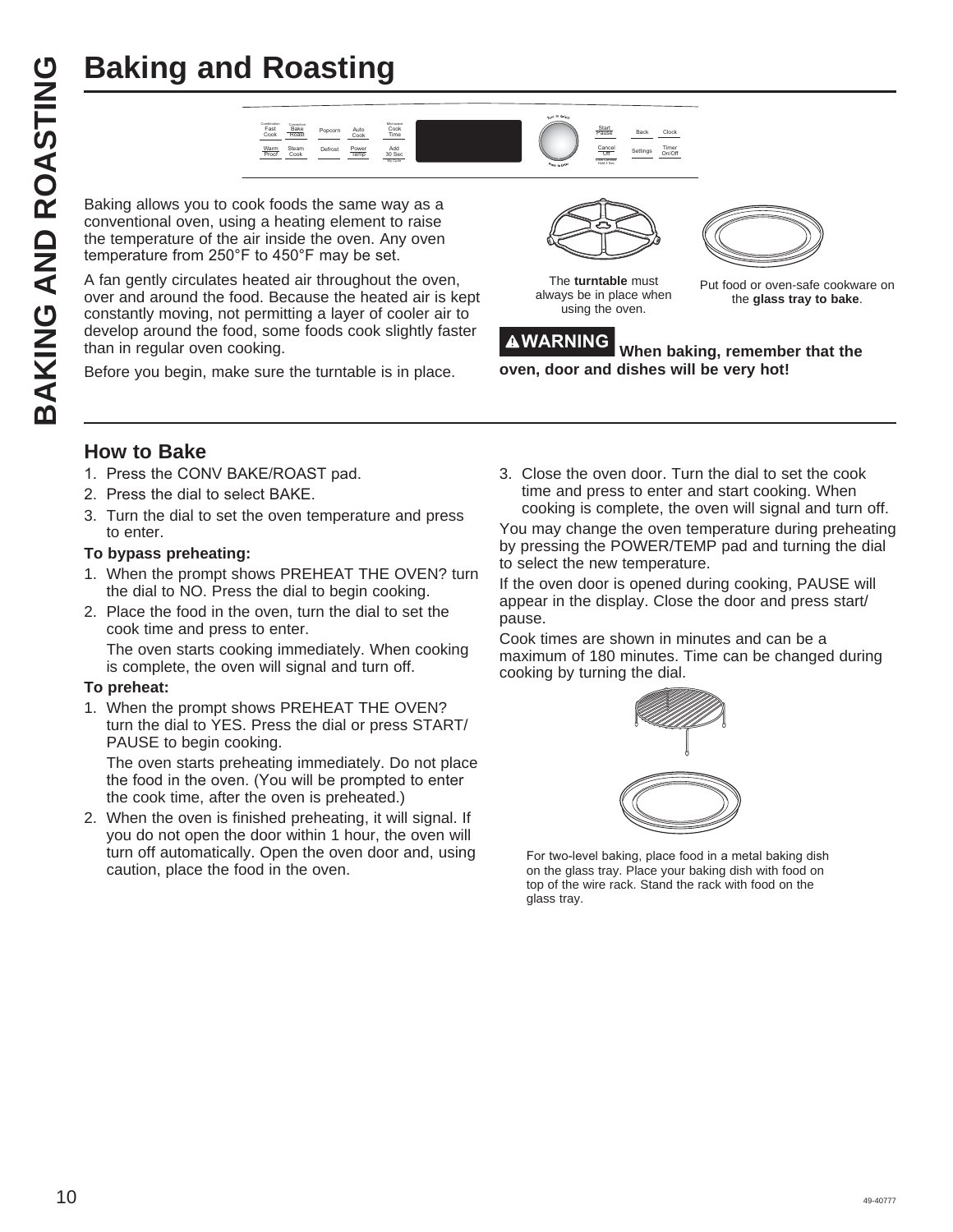#### **How to Roast**

- 1. Press the CONV BAKE/ROAST pad.
- 2. Turn the dial to ROAST and press to enter.

#### **To bypass preheating:**

- 1. When the prompt shows PREHEAT THE OVEN? turn the dial to NO. Press the dial to begin cooking.
- 2. Place the food in the oven, turn the dial to set the cook time and press to enter.

 Press the dial to start cooking. When cooking is complete, the oven will signal and turn off.

#### **To preheat:**

1. When the prompt shows PREHEAT THE OVEN? turn the dial to YES. Press the dial or press START/ PAUSE to begin cooking.

 The oven starts preheating immediately. Do not place the food in the oven. (You will be prompted to enter the cook time, after the oven is preheated.)

- 2. When the oven is finished preheating, it will signal. If you do not open the door within 1 hour, the oven will turn off automatically. Open the oven door and, using caution, place the food in the oven.
- 3. Close the oven door. Turn the dial to set the cook time and press to ente r and start cooking. When cooking is complete, the oven will signal and turn off.

If the oven door is opened during cooking, PAUSE will appear in the display. Close the door and press start/ pause.

# **Combination Fast Cooking**

Your oven also offers the option of Combination Fast Cook, using microwave energy along with convection cooking. You cook with speed and accuracy, while browning and crisping to perfection.

#### **Cooking Method**

#### **Heat Source**

Microwave energy and convection heat combine to cook foods faster than regular ovens, while browning and sealing in juices.

Microwave energy and circulating heated air.

**Heat Conduction** Food heats from instant energy from penetration and heat conducted from outside of food.

#### **Benefits**

**Shortened** cooking time from microwave energy, plus browning and crisping from convection heat.



#### **WITH PREHEATING:**

- 1. Press the FAST COOK pad.
- 2. Turn the dial to select temperature Press the dial to enter.
- 3. When the prompt shows "PREHEAT THE OVEN?" turn the dial to YES. Press the dial or press START/ PAUSE pad to begin preheating. Do not place the food in the oven. (You will be prompted to enter the cook time when the oven is preheated.)
- 4. The oven will signal when the set temperature is reached. Open the oven door and place the food in the oven.

**NOTE:** If you do not open the door within 1 hour, the oven will turn off automatically

5. Once the display shows "SELECT COOK TIME" press the dial to begin cooking. The oven will signal and turn off when cooking time is completed.

#### **Cookware for Fast Cooking**

This cooking mode uses both microwave and convection heat. Glass or Glass-Ceramic cookware is recommended. Heat-resistant plastic microwaveable cookware (safe to 450°F) may be used. Metal cookware cannot be used.

#### **WITHOUT PREHEATING:**

- 1. Press the FAST COOK pad.
- 2. When the prompt shows "PREHEAT THE OVEN?" turn the dial to NO. Press the dial to enter.
- 3. Open the oven door and place the food in the oven.
- 4. Close the oven door. Turn the dial to select the cooking time and press the dial to enter. Press the dial again or press Start/Pause pad to begin cooking. The oven will signal and turn off when cooking time is completed.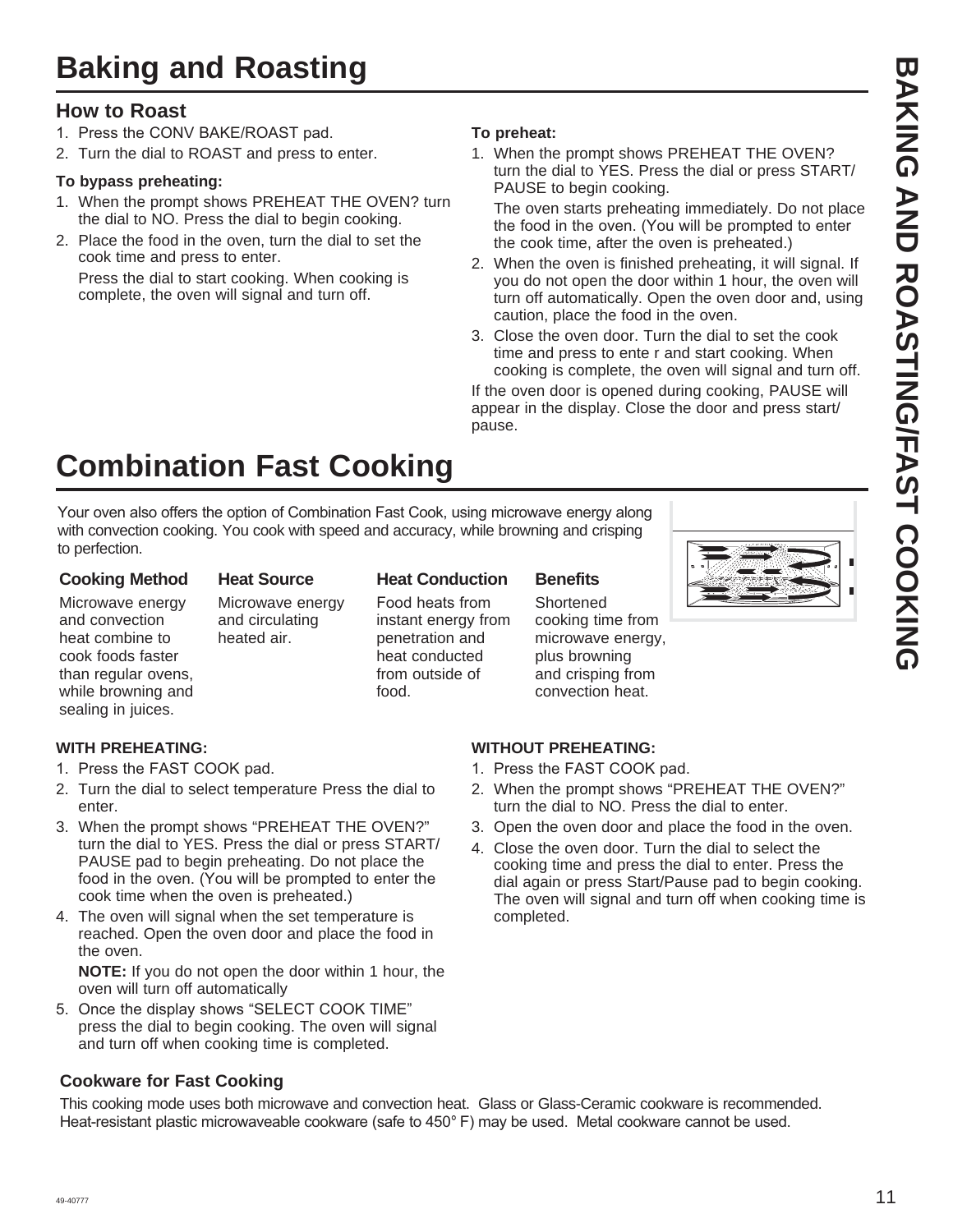

The WARM feature will keep hot, cooked foods at serving temperature. Always start with hot food. Use cookware and utensils that can withstand temperatures up to  $230^\circ$ F.

- 1. Press the WARM/PROOF pad.
- 2. Turn the dial to select HOLD FOOD WARM. Press the dial to enter.
- 3. Turn the dial to select the oven temperature. See the chart and tips below. Press the dial to enter.

| LOW    | 140–160°F      |
|--------|----------------|
| MEDIUM | $160 - 195$ °F |
| HIGH   | $195 - 230$ °F |

4. Turn the dial to select the level of moisture you want. See the chart and tips below. Press the dial to enter.

If the oven door is opened during warming, PAUSE will appear in the display. Close the door and press START/ PAUSE.

#### **To Crisp Stale Items:**

- Preheat on LOW setting and select CRISP.
- Check crispness after 45 minutes. Add time as needed.





The turntable must always be in place when using the oven.

Put food on the **glass tray** to warm.

# **Proofing**

The proofing feature automatically provides the optimum temperature for the proofing process, and therefore does not have a temperature adjustment.

- 1. Press the WARM/PROOF pad.
- 2. Turn the dial to select PROOF BREAD. Press the dial to enter. The oven starts proofing immediately and shows the amount of proofing time completed.
- To avoid lowering the oven temperature and lengthening proofing time, do not open the oven door unnecessarily.
- Check bread products early to avoid over-proofing.

#### **Tips for Crisp Foods.**

- Leave food uncovered.
- Do not use plastic containers or plastic wrap.
- Preheat prior to use according to recommended times.

#### **Tips for Moist Foods:**

- Cover food with lid or aluminum foil.
- Do not use plastic containers or plastic wrap.
- Preheat prior to use according to recommended times.

#### *Temperature and Moisture Selection Chart*

| Food Type             | Control<br>Setting | Moisture<br>Setting |
|-----------------------|--------------------|---------------------|
| Bread, hard rolls     | <b>MEDIUM</b>      | <b>CRISP</b>        |
| Bread, soft rolls     | <b>MEDIUM</b>      | <b>MOIST</b>        |
| Casseroles            | MEDIUM             | <b>MOIST</b>        |
| <b>Fried foods</b>    | HIGH               | <b>CRISP</b>        |
| Meats* and fish       | <b>MEDIUM</b>      | <b>CRISP</b>        |
| Pancakes, waffles     | HIGH               | <b>CRISP</b>        |
| Pizza                 | HIGH               | <b>CRISP</b>        |
| Potatoes, baked       | HIGH               | <b>CRISP</b>        |
| Potatoes, mashed      | <b>MEDIUM</b>      | <b>MOIST</b>        |
| Poultry               | HIGH               | <b>MOIST</b>        |
| <b>Tortilla Chips</b> | <b>LOW</b>         | <b>CRISP</b>        |
| Vegetables            | <b>MEDIUM</b>      | <b>MOIST</b>        |

\* USDA/FSIS recommends an internal temperature of 145°F as the minimum doneness for beef. Use a portable meat thermometer to check internal temperatures.

#### **NOTES:**

- Do not use the proofing mode for warming food or keeping food hot. The proofing oven temperature is not hot enough to hold foods at safe temperatures. Use the WARM feature to keep food warm.
- **Proofing will not operate if the oven is too hot. Allow** the oven to cool before proofing.



The turntable must always be in place when using the oven.



Put bread dough in a bowl/ bread pan and place on the **glass tray** to proof.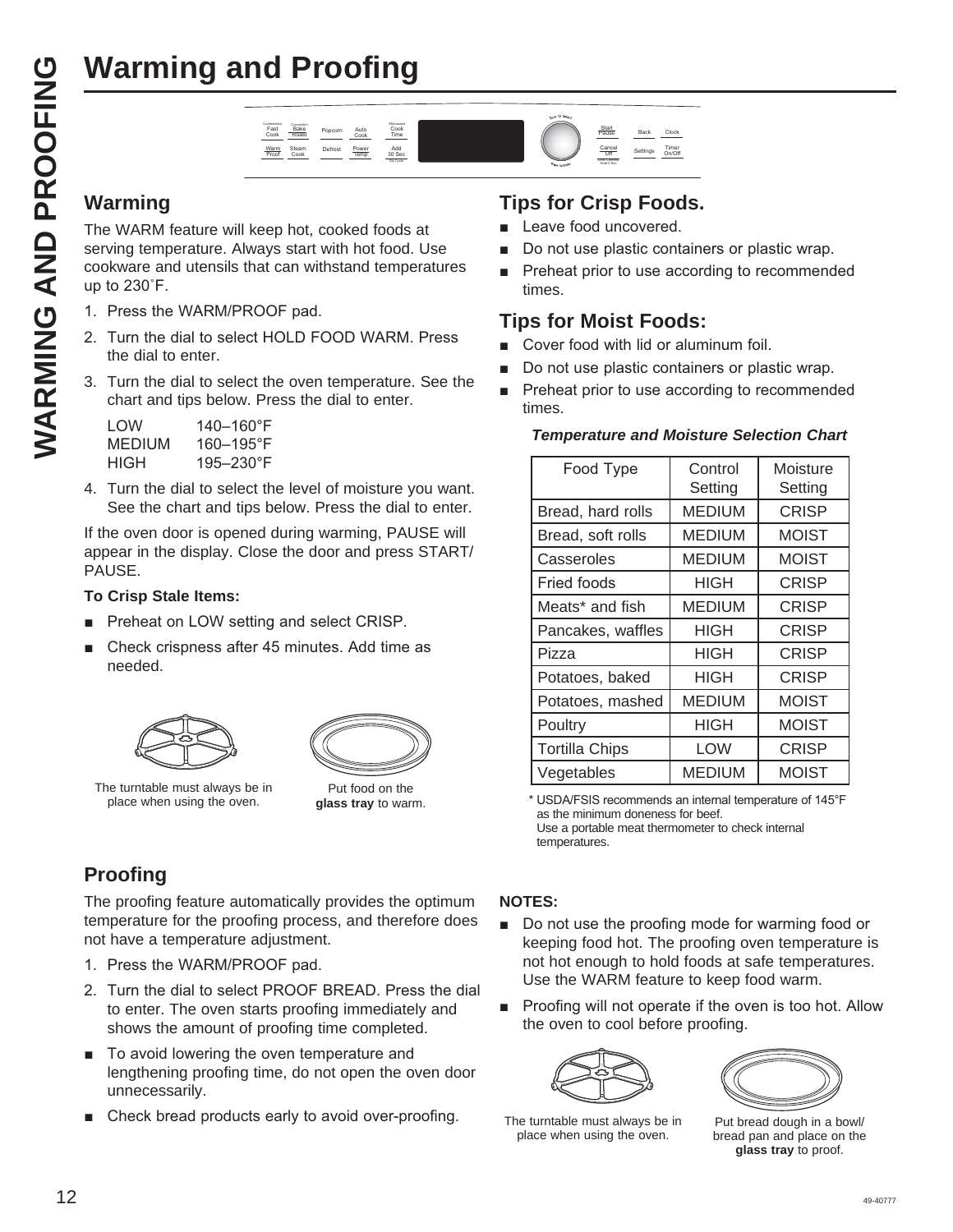

Make sure the turntable and clear glass tray are in place. Place food or microwavable container directly on the clear glass tray to cook your food.



The **turntable** must always be in place when using the oven.



The **clear glass tray** should always be in place when **microwaving**.

#### **Cookware**

- Make sure that cookware is suitable for microwaving.
- **Place food or microwavable container directly on the** clear glass tray to cook your food.

#### **Microwave Auto Cook**

|                                                                                                                                                                 |                                                                                                                             | <u>MICROWAVE AUTO COOK SELECTIONS:</u>                                                                                                                        |                                                                                                    |                                                                                                                                  |
|-----------------------------------------------------------------------------------------------------------------------------------------------------------------|-----------------------------------------------------------------------------------------------------------------------------|---------------------------------------------------------------------------------------------------------------------------------------------------------------|----------------------------------------------------------------------------------------------------|----------------------------------------------------------------------------------------------------------------------------------|
| $\blacksquare$ Beverage<br>$-$ Water (8-12 oz.)<br>$-C$ offee<br>$(8-12 \text{ oz.})$<br>$-$ Tea (8-12 oz.)<br>- Milk (8-12 oz.)<br>- Hot Cocoa<br>$(8-12 oz.)$ | $\blacksquare$ Melt<br>- Butter<br>- Caramel<br>– Cheese<br>- Chocolate Chips<br>- Marshmallow<br>$\blacksquare$ Steam Cook | $\blacksquare$ Cook Time<br>$-$ By Time<br>$-$ By Time 1 & 2<br>$\blacksquare$ Soften<br>$-$ Butter<br>- Cream Cheese<br>$-$ Frosting (16 oz.)<br>- Ice Cream | ■ Defrost<br>$-1.0$ lb Quick<br>- By Time<br>- By Weight<br>- By Food Type<br>– Melt<br>$-$ Soften | $\blacksquare$ Reheat<br>- Beverage<br>- Casserole<br>– Chicken<br>- Pasta<br>- Pizza<br>- Plate of Food<br>$-$ Rice<br>$-$ Soup |
| $\blacksquare$ Popcorn<br>- Popcorn Sensor                                                                                                                      | ■ Slow Cook                                                                                                                 |                                                                                                                                                               |                                                                                                    | - Steaks/Chops<br>$-$ Vegetables                                                                                                 |

- 1. Press the microwave AUTO COOK, DEFROST or COOK TIME pad. If no selection is made within 15 seconds, the display will return to blank.
- 2. Turn the dial to find the food you want to cook, defrost or reheat. Press the dial to enter.
- 3. Turn the selector dial to select the type, amount, weight and/or size. (As required, the oven will prompt you.) Press the dial after each selection.
- 4. Press the dial or the START/ PAUSE pad to start cooking.

To review settings during cooking, press the selector dial.

If the door is opened during cooking, the oven will stop and PAUSE will appear in the display. Close the door and press START/ PAUSE to resume cooking.

If you enter an undesired selection at any time, simply press the BACK pad and re-enter the desired selections.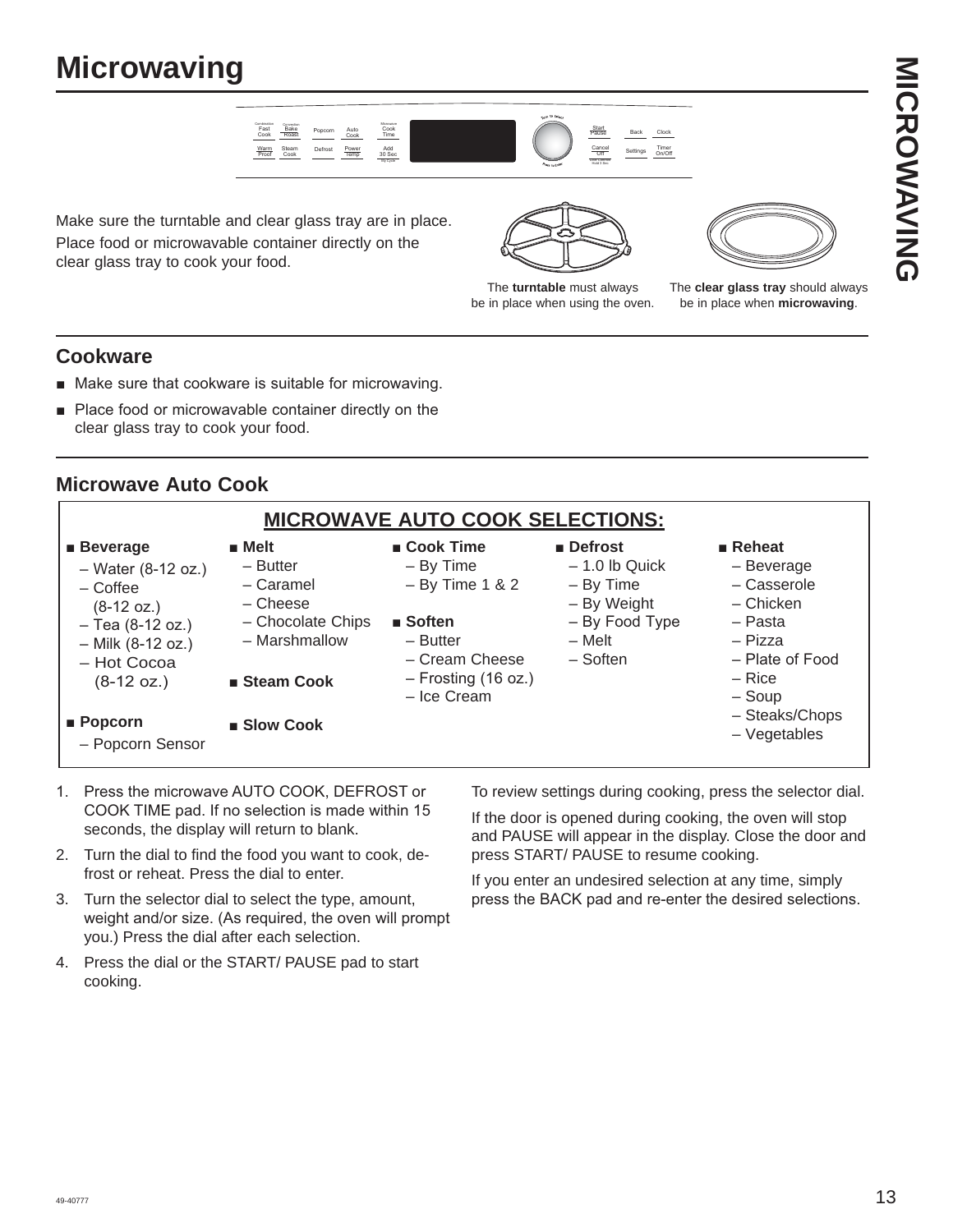**MICROWAVING**<br>
Cook By Time / Cook By Time 1 & 2<br>
Use COOK BY TIME and COOK BY TIME 1 & 2 t<br>
microwave food that is not in the recipe section ar<br>
the time(s) you set.<br>
The power level is automatically set at high, bu<br>
can Use COOK BY TIME and COOK BY TIME 1 & 2 to microwave food that is not in the recipe section and at the time(s) you set.

- The power level is automatically set at high, but you can change it for more flexibility.
- 1. Press the COOK TIME pad.
- 2. Turn the dial to select COOK BY TIME or COOK BY TIME 1 & 2 and press the dial to enter.
- 3. Turn the dial to set the cook time and press the dial to enter.

If you selected COOK BY TIME 1 & 2, turn the dial to set the second cook time and press the dial to enter.

**NOTE:** To change the power level if you don't want full power, press the POWER/TEMP pad after entering the time(s). Turn the dial to select and press the dial to enter.

4. Press the dial or the START/ PAUSE pad to start cooking.

You may open the door during COOK BY TIME and COOK BY TIME 1 & 2 to check the food. Close the door and press START/PAUSE to resume cooking.

#### **Add 30 Sec/My Cycle**

Use this pad for 30 seconds of cooking time. The oven starts immediately. Press ADD 30 SEC/MY CYCLE pad again for additional 30-second increments of microwave cooking. You can add or subtract time by turning the dial.

**NOTE:** To change the time increment on the Add 30 Sec/My Cycle go to Settings then Set My Cycle. Choose the new time increment you want and press the dial to enter.

#### **Microwave Power Level(s)**

- 1. First, follow directions for COOK BY TIME, COOK BY TIME 1 & 2, DEFROST BY TIME or EXPRESS.
- 2. Press the POWER/TEMP pad.
- 3. Turn the dial clockwise to increase and counterclockwise to decrease the power level. Press the dial to enter.
- 4. Press the dial or the START/ PAUSE pad to start cooking.
	- You can change the power level before or during a cooking program.

Here are some examples of uses for various power levels:

High 10: Fish, bacon, vegetables, boiling liquids.

**Med-High 7:** Gentle cooking of meat and poultry; baking casseroles and reheating.

**Medium 5:** Slow cooking and tenderizing for stews and less tender cuts of meat.

Low 2 or 3: Defrosting; simmering; delicate sauces.

**Warm 1:** Keeping food warm; softening butter.

#### **Cooking Tips**

- When cooking bacon, layer strips on a plate. Cover each layer with a paper towel.
- When cooking vegetables, use a microwave-safe casserole or bowl. Cover with a microwave-safe lid or vented plastic wrap.
- For frozen vegetables, follow the package instructions for adding water.
- For fresh vegetables, add 2 tablespoons of water for each serving.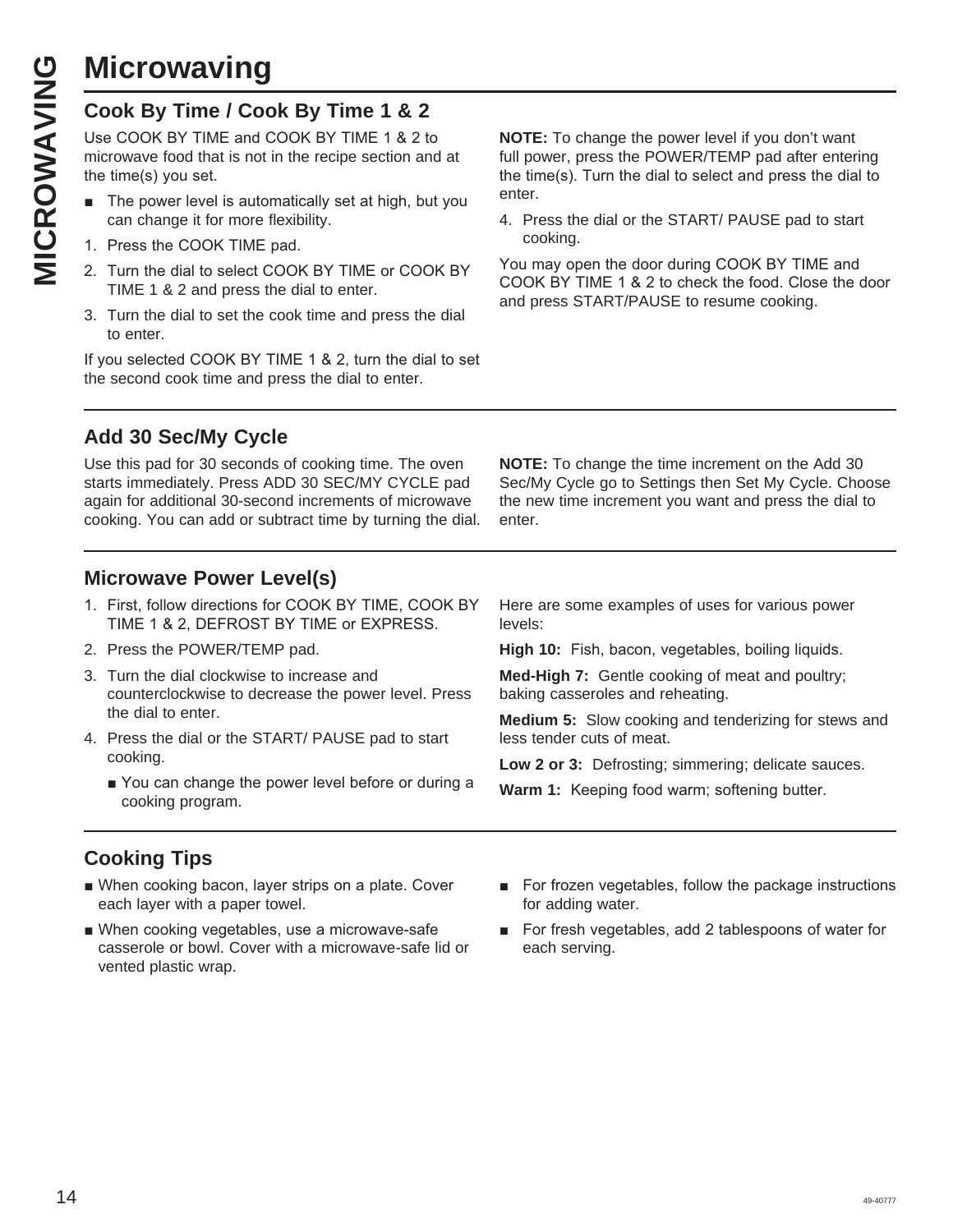#### **Defrost By Food Type**

Auto Defrost automatically sets the defrosting times and power levels to give even defrosting results for meats, poultry and fish weighing up to 6 pounds.

- 1. Remove food from the package and place it on a microwave-safe dish.
- 2. Press the DEFROST pad.
- 3. Turn the dial to DEFROST BY FOOD TYPE. Press the dial to enter.
- 4. Turn the dial to select food type. Press the dial to enter.
- 5. Turn the dial to the food weight, using the Conversion Guide at right. For example, dial 1.2 for 1.2 pounds  $(1$  pound,  $3$  oz.). Press the dial to enter.
- 6. Press the dial or START/PAUSE pad to start defrosting.
- 7. Turn the food over when the oven signals TURN FOOD OVER.
- Remove defrosted meat or shield warm areas with small pieces of foil for even defrosting.
- $\blacksquare$  After defrosting, most meats need to stand 5 minutes to complete defrosting. Large roasts should stand for about 30 minutes.

#### **Conversion Guide**

If the weight of food is stated in pounds and ounces, the ounces must be converted to tenths (.1) of a pound.

| <b>Weight of Food</b><br>in Ounces | <b>Enter Food Weight</b><br>(tenths of a pound) |
|------------------------------------|-------------------------------------------------|
| $1 - 2$                            |                                                 |
| 3                                  | .2                                              |
| 4-5                                | .3                                              |
| $6 - 7$                            | .4                                              |
|                                    | .5                                              |
| $9 - 10$                           | .6                                              |
|                                    |                                                 |
| $12 - 13$                          | .8                                              |
| 14-15                              |                                                 |

#### **Defrost By Time**

Use Time Defrost to defrost for a selected length of time.

- 1. Press the DEFROST pad.
- 2. Turn the selector dial to DEFROST BY TIME, Press the dial to enter.
- 3. Turn the dial to select the time you want. Press the dial to enter.
- 4. Press the dial or START/PAUSE pad to start defrosting.
- 5. Turn the food over when the oven signals TURN FOOD OVER.

#### **Defrosting Tips**

Use DEFROST BY FOOD TYPE for meat, poultry and fish. Use DEFROST BY TIME for most other frozen foods.

- Foods frozen in paper or plastic can be time defrosted in the package, but foods should be taken out of the package when using DEFROST BY FOOD TYPE. Closed packages should be slit, pierced or vented **after** food has partially defrosted. Plastic storage containers should be partially uncovered.
- Family-size, prepackaged frozen dinners can be defrosted and microwaved. If the food is in a foil container, transfer it to a microwave-safe dish.

Power level is automatically set at 3, but can be changed. To change the power levels, see the Microwave Power Level(s) section. You can defrost small items quickly by raising the power level after entering the time. Power level 7 cuts the total defrosting time in about half; power level 10 cuts the total time to about 1/3. When defrosting at high power levels, food will need more frequent attention than usual.

- Foods that spoil easily should not be allowed to sit out for more than one hour after defrosting. Room temperature promotes the growth of harmful bacteria.
- For more even defrosting of larger foods, such as roasts, use DEFROST BY TIME. Be sure large meats are completely defrosted before cooking.
- When defrosted, food should be cool but softened in all areas. If still slightly icy, return to the microwave very briefly, or let it stand a few minutes.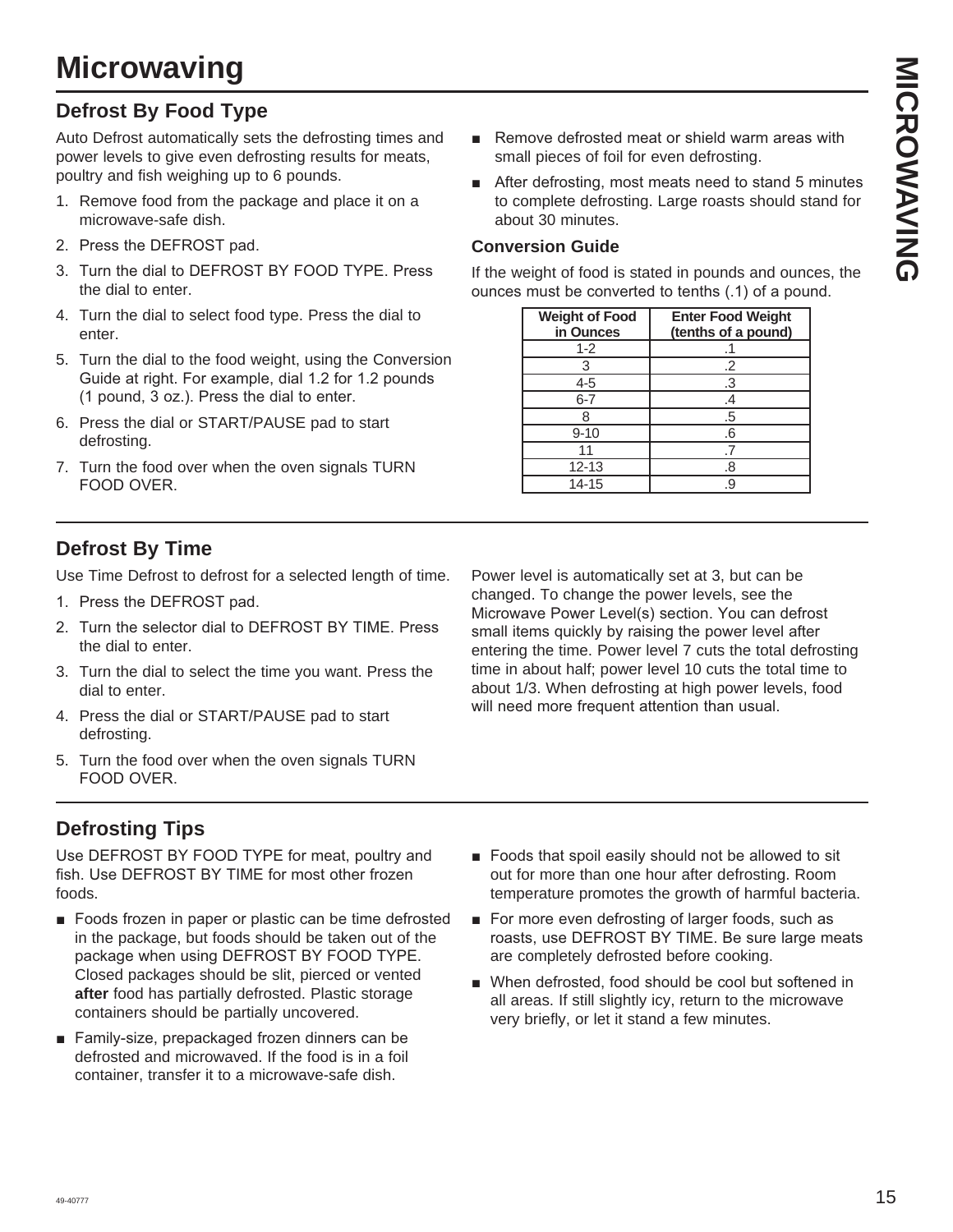# MICROWAVING **MICROWAVING**

#### **Sensor Cooking**

Some microwave modes feature sensor cooking. The oven automatically senses when food is done and shuts itself off - eliminating the need to program cook times and power levels. The oven automatically adjusts the cooking time to various types and amounts of food.



#### **MICROWAVE SENSOR PROGRAMS:**

- $\blacksquare$  **Ground Meat**
- **Popcorn Prepackaged microwave popcorn, 3.0 oz. to 3.5 oz.**
- **B** Soup
- **Rice**
- **E** Vegetables (Canned, Fresh, Frozen)
- **E** Chicken Reheat
- **Pasta Reheat**
- **Plate of Food Reheat**
- **B** Soup Reheat
- **N** Vegetable Reheat
- 1. Press the AUTO COOK pad and turn the dial to COOK BY FOOD TYPE or REHEAT. Press the dial to enter.
- 2. Turn the dial to select the food you want. Press the dial to enter.
- 3. Press the dial or press the START/ PAUSE pad to start cooking.

Do not open the oven door until time is counting down in the display. If the door is opened, close it and press START/PAUSE immediately. If the food is not done enough, use COOK BY TIME in the microwave selector to cook for more time.

#### **Sensor Cooking Cookware**

The proper containers and covers are essential for best sensor cooking.

- Always use microwave-safe containers and cover them with lids or vented plastic wrap. Never use tight sealing plastic containers—they can prevent steam from escaping and cause food to overcook.
- $\blacksquare$  Be sure the outside of the cooking containers and the inside of the oven are dry before placing food in the oven. Beads of moisture turning into steam can mislead the sensor.
- Beverages are best heated uncovered.

**NOTE:** Do not use the sensor features twice in succession on the same food portion—it may result in severely overcooked or burnt food. If food is undercooked after the first countdown, use COOK BY TIME for additional cooking time.

**NOTE:** If the oven is too hot then it will automatically change to time cooking.

- $\blacksquare$  To shorten or lengthen the cook time, wait until the time countdown shows in the display. Then turn the dial to add or subtract time.
- $\blacksquare$  If you open the door while sensor cooking, SENSOR ERROR will appear. Close the door, press START/ PAUSE to begin again.

#### **Notes About the Reheat Program:**

Reheated foods may have wide variations in temperature. Some areas may be extremely hot.

It is best to use COOK BY TIME and not REHEAT for these foods:

- **Bread products**
- Food that must be reheated uncovered.
- Foods that need to be stirred or turned.
- Foods calling for a dry look or crisp surface after reheating.

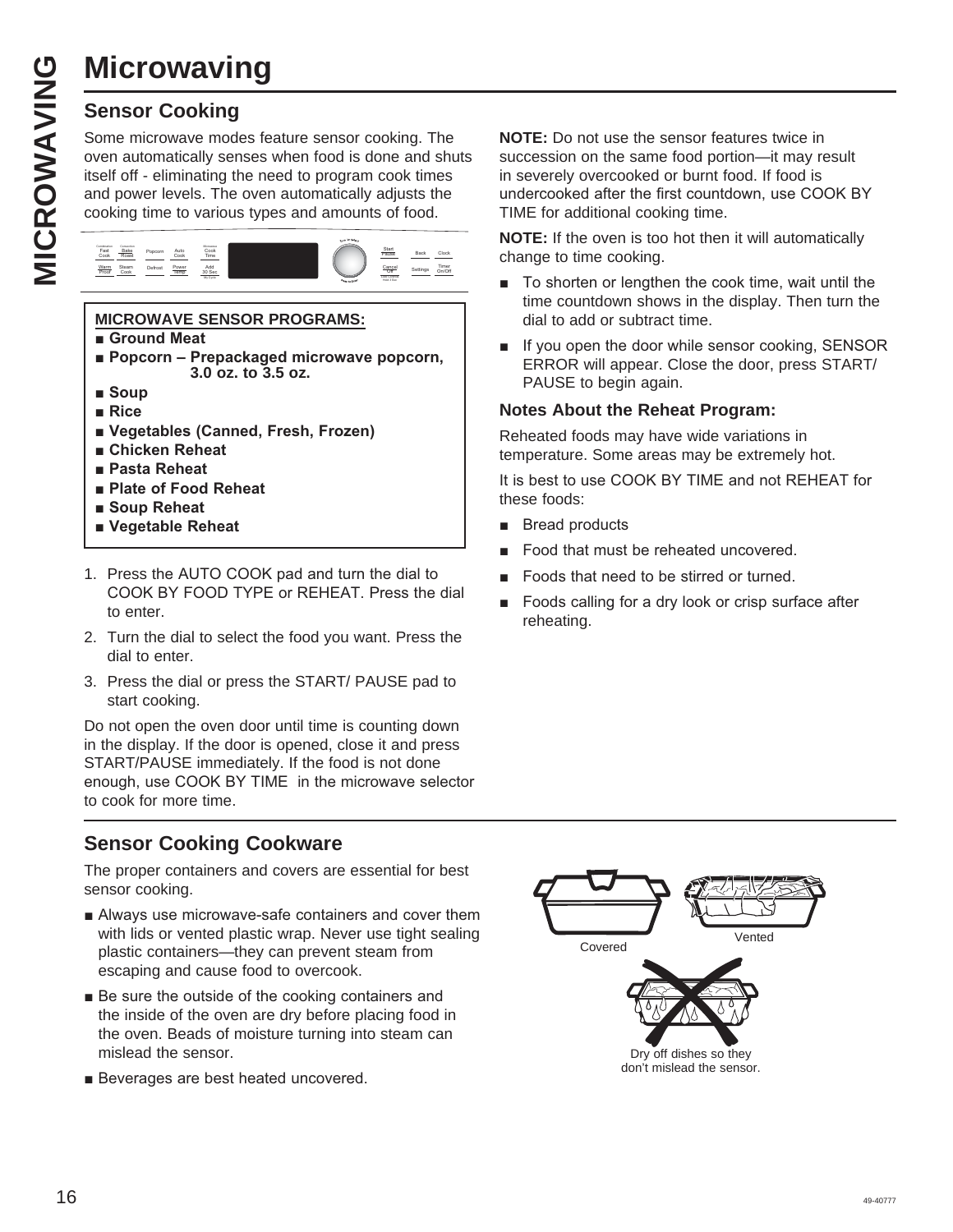#### **Steam Feature**

#### **TIMED or SENSOR STEAM**

For best results use steam or simmer bowl. Add 2 Tablespoons of water when steaming vegetables.

- 1. Press the STEAM pad.
- 2. Turn the selector dial to TIMED or SENSOR. Press the dial to enter.
- 3. Turn the dial to select food type. Press the dial to enter.
- 4. Press the dial to select the amount, size and/or doneness (if required, the oven will prompt you). Press the dial after each selection.
- 5. Insert food and close the door.
- \* Timed Steam is a pre-set time-based cook.
- \*\* Sensor Steam is a variable time based on a sensor.

#### **MENU SELECTION FOR SENSOR STEAM**

For best results use 1-4 cups.

- Asparagus
- **Brussels Sprouts**
- **Carrots**
- **Cauliflower**
- Potatoes
- Rice
- Squash
- Zucchini

#### **MENU SELECTION FOR TIMED STEAM**

| Asparagus               | 1 Cup  |  |
|-------------------------|--------|--|
|                         | 2 Cups |  |
|                         | 4 Cups |  |
| Broccoli                | 1 Cup  |  |
|                         | 2 Cups |  |
|                         | 4 Cups |  |
| <b>Brussels Sprouts</b> | 1 Cup  |  |
|                         | 2 Cups |  |
|                         | 4 Cups |  |
| Carrots                 | 1 Cup  |  |
|                         | 2 Cups |  |
|                         | 4 Cups |  |

#### **Things that are Normal**

#### **Interference**

■ TV/radio interference might be noticed while using the microwave. Similar to the interference caused by other small appliances, it does not indicate a problem with the microwave. Move the radio or TV as far away from the microwave as possible, or check the position of the TV/radio antenna.

#### **Lights**

 $\blacksquare$  The oven cavity light will come on during a microwave cooking cycle.

#### **MENU SELECTION FOR TIMED STEAM (continued)**

| Cauliflower    | 1 Cup               |                      |
|----------------|---------------------|----------------------|
|                | 2 Cups              |                      |
|                | 4 Cups              |                      |
| Chicken Breast | 1 Piece             | 6-8 Ounces           |
|                |                     | 8-10 Ounces          |
|                | 2 Pieces            | 6-8 Ounces           |
|                |                     | 8-10 Ounces          |
| Fish           | 1 Piece             | Thin Filet - 1/2"    |
|                |                     | Medium Filet - 1"    |
|                |                     | Thick Filet - 1 1/2" |
|                | 2 Pieces            | Thin Filet - 1/2"    |
|                |                     | Medium Filet - 1"    |
|                |                     | Thick Filet - 1 1/2" |
| Green Beans    | 1 Cup               |                      |
|                | 2 Cups              |                      |
|                | 4 Cups              |                      |
| Potatoes       | 1 Cup               |                      |
|                | 2 Cups              |                      |
|                | 4 Cups              |                      |
| Quinoa         | 1 Cup               |                      |
| Rice           | 1 Cup               |                      |
| Scallops       | <b>Bay Scallops</b> | 6-10 Ounces          |
|                |                     | 10-16 Ounces         |
|                | Sea Scallops        | 6-10 Ounces          |
|                |                     | 10-16 Ounces         |
| Shrimp         | 1/2 Pound           |                      |
|                | 1 Pound             |                      |
| Squash         | 1 Cup               |                      |
|                | 2 Cups              |                      |
|                | 4 Cups              |                      |
| Zucchini       | 1 Cup               |                      |
|                | 2 Cups              |                      |
|                | 4 Cups              |                      |

#### **Oven Heat**

- Cookware may become hot because of heat transferred from the heated food. Oven mitts may be needed to handle the cookware.
- Steam or vapor may escape from around the door.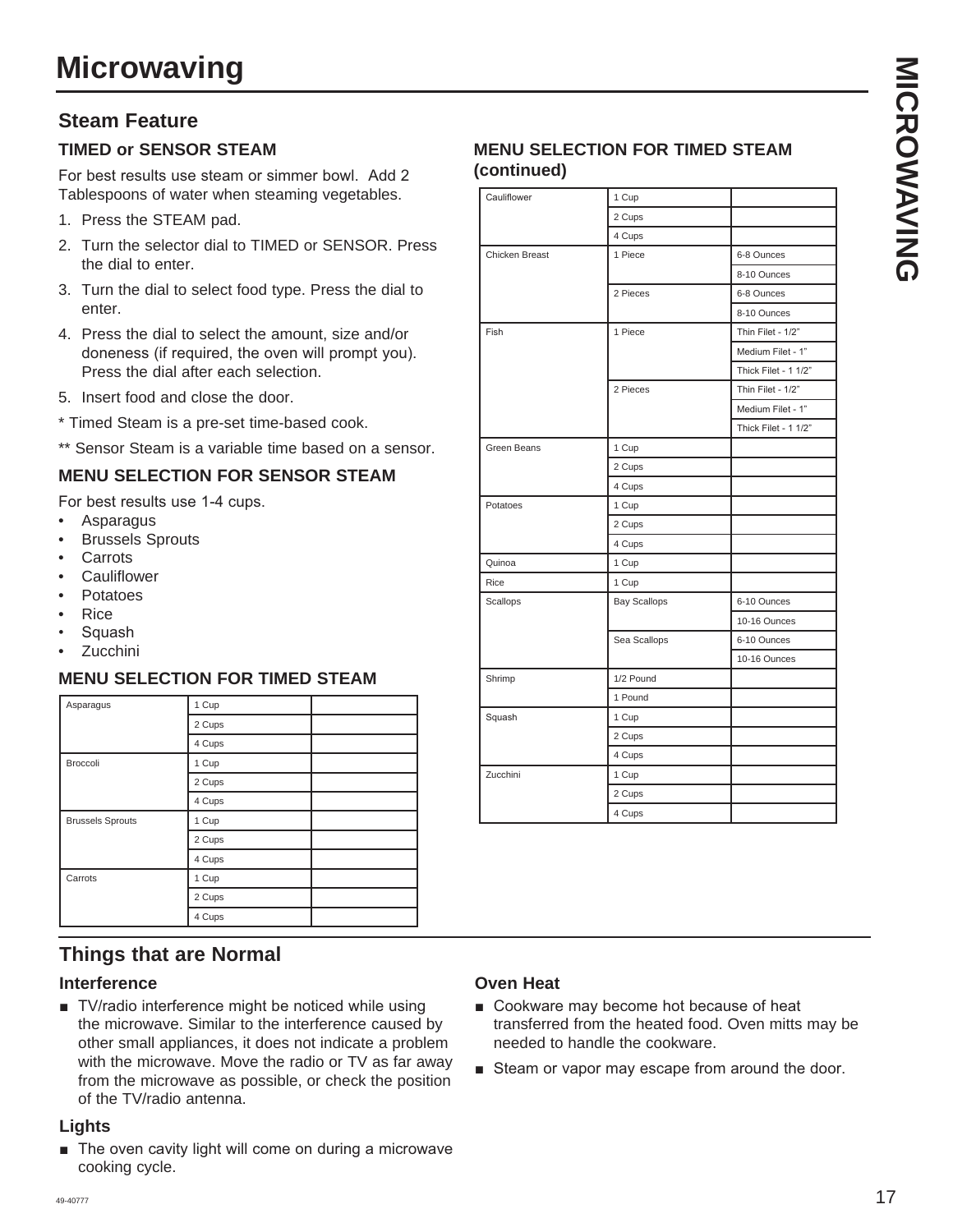# **Other Features**

**Other Features**<br> **Cook Time Completed**<br>
To remind you that you have for<br>
will display COOK TIME COMF<br>
minute until you either open the<br>
CANCEL/OFF pad.<br> **CANCEL/OFF** pad.<br> **CANCEL/OFF** pad.<br> **CANCEL/OFF** pad.<br> **CANCEL/OFF** To remind you that you have food in the oven, the oven will display COOK TIME COMPLETED and beep once a minute until you either open the oven door or press the CANCEL/OFF pad.

COOK TIME COMPLETED

#### **Settings**

#### **Delay Start:**

Delay Start allows you to set the oven to delay cooking up to 24 hours. Press the SETTINGS pad, turn the dial to select DELAY START and press the dial to enter. Follow the display directions to set the Delay Start time and feature you wish to delay.

#### **Beeper Volume:**

Use this feature to adjust the volume of the beeper. You can even turn it off. Press the SETTINGS pad, turn the dial to select BEEPER VOLUME, press the dial to enter, and follow the display directions.

#### **Scroll Speed:**

Is the message scroll too slow or too fast? Change it! Press the SETTINGS pad, turn the dial to select DISPLAY SCROLL SPEED, press the dial to enter, and follow the display directions.

#### **Reminder:**

Use this feature to set an alarm beep to sound at a specific the time of day. Press the SETTINGS pad, turn the dial to SET REMINDER and press the dial to enter. Turn the dial to select the hour and press to enter. Turn the dial to select the minute and press to enter. Turn the dial to select AM or PM and press to enter.

To review the setting, turn the dial to REVIEW REMINDER and press the dial to enter. Turn the dial to REVIEW and press to enter.

#### **Review**

Use this feature to review the current cooking selections you have set.

Press the selector dial during any cooking feature.

To cancel the setting, turn the dial to CLEAR REMINDER and press the dial to enter. Turn the dial to CLEAR and press to enter.

#### **Help:**

Use this feature to find out more about your oven and its features. The display will show a description for the program you have chosen.

#### **My Cycle:**

Use this feature to change the cook time increment on the ADD 30 SEC/MY CYCLE pad. The increment can be set between 5 and 55 seconds.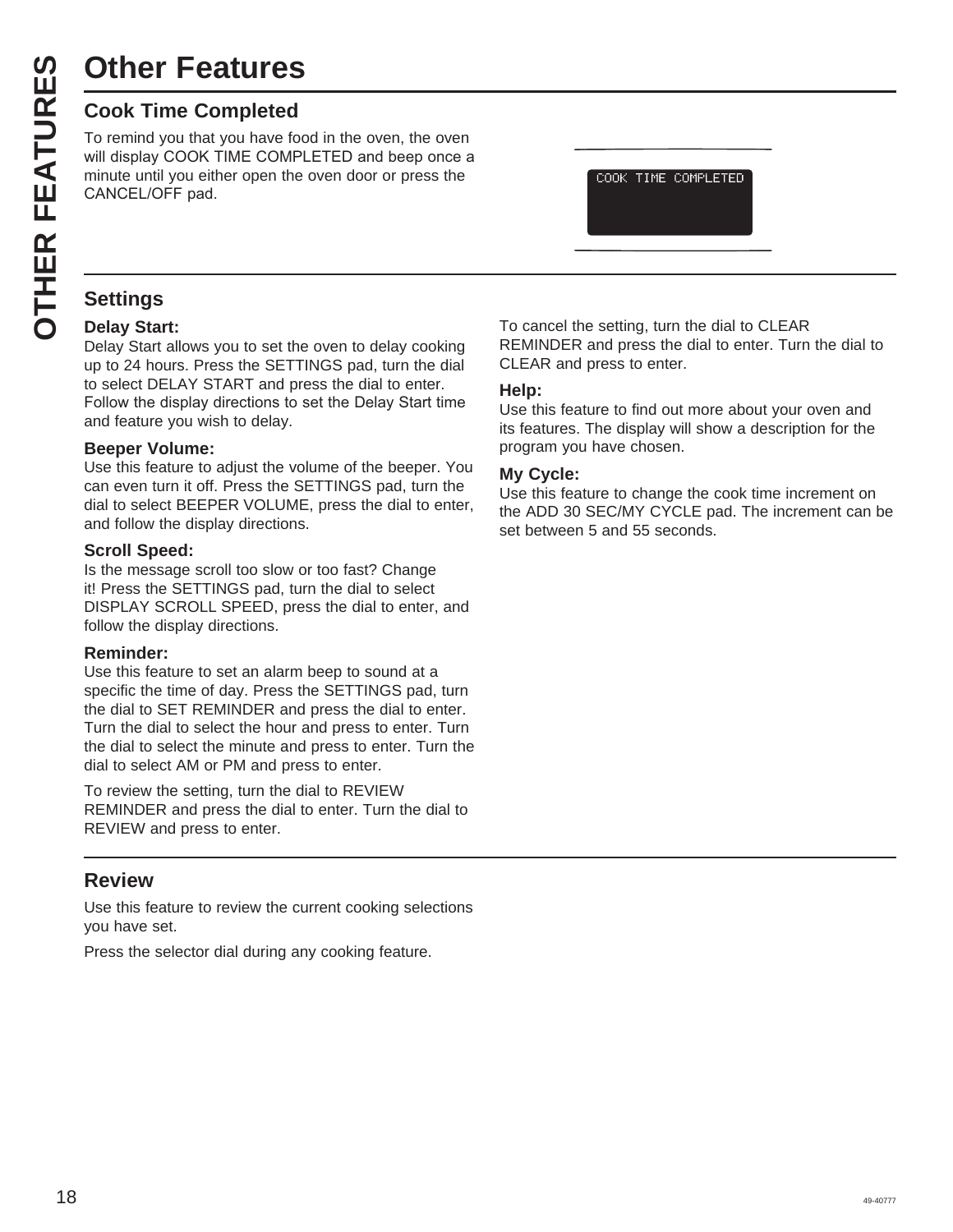# **Other Features**

#### **Help**

Use this feature to find out more about your oven and its features.

- 1. Press the SETTINGS pad.
- 2. Turn the dial to select HELP. Press the dial to enter.

#### **Features found in the HELP function.**

Adding Time Settings **Contract By Time** Settings and Defrost By Time Settings Settings Add 30 Sec Defrost By Weight Sensor Cooking Auto Cook **Delay Start** Set Beeper Volume Timed Steam **DVW** Fast Cook **COOK** Sensor Steam Back **Help** Help Set Display Speed Bake/Roast + Roger + Roger + Roger + Roger + Roger + Roger + Roger + Roger + Roger + Roger + Roger + Roger + Ro Cancel/Off **My Cycle** Slow Cook Cook Cook Clock Popcorn Soften/Melt Control Lockout Power / Temp Start/Pause &RRN%\)RRG7\SH Proof Bread Steam Cook Time **Reheat** Reheat **Timer On/Off** Timer On/Off Cook Time 1 & 2 Repeat Last National Repeat Last National Warm/Proof Defrost Resume Defrost By Food Type | Review

#### **Child Lock-Out**

You may lock the control panel to prevent the oven from being accidentally started or used by children.

Press and hold CANCEL/OFF for 3 seconds to lock and unlock.

#### **Timer**

Use this feature anytime you need a general purpose timer. It can even be used while cooking in the oven.

- 1. Press the TIMER pad.
- 2. Turn the dial to select the minutes. Press the dial to enter.

#### **Automatic Fan**

An automatic fan protects the oven from too much heat inside the oven cavity.

It automatically turns on at low speed if it senses too much heat.

#### **Repeat Last**

Use this time saving feature for cooking repetitive items like cookies or appetizers.

**NOTE:** The last program used is stored for two hours.

- 1. Press and hold the COMBINATION FAST COOK, CONVECTION BAKE/ROAST, AUTO COOK, COOK TIME, DEFROST or STEAM COOK pad for 3 seconds.
- 2. The last pre-set food will be displayed.
- 3. Press the START/PAUSE pad or the selector dial to start cooking.

When the control panel is locked, Control is LOCKED

3. Turn the dial to select the feature name. Press the

The display will show a description for the program you

dial to enter.

have chosen.

will be displayed briefly anytime a pad or dial is pressed.

3. Turn the dial to select the seconds. Press the dial to enter.

To cancel, press TIMER.

The fan will automatically turn off when the internal parts are cool. It may stay on for 30 minutes or more after the oven control is turned off.

#### **Resume**

- 1. If your food needs to cook a bit longer, you can restart the oven by pressing the START/PAUSE pad or selector dial.
- 2. RESUME COOKING will be displayed and the oven will restart immediately at 10% of the original time.

The program stays in memory for 10 minutes. After that you will need to begin the program again.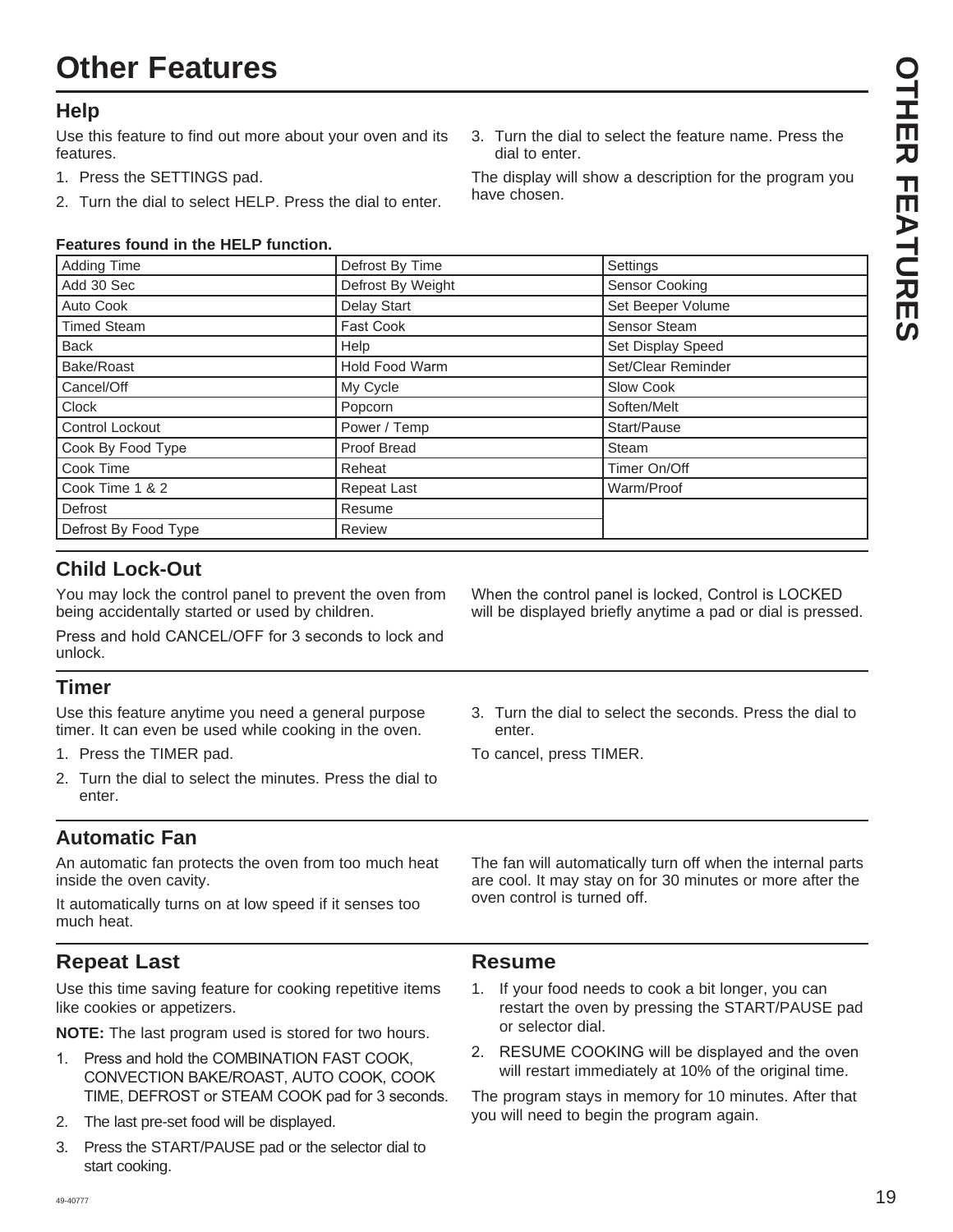# **Care and Cleaning**

An occasional thorough wiping with a solution of baking soda and water keeps the inside fresh.

**Be certain the oven control is turned off before cleaning any part of this oven.**

#### **Inside**

Clean the inside of the oven often for proper heating performance.

Some spatters can be removed with a paper towel, others may require a warm soapy cloth. Remove greasy spatters with a sudsy cloth, then rinse with a damp cloth.

Do not use abrasive cleaners or sharp utensils on oven walls.

#### **Never use a commercial oven cleaner on any part of your oven.**

Do not clean the inside of the oven with metal scouring pads. Pieces can break off the pad, causing electrical shock.

#### **Removable Turntable**

The area underneath the turntable should be cleaned frequently to avoid odors and smoking during a cooking cycle.

The turntable can be broken if dropped. Wash carefully in warm, sudsy water. Dry completely and replace.

To replace the turntable, place its center over the spindle in the center of the oven and turn it until it seats into place. (Make sure the smooth side of the turntable is facing up and that its center seats securely on the spindle.)

#### **Cooking Trays and Baking Sheet**

To prevent breakage, allow the trays to cool completely before cleaning. Wash carefully in warm, sudsy water or in the dishwasher.

Do not use metal scouring pads or abrasives, as they may damage the finish. A soap-filled scouring pad may be used to clean the trays.





Walls, Floor, Inside Window, Metal and Plastic Parts on the Door



Turntable

Do not use the oven without the turntable in place.



Clear glass tray for microwaving



Wire oven rack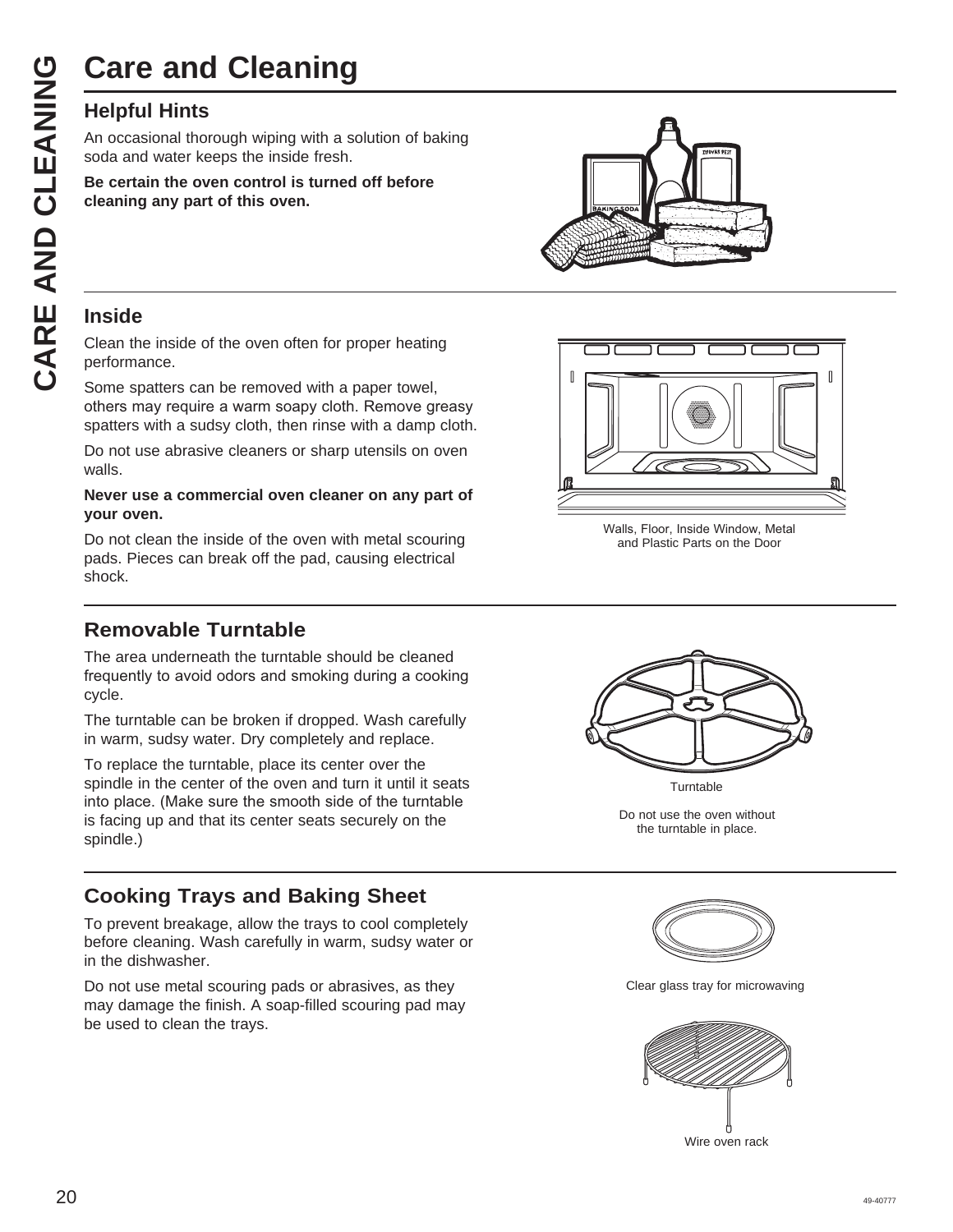# **Care and Cleaning**

#### **Outside**

We recommend against using cleaners with ammonia or alcohol, as they can damage the appearance of the oven. If you choose to use a common household cleaner, first apply the cleaner directly to a clean cloth, then wipe the soiled area.

#### **Case**

Clean the outside with a sudsy cloth. Rinse and then dry. Wipe the window clean with a damp cloth.

#### **Glass Control Panel and Door**

Wipe with a clean damp sponge. Dry thoroughly. Do not use cleaning sprays, large amounts of soap and water, abrasives or sharp objects on the panel—they can damage it.

#### **Door Seal**

It's important to keep the area clean where the door seals against the oven. Use only mild, non-abrasive detergents applied with a clean sponge or soft cloth. Rinse well.

#### **Stainless Steel** (on some models)

To clean the stainless steel surface, use warm sudsy water or a stainless steel cleaner or polish. Always wipe the surface in the direction of the grain. Follow the cleaner instructions for cleaning the stainless steel surface.

To inquire about purchasing stainless steel appliance cleaner or polish, or to find the location of a dealer nearest you, please call our toll-free number, 800.626.2005 or visit GEAppliances.com.

# **FEDERAL COMMUNICATIONS COMMISSION RADIO FREQUENCY INTERFERENCE STATEMENT (U.S.A. ONLY)**

This equipment generates and uses ISM frequency energy and if not installed and used properly, that is in strict accordance with the manufacturer's instructions, may cause interference to radio and television reception. It has been type tested and found to comply with limits for ISM Equipment pursuant to part 18 of FCC Rules, which are designed to part 18 of FCC Rules, which are designed to provide residential installation.

However, there is no guarantee that interference will not occur in a particular installation. If this equipment does cause interference to radio or television reception, which can be determined by turning the equipment off and on, the user is encouraged to try to correct the interference by one or more of the following:

- $\blacksquare$  Reorient the receiving antenna of the radio or television.
- Relocate the Microwave Oven with respect to the receiver.
- $\blacksquare$  Move the microwave oven away from the receiver.
- $\blacksquare$  Plug the microwave oven into a different outlet so that the microwave oven and the receiver are on different branch codes.

The manufacturer is not responsible for any radio of TV interference caused by unauthorized modification to this microwave oven. It is the responsibility of the user to correct such interference.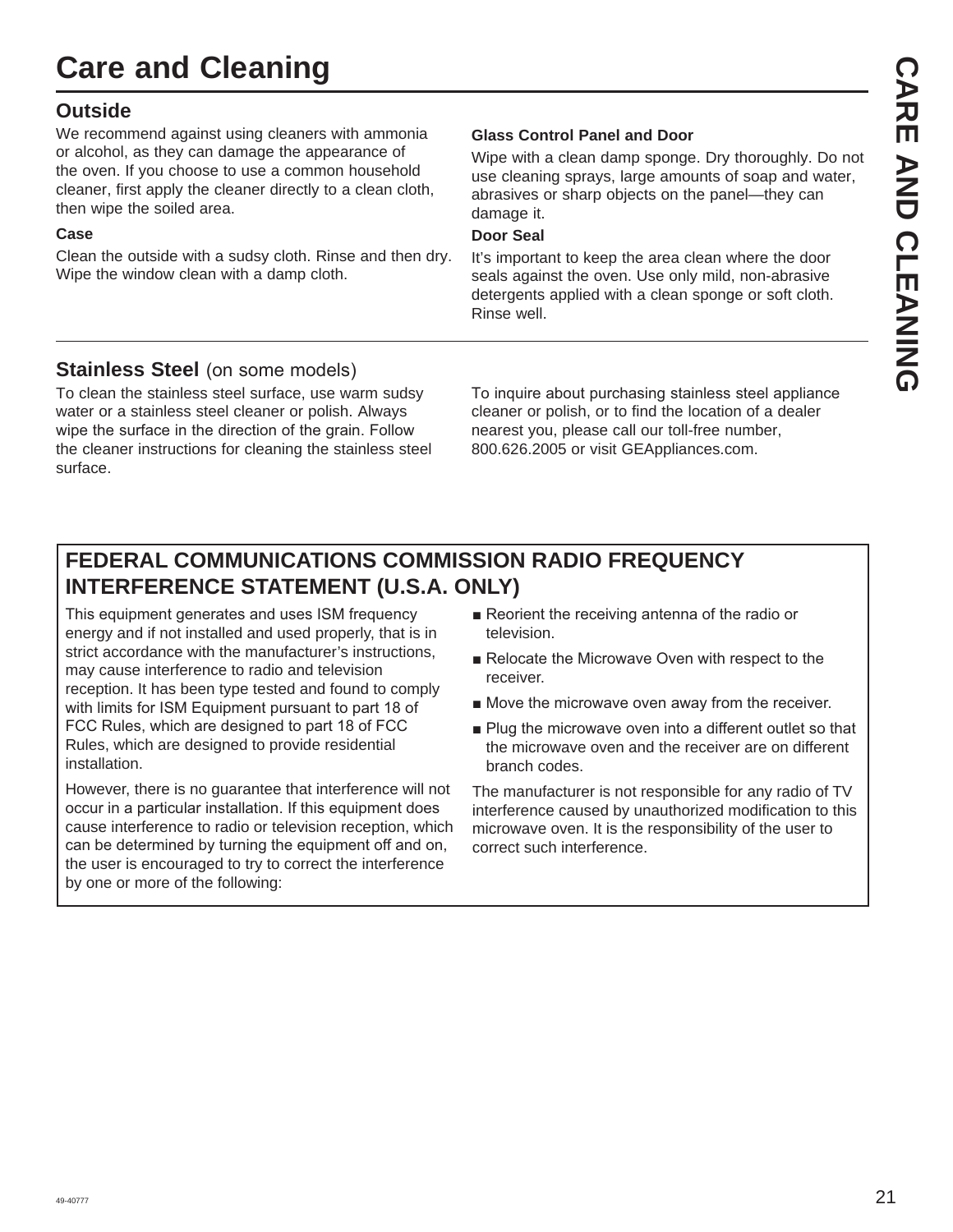# **Troubleshooting Tips...** Before you call for service

|                                                                           |                                                                                                                                         | Save time and money! Review the charts on the following pages first and you may not need to call for service. |
|---------------------------------------------------------------------------|-----------------------------------------------------------------------------------------------------------------------------------------|---------------------------------------------------------------------------------------------------------------|
| <b>Problem</b>                                                            | <b>Possible Cause</b>                                                                                                                   | <b>What To Do</b>                                                                                             |
| <b>FAN</b>                                                                |                                                                                                                                         |                                                                                                               |
| Fan continues to run after<br>cooking stops                               | The oven is cooling.                                                                                                                    | The fan will automatically shut off when the internal<br>parts of the oven have cooled.                       |
| Oven vent emits warm air<br>while oven is on                              | This is normal.                                                                                                                         |                                                                                                               |
| Fan comes on automatically<br>when using the microwave                    | This is normal.                                                                                                                         |                                                                                                               |
| <b>COOKING</b>                                                            |                                                                                                                                         |                                                                                                               |
| The oven makes unusual<br>sounds while cooking                            | Clicks and fans blowing are<br>normal. The relay board is turning<br>the components on and off.                                         | These sounds are normal.                                                                                      |
| Smoke comes out of the<br>oven when I open the door                       | Food is high in fat content.<br>Aerosol spray used on the pans.                                                                         | Smoke is normal when cooking high-fat foods.                                                                  |
| Food is not fully cooked<br>or browned at the end of a<br>cooking program | Programmed times may not match<br>the size or amount of food you are<br>cooking.                                                        | Adjust time for doneness or adjust the upper or lower<br>lamps for browning and doneness.                     |
| <b>SENSOR ERROR displayed</b><br>along with an oven signal                | Food amount or type placed in the<br>oven does not match the program<br>that was set.                                                   | Press the CANCEL/OFF pad. Set the oven program<br>to match the food or liquid to be cooked or heated.         |
|                                                                           | Steam was not sensed by the<br>oven because plastic wrap was<br>not vented, a lid too tight was on<br>the dish or a liquid was covered. | Vent plastic wrap, use a looser lid or uncover liquids<br>when cooking or heating.                            |
| <b>DISPLAY</b>                                                            |                                                                                                                                         |                                                                                                               |
| The display is blank                                                      |                                                                                                                                         | The clock is designed to turn off when unit is idle for<br>30 seconds to minimize the standby power usage     |
| "Control is LOCKED"<br>appears in display                                 | The control has been locked.                                                                                                            | Press and hold CANCEL/OFF for 5 seconds to<br>unlock the control.                                             |
| Control display is lighted yet                                            | Clock is not set.                                                                                                                       | Set the clock.                                                                                                |
| oven will not start                                                       | Door not securely closed.                                                                                                               | Open the door and close securely.                                                                             |
|                                                                           | <b>START/PAUSE pad not pressed</b><br>after entering cooking selection.                                                                 | Press START/PAUSE.                                                                                            |
|                                                                           | Another selection already entered<br>in oven and CANCEL/OFF pad not<br>pressed to cancel it.                                            | Press CANCEL/OFF                                                                                              |
|                                                                           | Size, quantity, or cooking time not<br>entered after final selection.                                                                   | Make sure you have entered cooking time after<br>selecting.                                                   |
|                                                                           | <b>CANCEL/OFF was pressed</b><br>accidentally.                                                                                          | Reset cooking program and press START/PAUSE.                                                                  |
| <b>OTHER PROBLEMS</b>                                                     |                                                                                                                                         |                                                                                                               |
| The door and inside of the<br>oven feels hot                              | The heat lamps produce intense<br>heat when ready.                                                                                      | This is normal. Use oven mitts to remove food when<br>in a small space.                                       |
| Oven will not start                                                       | A fuse in your home may be blown<br>or the circuit breaker tripped.                                                                     | Replace fuse or reset circuit breaker.                                                                        |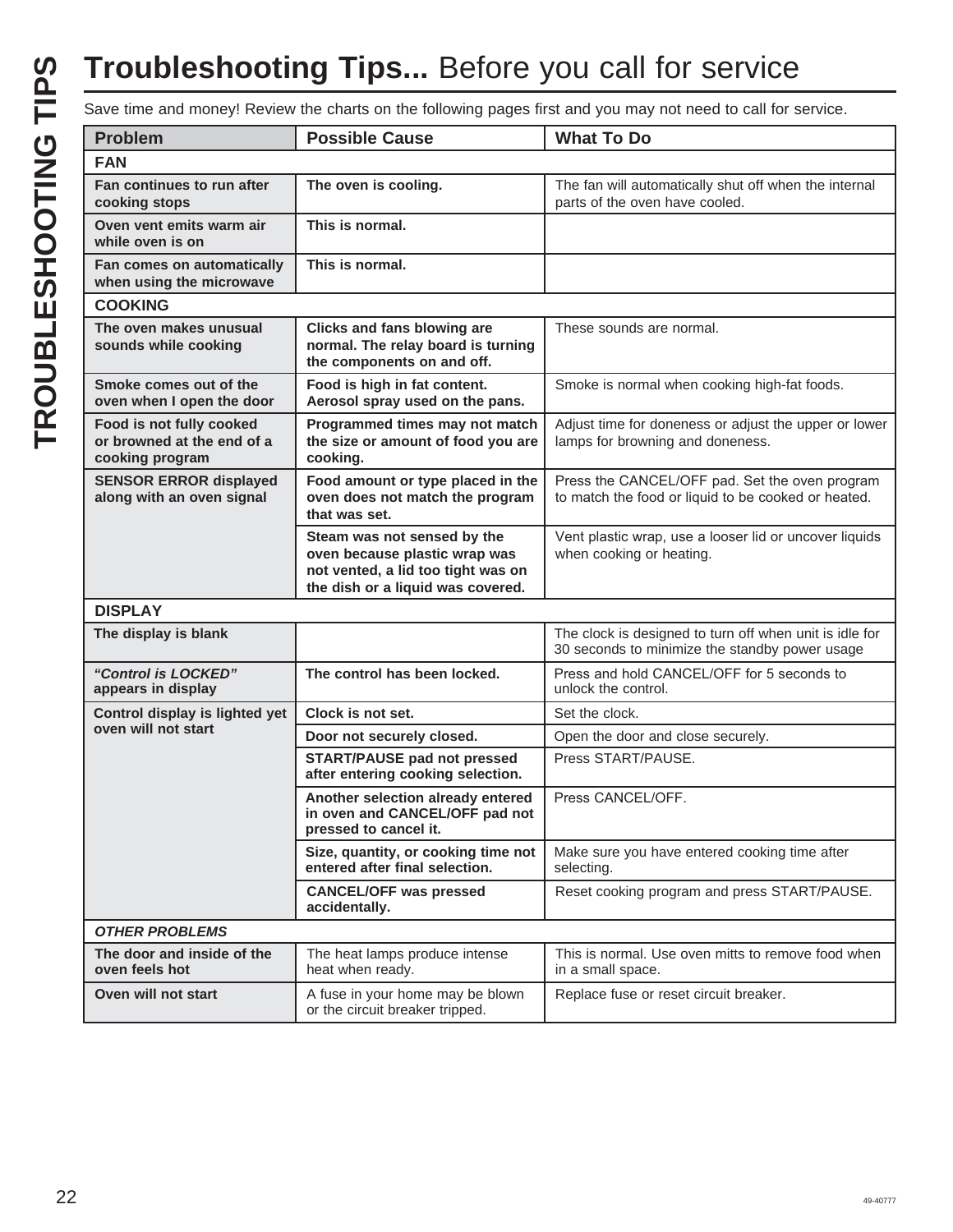# **Built-in Convection Microwave Oven Warranty**

#### **GEAppliances.com**

All warranty service is provided by our Factory Service Centers, or an authorized Customer Care® technician. To schedule service online, visit us at **www.geappliances.com/service and support/**, or call GE Appliances at 800.GE.CARES (800.432.2737). Please have your serial number and your model number available when calling for service.

| For the period of                                                 | <b>GE Appliances will replace</b>                                                                                                                                                                                                              |  |
|-------------------------------------------------------------------|------------------------------------------------------------------------------------------------------------------------------------------------------------------------------------------------------------------------------------------------|--|
| <b>PROFILE MODELS ONLY</b>                                        |                                                                                                                                                                                                                                                |  |
| One year<br>From the date<br>of the original<br>purchase          | Any part of the oven which fails due to a defect in materials or workmanship. During this<br>limited one-year warranty, GE Appliances will also provide, free of charge, all labor and<br>related service costs to replace the defective part. |  |
| One years<br>From the date<br>of the original<br>purchase         | The magnetron tube, if the magnetron tube fails due to a defect in materials or workmanship.<br>During this one-year limited warranty, you will be responsible for any labor or in-home<br>service costs.                                      |  |
| <b>CAFÉ MODELS ONLY</b>                                           |                                                                                                                                                                                                                                                |  |
| One year<br>From the date<br>of the original<br>purchase          | Any part of the oven which fails due to a defect in materials or workmanship. During this<br>limited one-year warranty, GE Appliances will also provide, free of charge, all labor and<br>related service costs to replace the defective part. |  |
| <b>Five years</b><br>From the date<br>of the original<br>purchase | The magnetron tube, if the magnetron tube fails due to a defect in materials or workmanship.<br>During this five-year limited warranty, you will be responsible for any labor or in-home<br>service costs.                                     |  |

#### **What GE Appliances will not cover:**

- Service trips to your home to teach you how to use the product.
- $\blacksquare$  Improper installation, delivery or maintenance.
- Product not accessible to provide required service.
- $\blacksquare$  Failure of the product or damage to the product if it is abused, misused (for example, cavity arcing from wire rack or metal/foil), or used for other than the intended purpose or used commercially.
- $\blacksquare$  Replacement of house fuses or resetting of circuit breakers.
- $\blacksquare$  Replacement of the cooktop light bulbs.
- Damage to the product caused by accident, fire, floods or acts of God.
- **n** Incidental or consequential damage caused by possible defects with this appliance.
- Damage caused after delivery.

#### **EXCLUSION OF IMPLIED WARRANTIES**

Your sole and exclusive remedy is product repair as provided in this Limited Warranty. Any implied warranties, including the implied warranties of merchantability or fitness for a particular purpose, are limited to one year or the shortest period allowed by law.

Failure of the product or damage to the product if it is or acts of God.<br>
abused, mission carbic cavity archited for example, cavity acrising from wire  $\bullet$  Incidental or consequential damage caused by<br>
rack or metal/foll This warranty is extended to the original purchaser and any succeeding owner for products purchased for home use within the USA. If the product is located in an area where service by a GE Appliances Authorized Servicer is not available, you may be responsible for a trip charge or you may be required to bring the product to an Authorized GE Appliances Service location for service. In Alaska, the warranty excludes the cost of shipping or service calls to your home.

Some states do not allow the exclusion or limitation of incidental or consequential damages. This warranty gives you specific legal rights, and you may also have other rights which vary from state to state. To know what your legal rights are, consult your local or state consumer affairs office or your state's Attorney General.

#### **Warrantor: GE Appliances**

Staple your receipt here. Proof of the original purchase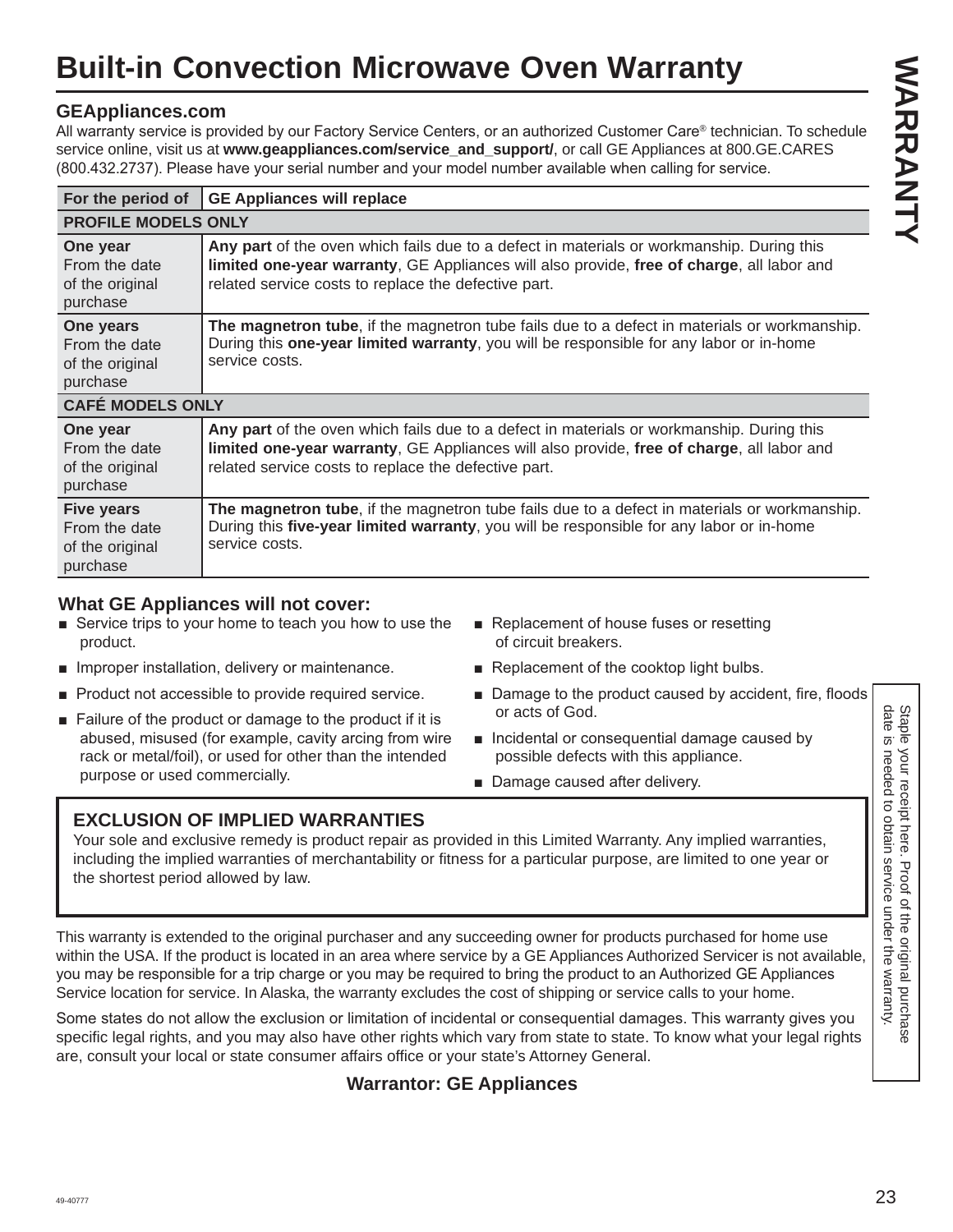# **Consumer Support**

Have a question or need assistance with your appliance? Try the GE Appliances Website 24 hours a day, any day of the year! You can also shop for more great GE Appliances products and take advantage of all our on-line support services designed for your convenience. In the US: **GEAppliances.com**

#### **Register Your Appliance**

**CONSUMER SUP**<br> **GE Appliances Website**<br>
Have a question or need assistar<br>
of the year! You can also shop for<br>
services designed for your conver<br> **CONSUMER APPLIANCE SECTS**<br> **CONSUMER APPLIANCE APPLIANCE SCRED SCRED Expert** Register your new appliance on-line at your convenience! Timely product registration will allow for enhanced communication and prompt service under the terms of your warranty, should the need arise. You may also mail in the pre-printed registration card included in the packing material. In the US: **GEAppliances.com/register**

#### **Schedule Service**

Expert GE Appliances repair service is only one step away from your door. Get on-line and schedule your service at your convenience any day of the year. In the US: **GEAppliances.com/ge/service-and-support/service.htm** or call 800.432.2737 during normal business hours.

#### **Extended Warranties**

Purchase a GE Appliances extended warranty and learn about special discounts that are available while your warranty is still in effect. You can purchase it on-line anytime. GE Appliances Services will still be there after your warranty expires. In the US: **GEAppliances.com/ge/service-and-support/shop-for-extended-service-plans.htm** or call 800.626.2224 during normal business hours.

#### **Remote Connectivity**

For assistance with wireless network connectivity (for models with remote enable). visit our website at **GEAppliances.com/ge/connected-appliances/** or call 800.220.6899 in the US.

#### **Parts and Accessories**

Individuals qualified to service their own appliances can have parts or accessories sent directly to their homes (VISA, MasterCard and Discover cards are accepted). Order on-line today 24 hours every day. In the US: **GEApplianceparts.com** or by phone at 877.959.8688 during normal business hours.

**Instructions contained in this manual cover procedures to be performed by any user. Other servicing generally should be referred to qualified service personnel. Caution must be exercised, since improper servicing may cause unsafe operation.**

#### **Contact Us**

If you are not satisfied with the service you receive from GE Appliances, contact us on our Website with all the details including your phone number, or write to:

In the US: General Manager, Customer Relations | GE Appliances, Appliance Park | Louisville, KY 40225 **GEAppliances.com/ge/service-and-support/contact.htm**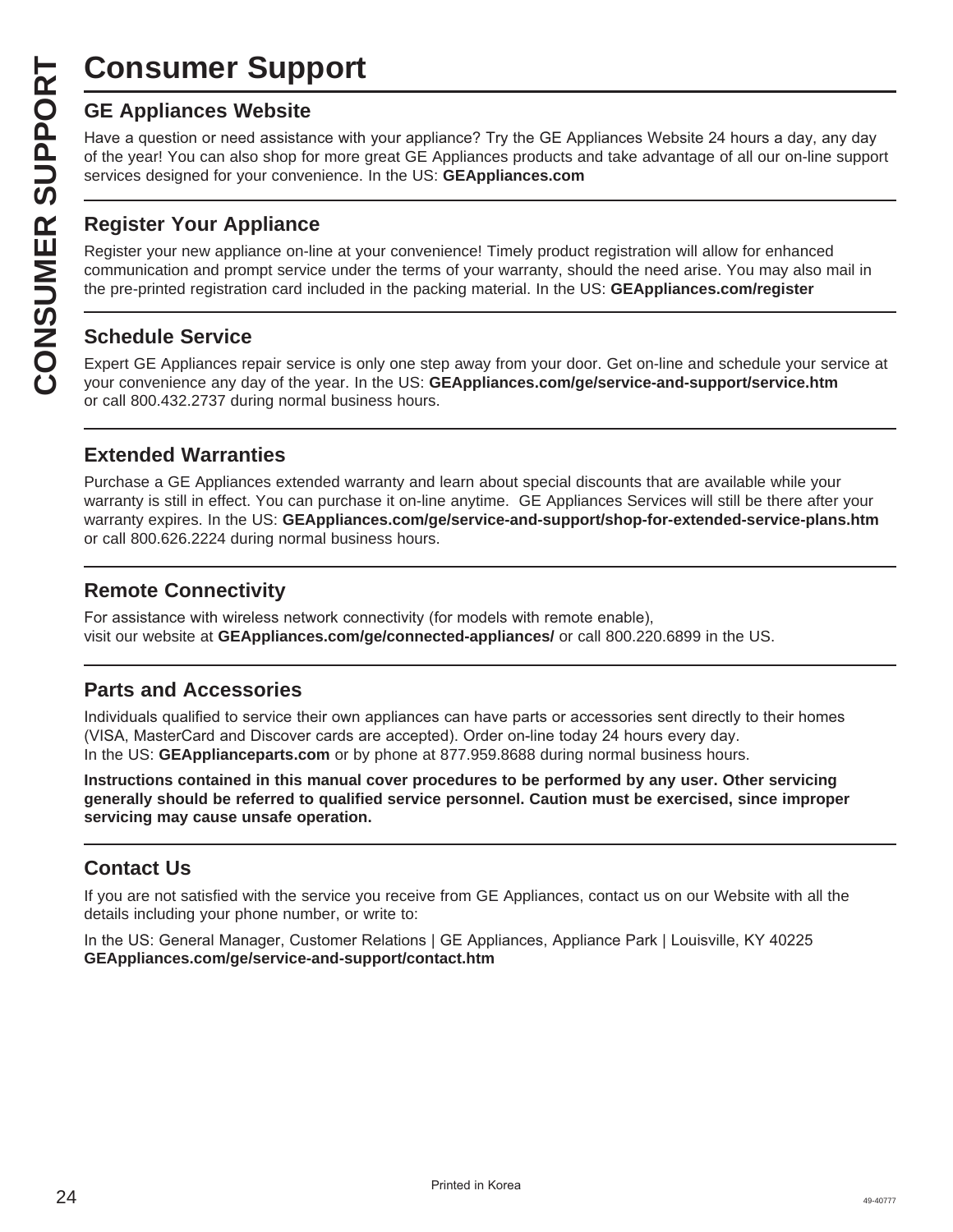

HORNO MICROONDAS **NIDAS** de Convección Incorporada**MICRO**  $O<sup>o</sup>$  $\mathbf 0$ NACIO Ě

| <b>INFORMACIÓN DE SEGURIDAD3</b>                                                                                                                                                                                                                                                      |
|---------------------------------------------------------------------------------------------------------------------------------------------------------------------------------------------------------------------------------------------------------------------------------------|
| USO DEL MICROONDAS                                                                                                                                                                                                                                                                    |
| <b>HORNEAR Y DORAR</b> 10                                                                                                                                                                                                                                                             |
| <b>COCCIÓN RÁPIDA11</b>                                                                                                                                                                                                                                                               |
| <b>CALENTAMIENTO Y ACTIVACIÓN. 12</b>                                                                                                                                                                                                                                                 |
| <b>COCCIÓN POR MICROONDAS 13</b><br>Recipientes de cocina 13<br>Cocción Automática 13<br>Cocinar por tiempo 14<br>Agregar 30 Seg./ Mi Ciclo 14<br>Nivel(es) de potencia del horno<br>Consejos de cocina 14<br>Descongelación 15<br>Cocción por sensor 16<br>Cosas que son normales 17 |
| <b>OTRAS FUNCIONES18</b>                                                                                                                                                                                                                                                              |
| <b>MANTENIMIENTO Y LIMPIEZA</b><br>Base giratoria desmontabl 20<br>Bandejas para cocinar y lámina<br>Acero inoxidable  21                                                                                                                                                             |
| <b>CONSEJOS PARA LA SOLUCIÓN</b><br><b>DE PROBLEMAS</b> 22                                                                                                                                                                                                                            |
| GARANTÍA 23                                                                                                                                                                                                                                                                           |
| <b>SOPORTE PARA EL CONSUMIDOR. .24</b>                                                                                                                                                                                                                                                |
|                                                                                                                                                                                                                                                                                       |

#### MANUAL DEL USUARIO

| PWB7027        |
|----------------|
| <b>PWB7030</b> |
| <b>CWB7030</b> |

Anote aquí los números de modelo y de serie:

Modelo número \_\_\_\_\_\_\_\_\_

Número de serie\_\_\_\_\_\_\_\_\_\_

Los encontrará en una etiqueta dentro del horno.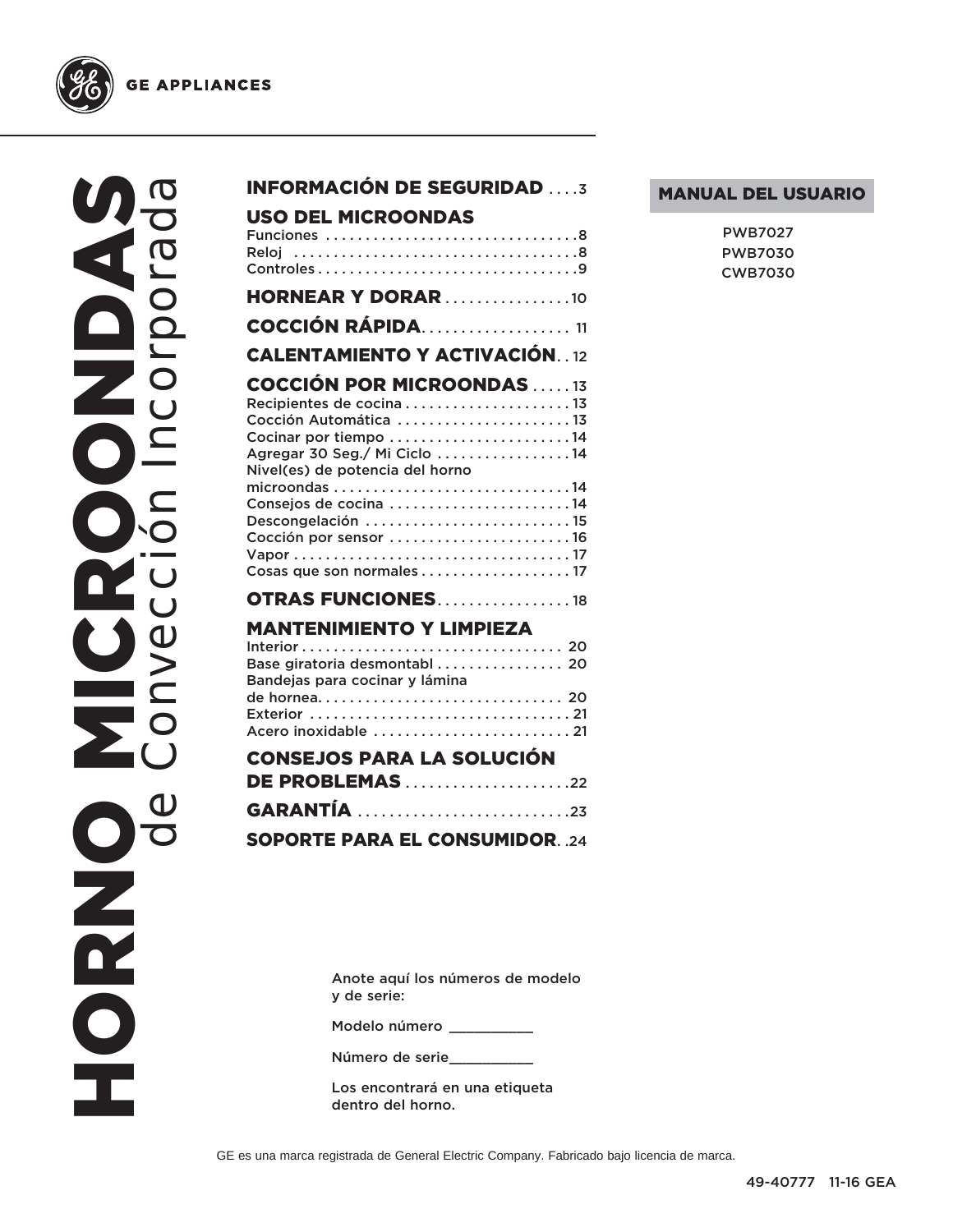# **GRACIAS POR HACER QUE GE APPLIANCES SEA PARTE DE SU HOGAR.**

Ya sea que haya crecido usando GE Appliances, o que ésta es su primera vez, nos complace tenerlo en la familia.

Sentimos orgullo por el nivel de arte, innovación y diseño de cada uno de los electrodomésticos de GE Appliances, y creemos que usted también. Entre otras cosas, el registro de su electrodoméstico asegura que podamos entregarle información importante del producto y detalles de la garantía cuando los necesite.

Registre su electrodoméstico GE ahora a través de Internet. Sitios Web y números telefónicos útiles están disponibles en la sección de Soporte para el Consumidor de este Manual del Propietario. También puede enviar una carta en la tarjeta de inscripción preimpresa que se incluye con el material embalado.

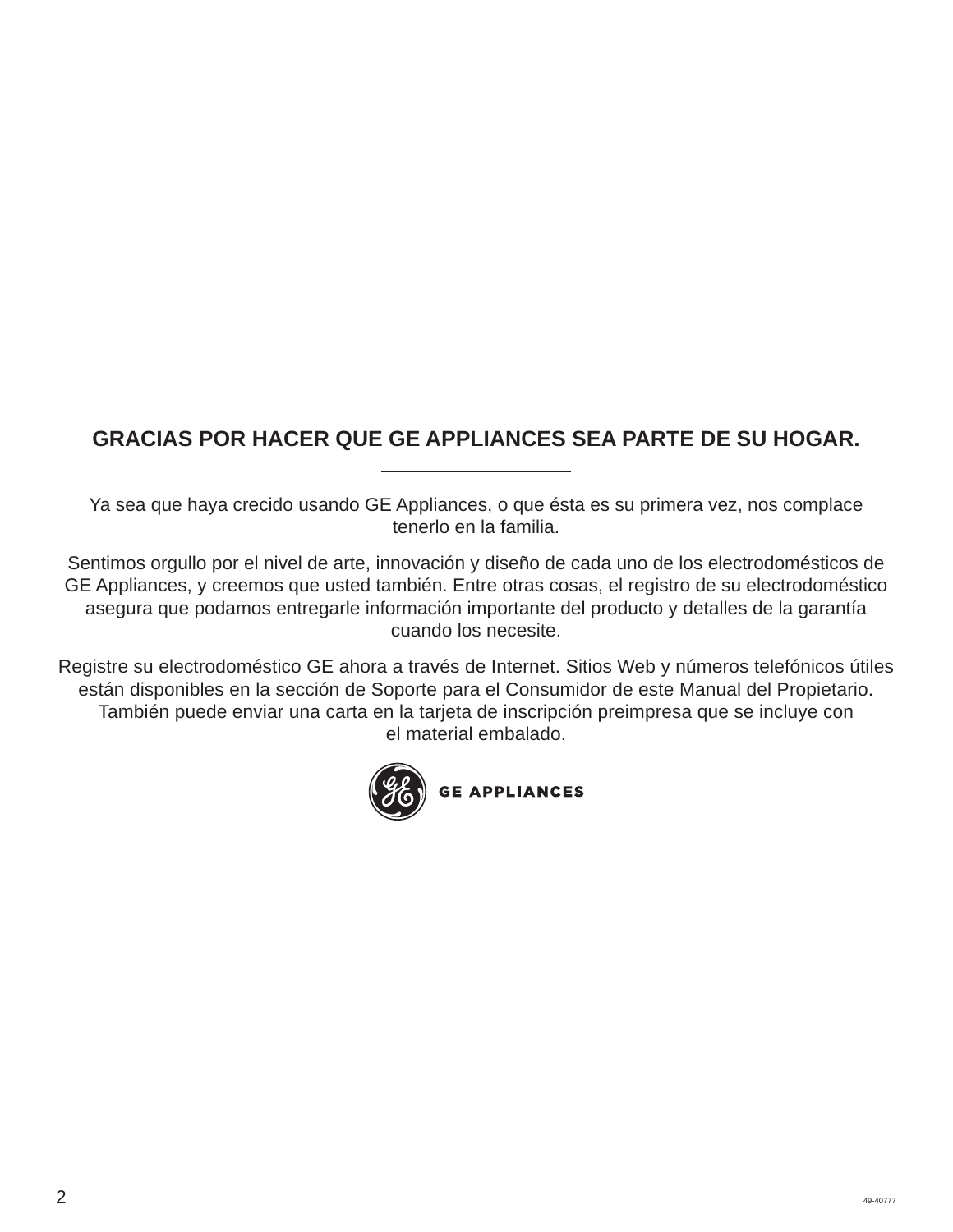# **INFORMACIÓN IMPORTANTE DE SEGURIDAD LEA TODAS LAS INSTRUCCIONES ANTES DE USAR**

#### **ADVERTENCIA Para reducir el riesgo de quemaduras, descargas eléctricas, incendio, lesiones o exposición a energía de microondas excesiva:**

Cuando utilice aparatos eléctricos, se deben seguir las precauciones de seguridad básicas, entre las que se incluyen las siguientes:

- $\blacksquare$  Lea todas las instrucciones antes de utilizar este aparato.
- $\blacksquare$  Lea y siga las precauciones específicas descritas en la sección PRECAUCIONES PARA EVITAR LA POSIBLE EXPOSICIÓN A ENERGÍA DE MICROONDAS EXCESIVA de la página 7.
- Utilice este aparato solamente para el fin previsto, como se describe en este manual. No utilice químicos ni vapores corrosivos en este aparato. Este horno está específicamente diseñado para calentar, secar o cocinar alimentos y bebidas y no está diseñado para usarse en n laboratorio ni para uso industrial.
- Sólo personal cualificado debe reparar este aparato. Póngase en contacto con el centro de mantenimiento autorizado más cercano en caso de necesitar revisión, reparación o ajuste.

#### **INSTALLATION**

- Instale o ubique este aparato únicamente de acuerdo a las instrucciones de instalación suministradas.
- Este aparato debe contar con una conexión a tierra. Conecte sólo a un tomacorriente con adecuada conexión a tierra. Ver la sección Instrucciones de conexión a tierra de la página 7.
- Este horno está listado por UL para a instalación de pared estándar. Consulte las instrucciones de instalación para que electrodomésticos aprobados se puedan montar sobre y debajo del microondas.
- No utilice este aparato si tiene el cable eléctrico o el enchufe dañados, si no funciona bien o si ha sufrido una avería o una caída.
- $\blacksquare$  Mantenga el cable alejado de superficies calientes.
- No permita que el cable eléctrico cuelque sobre el borde de la mesa o del mostrador de encimera.
- No sumerja el cable eléctrico o el enchufe en agua.
- No cubra ni bloquee ninguna apertura de este aparato.
- No almacene este aparato al aire libre. No utilice este producto cerca del agua; por ejemplo, en un sótano húmedo, cerca de una piscina, cerca de un lavabo o lugares similares.
- No monte este aparato sobre el fregadero.

#### **PARA REDUCIR EL RIESGO DE INCENDIO DENTRO DEL HORNO:**

- No cocine excesivamente los alimentos. Vigile cuidadosamente el aparato cuandose coloque papel, plástico u otros materiales combustibles dentro del microondas para facilitar la cocción.
- $\blacksquare$  Quite las tiritas de seguridad (twist-ties) y asas metálicas de los recipientes de papel o plástico antes de colocarlos dentro del microondas.
- Si los materiales que se encuentran dentro del horno prenden fuego, mantenga cerrada la puerta del horno, apáguelo y desconecte el cable eléctrico, o corte la energía desde el panel de fusibles o del interruptor de circuitos.
- No utilice el horno para almacenar elementos. No deje productos de papel, utensilios de cocina o alimentos en el horno cuando no lo esté usando. Todos los estantes deberán ser retirados del horno cuando no se encuentren en uso.
- No opere el horno sin alimentos adentro.
- No utilice las funciones del sensor dos veces sucesivamente en la misma porción de alimento. Si el alimento no se cocina completamente después del primer conteo regresivo, utilice la función COOK BY TIME (COCINAR POR TIEMPO) para permitir tiempo de cocción adicional.
- Para evitar chispas no se debe utilizar la parrilla de alambre del horno para el cocimiento rápido o cocimiento con microonda.

#### **A FIN DE REDUCIR RIESGOS DE QUEMADURAS:**

- Tenga cuidado al abrir envases con comida caliente. Use manijas y aleje el vapor del rostro y las manos.
- Ventile, perfore, o corte envases, bolsas, o bolsas plásticas para evitar la acumulación de presión.
- F Tenga cuidado al tocar el plato giratorio, la puerta, estantes o paredes del horno, los cuales se podrán calentar durante el uso.
- $\blacksquare$  Los líquidos y ciertas comidas calentadas en el horno microondas pueden presentar riesgos de quemaduras, al ser retirados del horno microondas. La posibilidad de quemaduras es mayor en niños pequeños, a los cuales no se les deberá permitir retirar ítems calientes del horno microondas.

#### 49-40777 3 **LEA Y GUARDE ESTAS INSTRUCCIONES**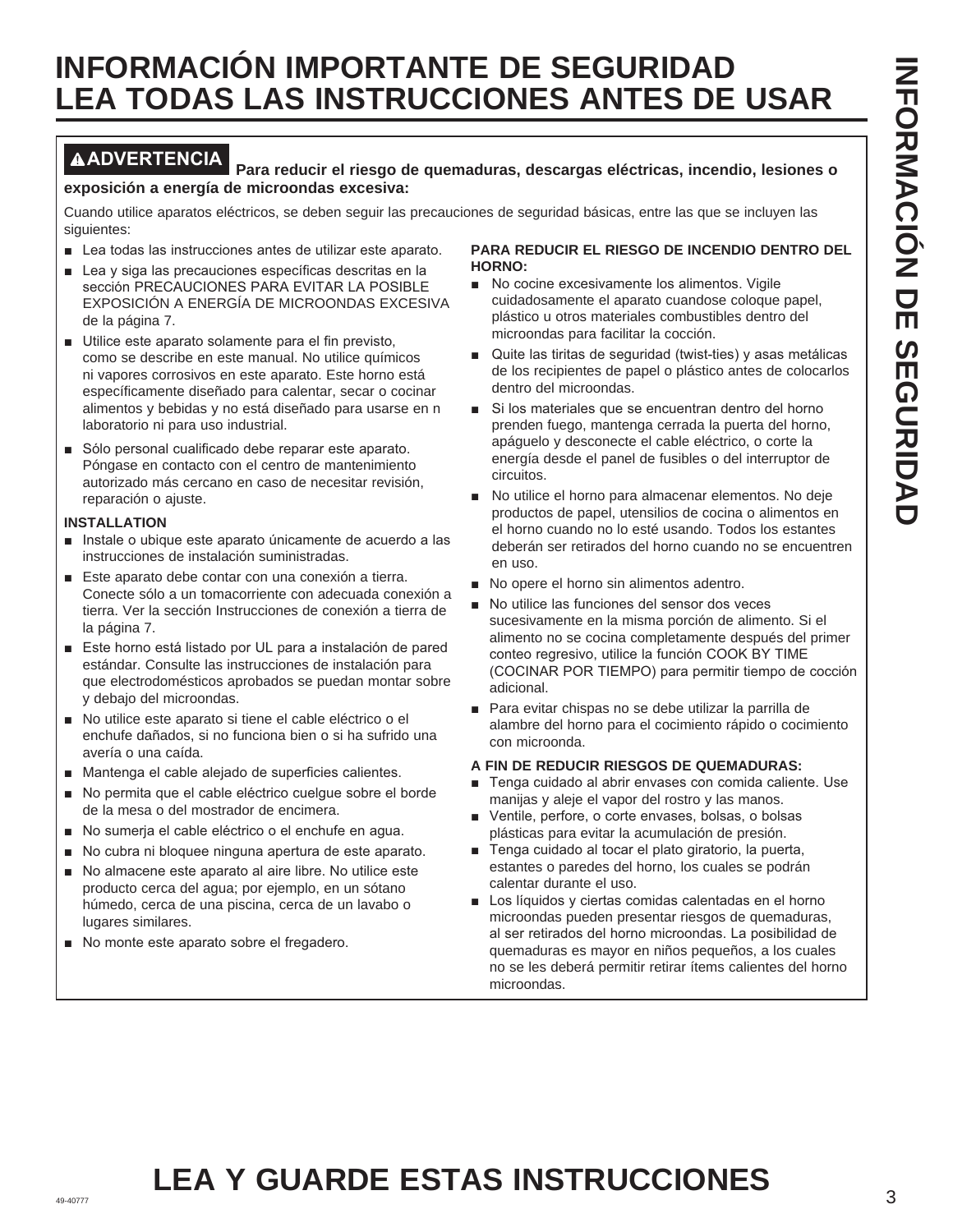# **INFORMACION IMPORTANTE DE SEGURIDAD**<br> **INFORMACION IMPORTANTE DE SEGURIDAD**<br> **INFORMACION IMPORTANTES DE**<br> **INFORMACION CONTINUAL CONTINUAL CONTINUAL CONTINUAL CONTINUAL CONTINUAL CONTINUAL CONTINUAL CONTINUAL CONTINUAL C LEA TODAS LAS INSTRUCCIONES ANTES DE USAR**

#### **ADVERTENCIA Continuado**

#### **USO**

- Como con cualquier aparato, cuando sea utilizado por niños es necesaria una estrecha vigilancia.
- No haga funcionar el horno sin tener colocada en su lugar la base giratoria. La base giratoria debe estar libre de bloqueos para poder girar.
- No almacene ningún elemento directamente sobre la superficie del horno de microondas cuando éste se encuentre en funcionamiento.
- Las comidas o utensilios metálicos de tamaño excesivo no deberán ser insertados en un horno microondas/ convección, ya que podrán generar un incendio o riesgos de descargas eléctricas.
- No utilice productos de papel cuando el aparato se utiliza en modos diferentes al microondas.
- Algunos productos tales como huevos enteros y contenedores sellados (por ejemplo, frascos sellados) son propensos a explotar y no deben calentarse en este horno. Tal uso del horno puede resultar en lesiones personales.
- No cocine las papas excesivamente. Pueden deshidratarse y provocar fuego, causando daños al horno
- No cubra las parrillas u otra parte del horno con papel metálico. Esto puede sobrecalentar el horno.
- Cocine a fondo la carne de res o ave la carne de res a por los menos una temperatura INTERNA de 160° F y carne de ave a por lo menos una temperatura INTERNA de 180° F. Cocinar a estas temperaturas generalmente protege contra enfermedades causadas por los alimentos.
- Este horno no ha sido aprobado ni probado para utilización marina.

#### **LIMPIEZA**

- Mantenga el horno libre de acumulación de grasa.
- No limpie con esponjillas de metal. Pueden desprenderse pedazos de la esponjilla y tocar partes eléctricas, provocando un riesgo de descarga eléctrica.
- Al limpiar superficies de puertas y horno que se unen al cerrar la puerta, sólo use detergentes suaves no abrasivos aplicados con una esponja limpia o un paño suave. Enjuague bien.

#### **AGUA SOBRECALENTADA**

- Líquidos, tales como agua, café o té, son capaces de sobrecalentarse más allá del punto de ebullición sin parecer que estén hirviendo. No siempre hay burbujeo o hervor visible cuando se saca el recipiente del horno microondas. ESTO PUEDE RESULTAR EN LA EBULLICIÓN REPENTINA DE LÍQUIDOS MUY CALIENTES CUANDO SE MUEVE EL RECIPIENTE O SE INSERTA UNA CUCHARA U OTRO UTENSILIO DENTRO DEL LÍQUIDO.
- Para reducir el riesgo de lesión física:
	- No sobrecaliente el líquido.
	- Revuelva el líquido antes y a la mitad del tiempo de calentamiento.
	- No utilice recipientes con costados rectos y cuellos angostos.
	- Después de calentar el recipiente, déjelo en el horno microondas por un período corto de tiempo antes de sacarlo.
	- Tenga extrema precaución cuando introduzca una cuchara u otro utensilio en el recipiente.

**ADVERTENCIA El arqueo voltaico puede ocurrir tanto durante la cocción rápida (speedcooking) y de microondas. Si nota que ocurre arqueo voltaico, apriete el botón táctil CANCEL/OFF (BORRAR/APAGAR) y corrija el problema.**

El arqueo voltaico es el término técnico que define las chispas en el horno. El arqueo voltaico es causado por:

- Metal o lámina de metal en contacto con el costado del horno.
- Lámina de metal moldeada al alimento (los bordes doblados hacia arriba actúan como antenas).
- Utilice la lámina de metal según las recomendaciones de este manual.
- Utensilios de cocina de metal utilizados durante la cocción rápida o de microondas (excepto ollas suministradas con el horno).
- Metal, tal como tiritas metálicas de seguridad, sujetadores para carne de ave o platos con borde de oro en el horno.
- Toallas de papel reciclado que contengan pedazos de metal pequeños que se utilizan en el horno.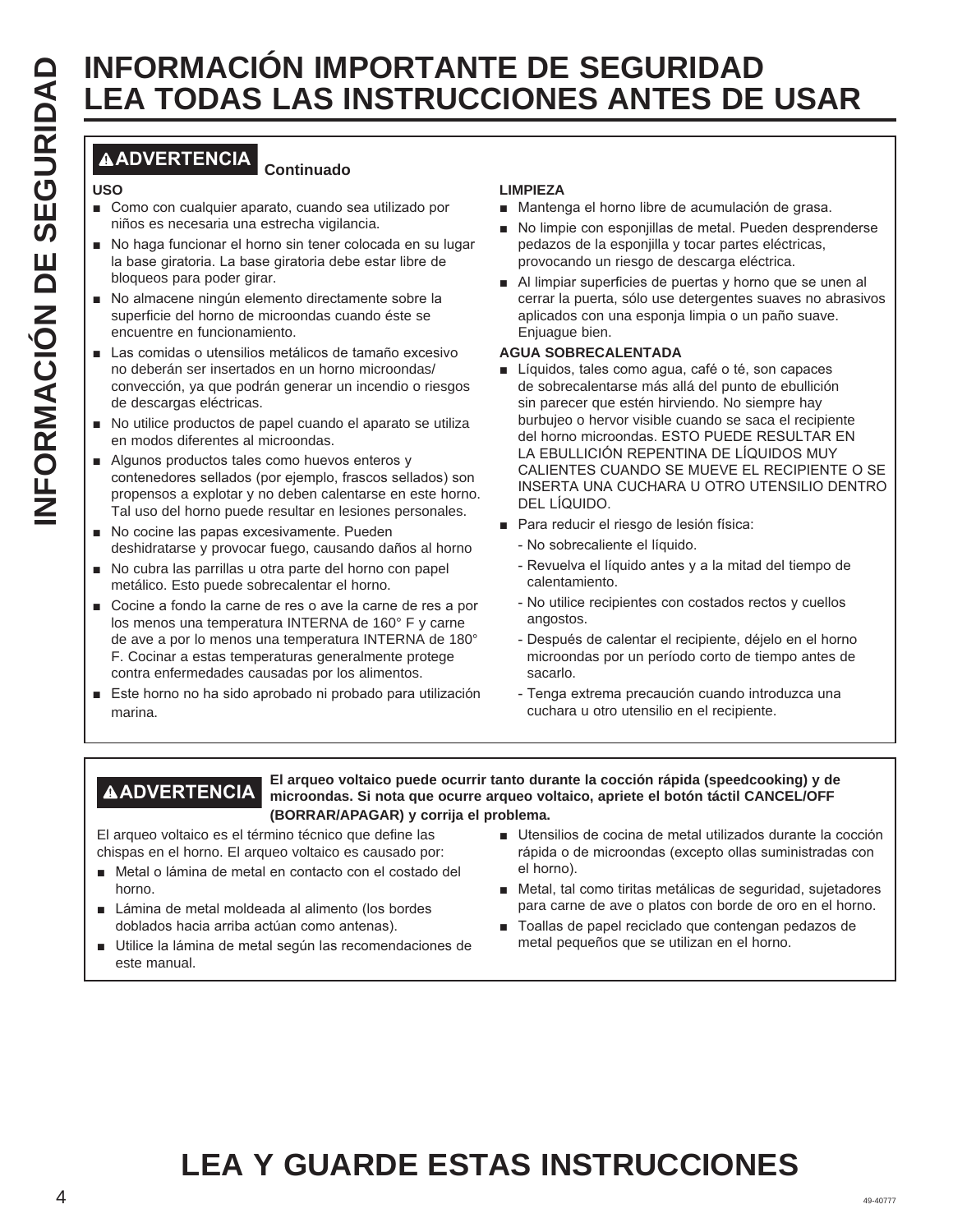# **INFORMACIÓN IMPORTANTE DE SEGURIDAD LEA TODAS LAS INSTRUCCIONES ANTES DE USAR**

# **ADVERTENCIA UTENSILIOS PARA COCCIÓN RÁPIDA SEGUROS PARA MICROONDAS**

- **El horno y la compuerta se tornarán muy calientes cuando se utiliza la función de cocción rápida.**
- **Los utensilios de cocina** se tornarán muy calientes debido a la transferencia de calor proveniente de los alimentos calentados. Se requerirán guantes de cocina protectores para manipular los recipientes de cocina.
- No utilice tapas, recipientes o bolsas de cocción/asado fabricadas de láminas de metal, plástico, o papel cuando cocine con la función de cocción rápida.
- No cubra la base giratoria, parrilla de alambre, bandejas ni ninguna pieza del horno con lámina de metal. Esto provocará arqueo voltaico en el horno.
- Este modo de cocción utiliza calor de microondas y por convección. Se recomienda el uso de utensilios de vidrio o vidrio cerámico. Se podrá usar utensilios para microondas de plástico resistentes al calor (seguros a 450°F). No se podrá usar utensilios metálicos.





La base giratoria siempre debe estar colocada en su lugar cuando se utiliza el horno.

Coloque la comida directamente en la bandeja antiadherente de metal para realizar la cocción rápida.

#### **ADVERTENCIA UTENSILIO DE USO SEGURO EN MICROONDAS PARA HORNEAR, DORAR, CALENTAR Y LEUDAR**

- **El horno y la puerta se calentarán demasiado al hornear, dorar, calentar o leudar.**
- **E** Los recipientes de cocina se tornarán muy calientes. Se requerirán guantes de cocina protectores para manipular los recipientes de cocina.
- No cubra el plato giratorio, la rejilla del horno, bandejas o cualquier parte del horno con papel de aluminio. Esto generará un sobrecalentamiento.



La base giratoria siempre debe estar colocada en su lugar cuando se utiliza el horno.





■ Puede utilizar en el horno cualquier plato diseñado para microondas. Las recetas se probaron en recipientes de cocina de vidrio Pyrex® y cacerolas de cerámica Corningware®. Los tiempos y resultados de cocción pueden variar cuando se utilizan otros tipos de recipientes diseñados para hornos microondas.

Colóquelos directamente en las bandejas.

Para hornear en dos niveles, coloque la comida en un plato metálico para hornear sobre la bandeja de vidrio. Coloque su plato para hornear con comida sobre la rejilla. Coloque el estante con comida sobre la bandeja de vidrio.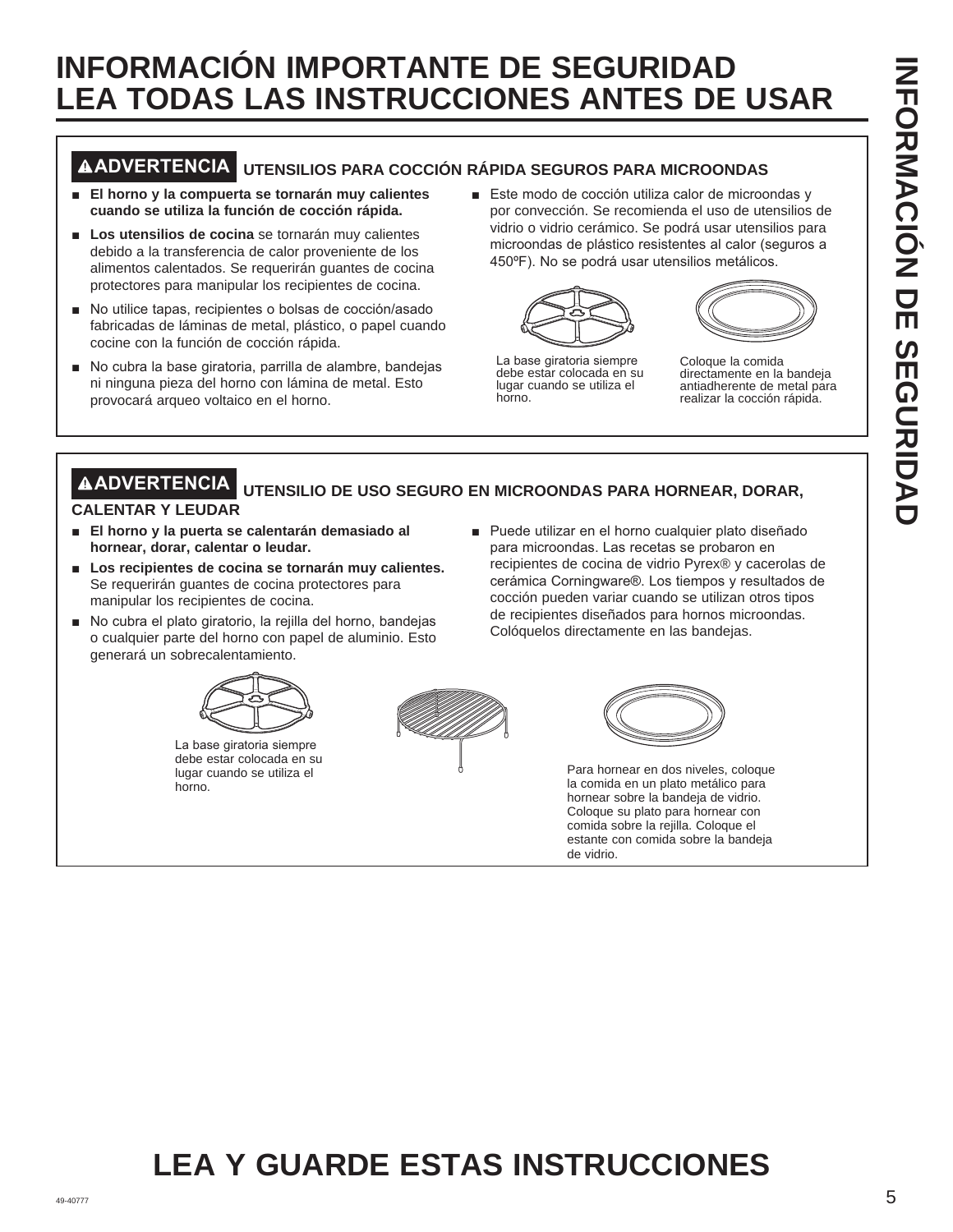# **LEA TODAS LAS INSTRUCCIONES ANTES DE USAR**

# **ADVERTENCIA RECIPIENTES DE COCINA SEGUROS DISEÑADOS PARA**

#### **MICROONDAS**

Asegúrese de utilizar recipientes de cocina adecuados durante la cocción a microondas. Se pueden utilizar la mayoría de las cacerolas, platos para cocinar, tazas de medir, tazas normales, cerámica o loza que no tengan bordes metálicos o vidriados con un recubrimiento metálico. Algunos recipientes de cocina se encuentran marcados como adecuados para microondas.

- Coloque los alimentos o recipiente para microondas directamente en la bandeja de vidrio transparente para cocinar sus alimentos.
- La utilización de la bandeja metálica antiadherente durante la cocción en microondas puede producir resultados insatisfactorios.
- $\blacksquare$  Los utensilios de cocina pueden tornarse muy calientes debido a la transferencia de calor proveniente de los alimentos calentados. Podrían requerirse guantes de cocina para manipular los recipientes de cocina.
- No utilice productos de papel reciclado. Las toallas, servilletas y papel encerado fabricados de material reciclado pueden contener partículas metálicas que pueden causar arqueo voltaico o prender fuego. Se deben evitar los productos de papel que contienen nylon o filamentos de nylon, ya que también pueden incendiarse.
- Utilice las láminas metálicas únicamente como se indica en este manual. Cuando utilice la lámina de metal en el horno, mantenga la lámina por lo menos 1" alejada de los costados del horno.
- Si utiliza un termómetro de carne mientras cocina, asegúrese que sea seguro para utilizarse en hornos microondas.
- Algunas bandejas de espuma (como aquellas en las que se empaca la carne) tienen una tirita de metal delgada empotrada en la parte inferior. Cuando se cocinan con microondas, el metal puede quemar el fondo del horno o hacer que arda una toalla de papel.
- Se puede utilizar toallas de papel, papel encerado y las envolturas plásticas para cubrir los platos con el propósito de mantener la humedad y prevenir los salpicones. Asegúrese de ventilar cortando la envoltura plástica para que pueda escapar el vapor.
- No todas las cubiertas plásticas son adecuadas para hornos microondas. Lea en la caja las instrucciones correspondientes.
- **INFORMACION IMPORTANTE DE SEGURIDAD<br>
MEXIENTES DE<br>
MICROONDAS<br>
MICROONDAS<br>
ABOVERIENTES DE COCINA SEGUROS DISEÑADOS F<br>
MICROONDAS<br>
A cacción a microordas. Se pueden utilizar la mayoría de<br>
la coción a microordas. Se puede** ■ Se deben cortar, perforar o ventilar como se indica en la caja las bolsas de cocina "hervibles" y bolsas plásticas cerradas herméticamente. De lo contrario, el plástico puede reventarse durante o inmediatamente después de la cocción, resultando en una posible lesión. También, los recipientes de almacenamiento plásticos deben al menos estar parcialmente descubiertos debido a que forman un sello muy ajustado. Al cocinar con recipientes cubiertos con envoltura plástica de manera muy ajustada, quite cuidadosamente la cubierta y dirija el vapor fuera y alejado de manos y rostro.
	- Recipientes de cocina plásticos-Los recipientes de cocina diseñados para microondas son muy útiles, pero deben utilizarse con cuidado. Incluso el plástico diseñado para microondas podría no tolerar condiciones de sobre cocción, así como los materiales de vidrio o cerámica y podrían suavizarse o carbonizarse si se exponen a períodos cortos de sobre cocción. En exposiciones más prolongadas a la sobrecocción, los alimentos y los recipientes de cocina podrían coger fuego.
	- No utilice la parrilla de alambre del hornopara cocinar con microonda.

Siga las siguientes pautas:

- 1. Utilice plásticos seguros para microondas únicamente y utilícelos estrictamente según las especificaciones del fabricante.
- 2. No cocine en el microondas recipientes vacíos.
- 3. No permita que los niños utilicen recipientes de plástico sin vigilarlos bien.





La **base giratoria** siempre debe estar colocada en su lugar cuando se utiliza el horno.

La **bandeja de** cristal **transparente** siempre deberá estar en su lugar cuando se cocina con **microondas**.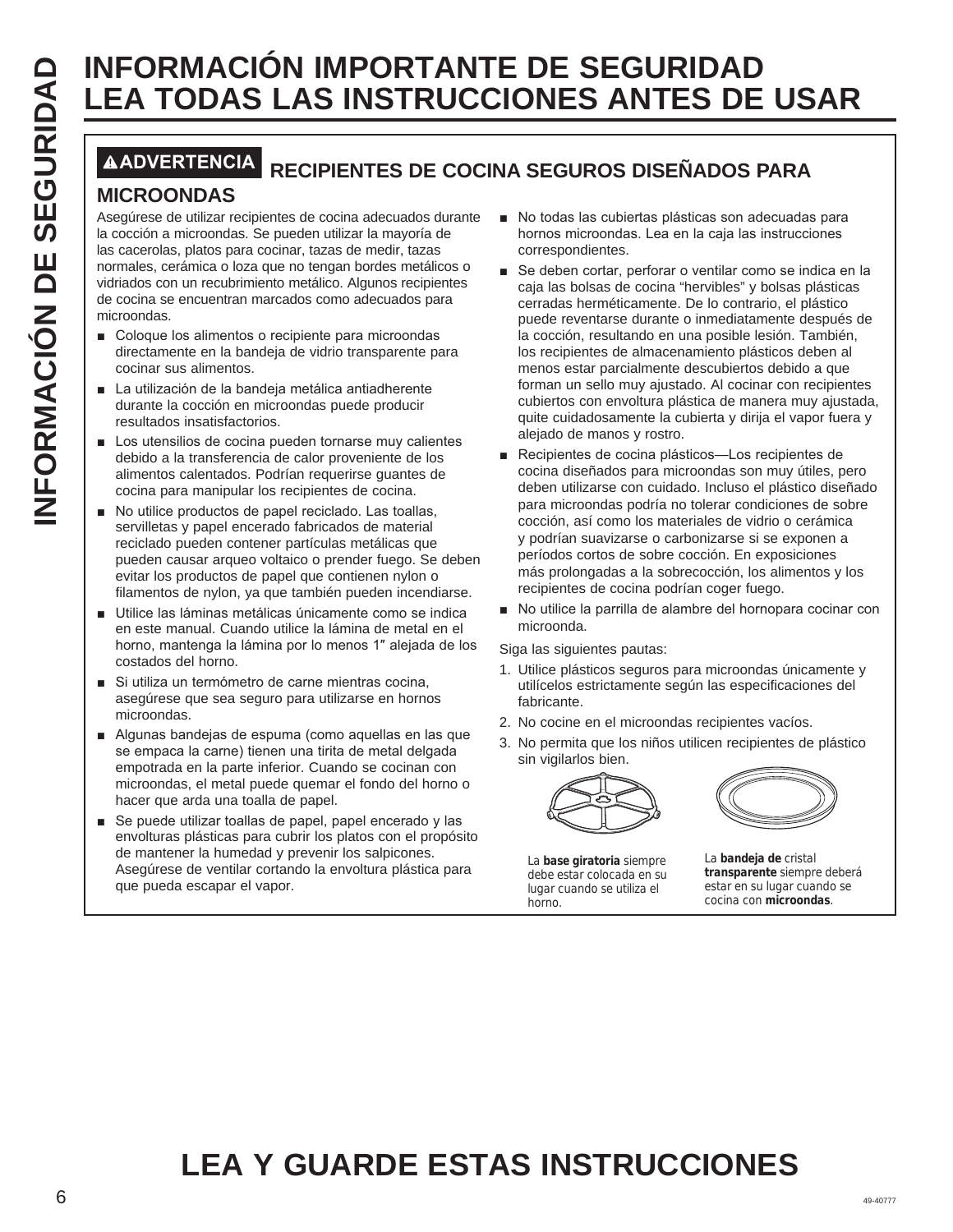# **INFORMACIÓN IMPORTANTE DE SEGURIDAD LEA TODAS LAS INSTRUCCIONES ANTES DE USAR**

# **PRECAUCIONES PARA EVITAR LA POSIBLE EXPOSICIÓN A ENERGÍA DE MICROONDAS EXCESIVA**

- **(a) No intente hacer** funcionar el horno con la compuerta abierta ya que ésto puede provocar exposición peligrosa a la energía de microondas. Es importante no forzar ni dañar los seguros.
- **(b) No coloque** ningún objeto entre la parte frontal del horno y la compuerta, ni permita que se acumulen residuos de producto limpiador o detergente, suciedad o polvo en las superficies de sellado.
- **(c) No haga funcionar** el horno si se encuentra dañado. Es particularmente importante cerrar bien la compuerta
	- (1) la compuerta (doblada o curvada),
	- $(2)$  las bisagras y pestillos (rotos o flojos),
	- (3) sellos de la compuerta y superficies de sellado.
- **(d) El horno no debe** ser ajustado o reparado por ninguna persona, excepto por personal de mantenimiento calificado.

# **INSTRUCCIONES DE CONEXIÓN A TIERRA**

**ADVERTENCIA El uso inadecuado del enchufe de conexión a tierra puede provocar un riesgo de descarga eléctrica.**

Tste aparato debe contar con una conexión a tierra. En caso



conexión a tierra adecuada antes de usar.

de un cortocircuito, la conexión a tierra reduce el riesgo de una descarga eléctrica al brindar un cable de escape para la corriente eléctrica.

Este aparato se encuentra equipado con un cable eléctrico que contiene un cable de conexión a tierra con un enchufe de conexión a tierra. El

enchufe debe conectarse en un tomacorriente con adecuada instalación y conexión a tierra.

Consulte a un electricista o técnico calificado si no comprende por completo las instrucciones de conexión a tierra, o si no sabe si el aparato cuenta con una adecuada conexión a tierra.

Para el uso de este aparato, es su responsabilidad y obligación cambiar un tomacorriente de pared estándar de 2 clavijas por uno de 3 clavijas con adecuada conexión a tierra.

Bajo ninguna circunstancia corte o quite la clavija a tierra del cable eléctrico.

No utilice un enchufe adaptador con este aparato.

No utilice un cable de extensión con este aparato. Si el cable eléctrico es demasiado corto, solicite a un electricista o técnico calificado la instalación de un tomacorriente cerca del aparato.

Para un mejor funcionamiento, enchufe este aparato en su propio circuito eléctrico para evitar que las luces parpadeen, que el fusible se queme o que el interruptor de circuitos salte.

#### **AVISO: MARCAPASOS**

La mayoría de los marcapasos se encuentran protegidos contra la interferencia de productos electrónicos, incluyendo los microondas. Sin embargo, los pacientes que tengan marcapasos deberían consultar a sus médicos si tienen alguna duda.

# **ADVERTENCIAS DE LA PROPOSICIÓN 65 DEL ESTADO DE CALIFORNIA:**

**ADVERTENCIA** Este producto contiene uno o más químicos que el Estado de California entiende que producen cáncer, y defectos en el nacimiento u otros daños reproductivos.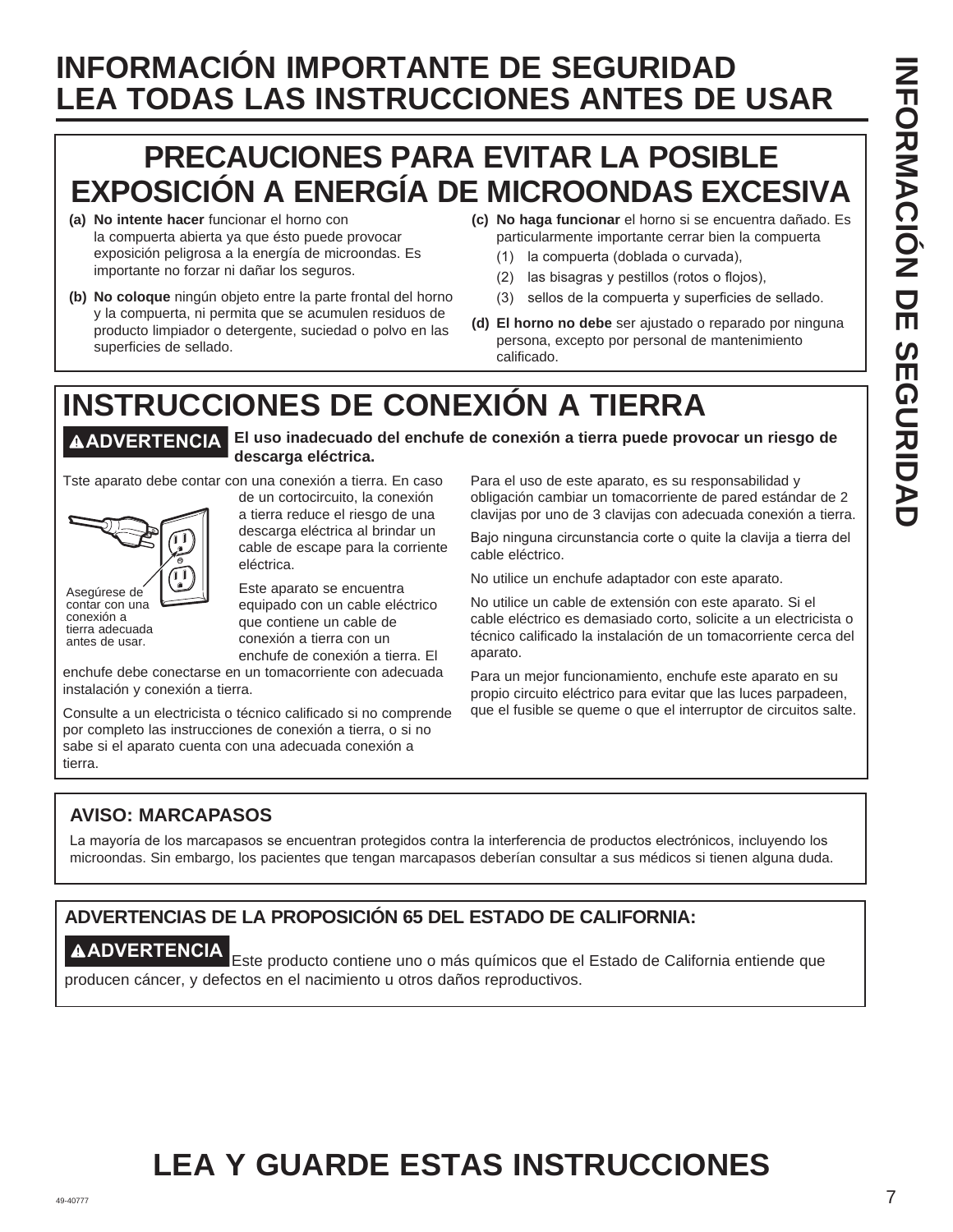# **Funciones**

En este manual, las funciones y la apariencia física pueden variar según su modelo.



**NOTA: La apariencia de la manija puede variar en algunos modelos.**

#### **1. Base giratoria**

La base giratoria siempre debe estar colocada, en la parte inferior del horno, para efectuar todo tipo de cocción. Asegúrese que la base giratoria se encuentre bien asentada sobre el rotor situado en el centro del horno.

#### **2. Rejilla del Horno**

Coloque comida directamente sobre una bandeja para hornear de aluminio sobre la rejilla del horno, y coloque ambos sobre la bandeja de vidrio, al hornear en dos niveles.

#### **3. Bandeja de vidrio transparente**

 Colóquela en la base giratoria cuando utilice las funciones de microondas. Coloque los alimentos o recipientes de cocina diseñados para microondas directamente en la bandeja.

#### **4. Ventana**

**Reloj** 

 Permite visualizar los alimentos y a la vez mantiene las microondas confinadas dentro del horno.

#### **5. Manija de la compuerta**

Jálela para abrir la compuerta. La compuerta debe estar asegurada apropiadamente para que funcione el horno.

#### **6. Pestillos de la compuerta**

#### **7. Calentador cerámico inferior** Funciona al usar Convection Bake (Hornear por Convección), Roast (Dorar), y Fast Cook (Cocción Rápida).

#### **8. Control Panel**

 The pads used to operate the oven are located on the control panel.

**9. Elemento de calentamiento de convección trasera** Funciona cuando se utiliza la función de hornear.



#### **Poner el reloj:**

Cuando conecte por primera vez el horno después de una interrupción eléctrica:

- 1. Gire el dial seleccionador para poner la hora. Apriete el dial para ingresar.
- 2. Gire el dial seleccionador para ajustar los minutos. Apriete el dial para ingresar.
- 3. Gire el dial para seleccionar AM o PM. Apriete el dial para ingresar.

#### **Para cambiar la hora:**

- 1. Apriete el botón CLOCK.
- 2. Siga las instrucciones de la pantalla para ajustar.

El reloj fue diseñado para apagar la unidad cuando quede inactiva durante 30 segundos, a fin de minimizar el uso de la energía en suspensión. El reloj se encenderá cuando la unidad se encuentre en uso, la puerta sea abierta, la tecla CANCEL/OFF (Cancelar/ Apagar) sea presionada, o el dial sea presionado. No hay una opción de anulación disponible basada en los requisitos de energía DOE.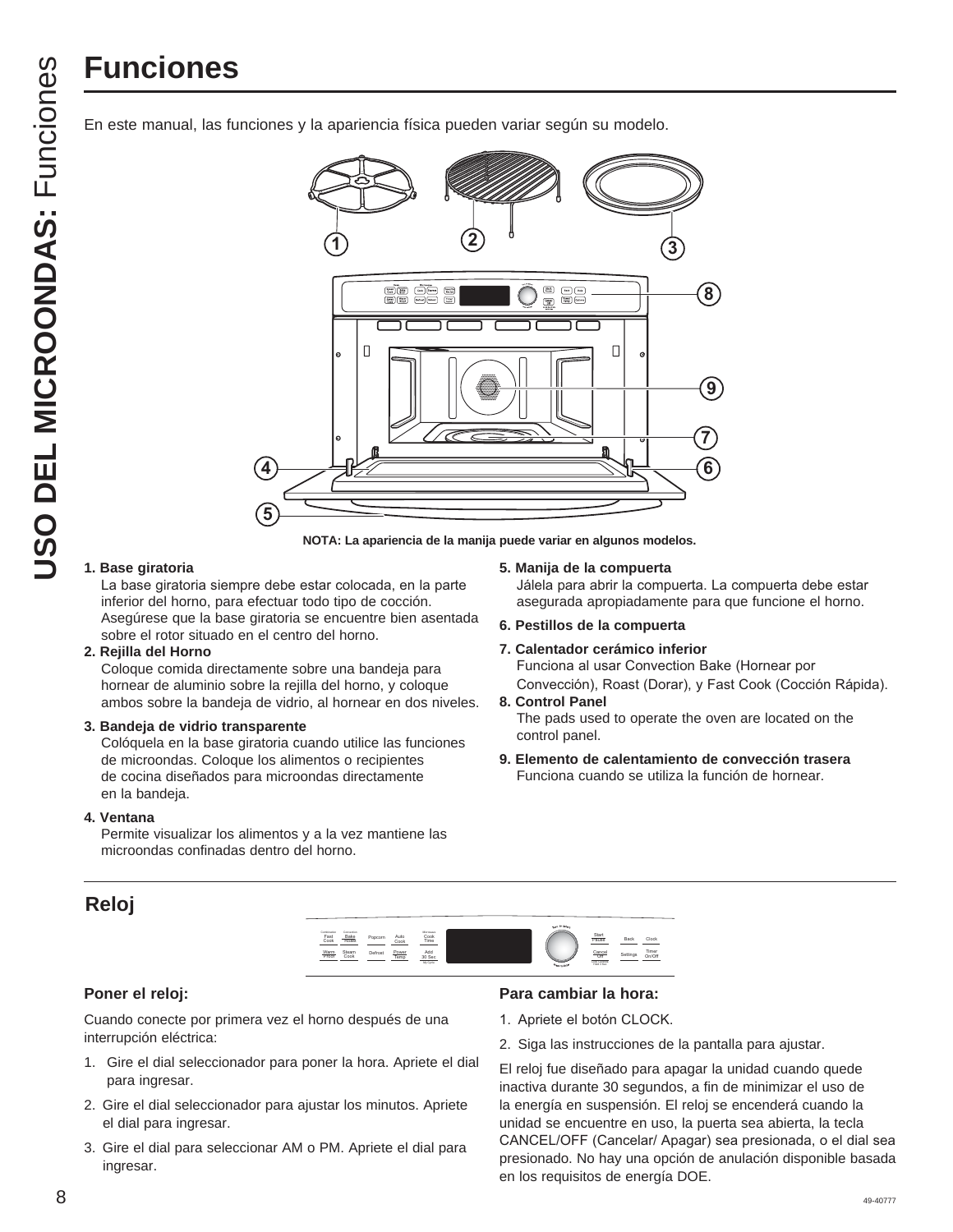

**1. COCCIÓN RÁPIDA COMBINADA** 

Presione esta tecla para accede al menú de FAST COOK (Cocción Rápida). Mantenga la misma presionada durante 3 segundos para repetir la última selección de cocción.

- **2. HORNEAR/ DORAR POR CONV**  Presione esta tecla para hornear o dorar. .
- **3. WARM/PROOF CALENTAR/ACTIVAR)**  Seleccione WARM (CALIENTE) para mantener los alimentos cocinados calientes a temperatura de servir.

Seleccione PROOF (ACTIVAR) para programar un entorno caliente útil para que se inflen los productos de levadura

- **4. VAPOR ( (Microondas)**
- **5. POPCORN (Microwave)**
- **6. AUTO COOK (Microwave)**
- **7. DEFROST (DESCONGELAR) (Microondas)** Presione esta tecla para descongelar, ablandar o derretir comidas congeladas.

#### **8. ENCENDIDO/ TEMPERATURA**

Durante la cocción, presione esta tecla y gire/ presione el dial de selección para cambiar el nivel de energía del microondas, la temperatura de horneado por convección o la temperatura de cocción rápida, ajustando la lámpara inferior y las configuraciones del calentador.

#### **9. TIEMPO DE COCCIÓN (Microondas)**

Presione esta tecla para cocinar en el microondas.

#### **10. AGREGUE 30 SEG/ MI CICLO (Microondas)**  Press for 30 seconds of microwave cooking time. Each time the pad is pressed adds an additional 30 seconds to the remaining cooking time. The oven starts immediately. Edit **My Cycle** through **Settings**.

#### .**11. PANTALLA**

Muestra e instruye sobre la utilización de todas las funciones del horno.

**12. DIAL DE SELECCIÓN:** – Gírelo para seleccionar, Apriételo para ingresar

Primero gire, luego apriete el dial para seleccionar la opción, el nivel de potencia del alimento o la temperatura. También utilice el dial para aumentar (gire hacia el sentido de las manecillas del reloj) o disminuir (gire hacia el sentido opuesto de las manecillas del reloj) los tiempos de cocción.

#### **13. START/PAUSE (INICIAR/PAUSAR)**

Apriete este botón para iniciar o pausar cualquier función de cocción.

#### **14. CANCEL/OFF (BORRAR/APAGAR)**

Apriete este botón para cancelar TODOS los programas del horno excepto el reloj y cronómetro

#### **15. BACK (REGRESAR)**

Apriete este botón para regresar uno o más niveles en el proceso de programación tal como cuando se ingresan recetas personalizadas.

#### **16. RELOJ**

#### **17. CONFIGURACIONES**

Presione esta tecla para acceder a las funciones de Beeper Volume (Volumen del Pitido), Display Scroll Speed (Velocidad de Desplazamiento de Pantalla), Delay Start (Inicio Demorado), Help (Ayuda), Reminder (Recordatorio), y para configurar My Cycle (Mi Ciclo).

#### **18. TEMPORIZADOR DE ENCENDIDO/ APAGADO**

Presione esta tecla para configurar el temporizador por minutos.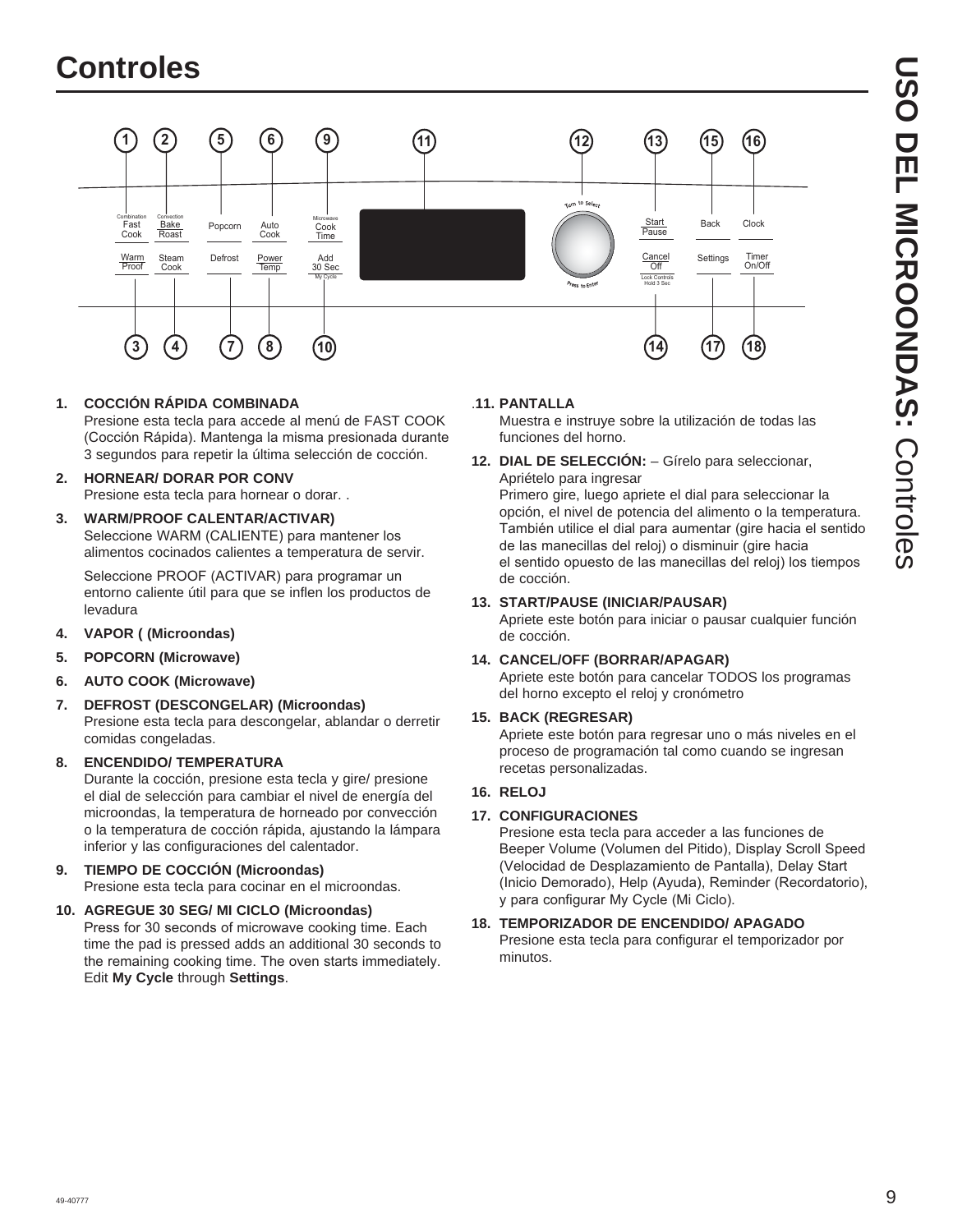# **Hornear y Dorar**



**Hornear y Dorar**<br> **Hornes are all the second of the second of the second of the second of the second of the second of the second of the second of the second of the second of the second of the second of the second of the s** la misma forma que un horno convencional, utilizando un elemento de calentamiento para incrementar la temperatura del aire dentro del horno. Se puede ajustar cualquier temperatura de horno de 250 a 450° F.

Un ventilador circula aire caliente suavemente dentro del horno, sobre y alrededor de los alimentos. Debido a que el aire caliente se mantiene en constante movimiento, no permitiendo que se desarrolle una capa de aire más frío alrededor de los alimentos, algunos alimentos se cocinarán levemente más rápido que la cocción realizada en horno regular.

Antes de empezar, asegúrese de que se encuentra colocada la base giratoria.



La base giratoria siempre debe estar colocada en su lugar cuando se utiliza el horno.





Coloque la comida o utensilios de uso seguro en el microondas sobre la bandeja de vidrio para hornear.

**que el horno, compuerta y los platos estarán muy calientes!**

#### **Cómo hornear**

- 1. Apriete el botón CONV BAKE/ROAST (HORNEAR POR CONV/DORAR
- 2. Apriete el dial para seleccionar BAKE (HORNEAR).
- 3. Gire el dial para ajustar la temperatura del horno y apriételo para ingresarla.

#### **Para omitir el proceso de precalentamiento:**

- 1. Cuando aparezca el mensaje PREHEAT THE OVEN? (¿PRECALENTAR EL HORNO?) gire el dial a NO. Apriete el dial para iniciar la cocción.
- 2. Coloque los alimentos en el horno, gire el dial para ajustar el tiempo de cocción y apriételo para ingresar.

 El horno comienza a cocinar inmediatamente. Cuando se ha completado la cocción, el horno indicará una señal y se apagará.

#### **Para precalentar:**

1. Cuando aparezca el mensaje PREHEAT THE OVEN? (¿PRECALENTAR EL HORNO?) gire el dial a YES. Apriete el dial o apriete START/PAUSE (INICIAR/PAUSAR) para iniciar la cocción.

 El horno empieza a funcionar inmediatamente. No coloque alimentos en el horno (Se le indicará que ingrese el tiempo de cocción, después que se haya precalentado el horno).

- 2. Cuando el horno termine el precalentamiento, emitirá una señal. Si no abre la puerta en el plazo de una hora, el horno se apagará automáticamente. Abra la compuerta del horno y, con cuidado, coloque los alimentos dentro del horno.
- 3 Cierre la compuerta del horno. Gire el dial para ajustar el tiempo de cocción y apriételo para comenzar a cocinar. Cuando se ha completado la cocción, el horno indicará una señal y se apagará.

Puede cambiar la temperatura del horno durante el precalentamiento apretando el botón POWER/TEMP (POTENCIA/TEMPERATURA) y girando el dial para seleccionar la nueva temperatura.

Si la compuerta del horno se encuentra abierta durante la cocción, aparecerá PAUSE (PAUSA) en la pantalla. Cierre la compuerta y apriete start/pause (iniciar/pausar).

Los tiempos de cocción se muestran en minutos y pueden ser de 179 minutos como máximo. Se puede cambiar el tiempo durante la cocción dando vuelta al dial.



Para hornear en dos niveles, coloque la comida en un plato metálico para hornear sobre la bandeja de vidrio. Coloque su plato para hornear con comida sobre la rejilla. Coloque el estante con comida sobre la bandeja de vidrio.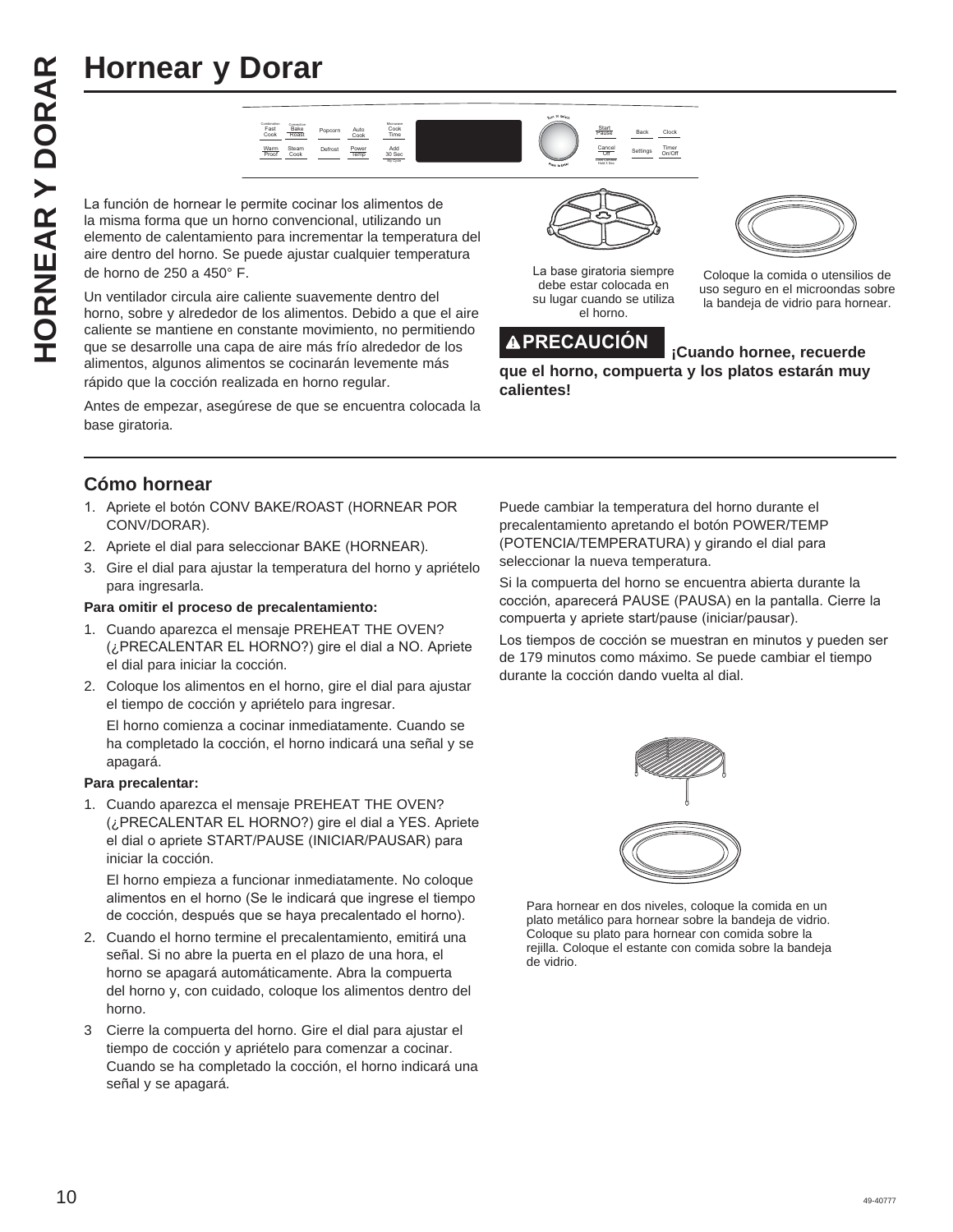# **Hornear y Dorar**

#### **Cómo Dorar**

- 1. Presione la tecla CONV BAKE/ROAST (Hornear/ Dorar por Convección).
- 2. Gire el dial a ROAST (Dorar) y presione el mismo para ingresar

#### **Para evitar el precalentamiento:**

- 1. Cuando se sugiera PREHEAT THE OVEN? (¿Precalentar el Horno?), gire el dial a NO. Presione el dial para iniciar la cocción.
- 2. Coloque la comida en el horno, gire el dial para configurar el tiempo de cocción y presione el dial para ingresar.

 Presione el dial para iniciar la cocción. Una vez completada la cocción, el horno emitirá una señal y se apagará.

#### **Para precalentar:**

1. Cuando la sugerencia muestre PREHEAT THE OVEN? (¿Precalentar el Horno?), gire el dial a YES (Sí). Presione el dial o el botón START/ PAUSE (Iniciar/ Pausar) para iniciar la cocción.

 El horno inicia el precalentamiento de inmediato. No coloque la comida en el horno. (Le será sugerido ingresar un tiempo de cocción, una vez que el horno se haya precalentado).

- 2. Una vez que el horno esté precalentado, emitirá una señal. Si no abre la puerta dentro de la hora, el horno se apagará de forma automática. Abra la puerta del horno y, con cuidado, coloque la comida en el mismo.
- 3. Cierre la puerta del horno. Gire el dial para configurar el tiempo de cocción y presione el mismo para iniciar la cocción. Una vez completada la cocción, el horno emitirá una señal y se apagará.

Si la puerta del horno es abierta durante la cocción, PAUSE (Pausa) aparecerá en la pantalla. Cierre la puerta y presione Start/ Pause (Iniciar/ Pausar).

# **CoCocción Rápida Combinada**

El horno también ofrece la opción de Combination Fast Cook (Cocción Rápida Combinada), utilizando energía de microondas junto con la cocción por convección. Puede cocinar con velocidad y precisión, mientras logra que su comida quede perfectamente dorada y crujiente.

#### **Método de Cocción**

La energía de microondas y el calor de la convección se combinan para cocinar comidas de forma más rápida que los hornos regulares, al dorar y sellar en jugos.

**Fuente de Calor**  Energía de microondas y aire

caliente circulante.

#### **Conducción de Calor**  La comida se calienta a partir de energía instantánea de la penetración del calor conducido desde afuera de la comida.

#### **Beneficios**

Tiempo de cocción acortado de energía de microondas, además de dejar la comida dorada y crujiente a través del calor de la convección.



#### **CON PRECALENTAMIENTO:**

- 1. Presione la tecla FAST COOK (Cocción Rápida).
- 2. Gire el dial para seleccionar la temperatura presione el dial para ingresar.
- 3. Cuando la sugerencia muestre PREHEAT THE OVEN? (¿Precalentar el Horno?), gire el dial a YES (Sí). Presione el dial o el botón START/ PAUSE (Iniciar/ Pausar) para iniciar el precalentamiento. No coloque la comida en el horno. (Le será sugerido ingresar un tiempo de cocción, una vez que el horno se haya precalentado).
- 4. El horno emitirá una señal cuando se alcance la temperatura configurada. Abra la puerta del horno y coloque la comida en el mismo.

 **NOTA:** Si no abre la puerta dentro de la hora, el horno se apagará de forma automática.

5. Una vez que la pantalla muestre "SELECT COOK TIME" (Seleccione el Tiempo de Cocción), presione el dial para iniciar la cocción. El horno dará una señal y se apagará cuando el tiempo se cocción haya finalizado.

#### **SIN PRECALENTAMIENTO:**

- 1. Presione la tecla FAST COOK (Cocción Rápida).
- 2. Cuando se sugiera PREHEAT THE OVEN? (Precalentar el Horno), gire el dial a NO. Presione el dial para ingresar.
- 3. Abra la puerta del horno y coloque la comida en el mismo.
- 4. Cierre la puerta del horno. Gire el dial para seleccionar el tiempo de cocción y presione el dial para ingresar. Presione el dial nuevamente o el botón Start/ Pause (Iniciar/ Pausar) para iniciar la cocción. El horno dará una señal y se apagará cuando el tiempo se cocción haya finalizado.

#### **Utensilios de Cocción Rápida**

Este modo de cocción utiliza calor de microondas y por convección. Se recomienda el uso de utensilios de vidrio o vidrio cerámico. Se podrá usar utensilios para microondas de plástico resistentes al calor (seguros a 450°F). No se podrá usar utensilios metálicos.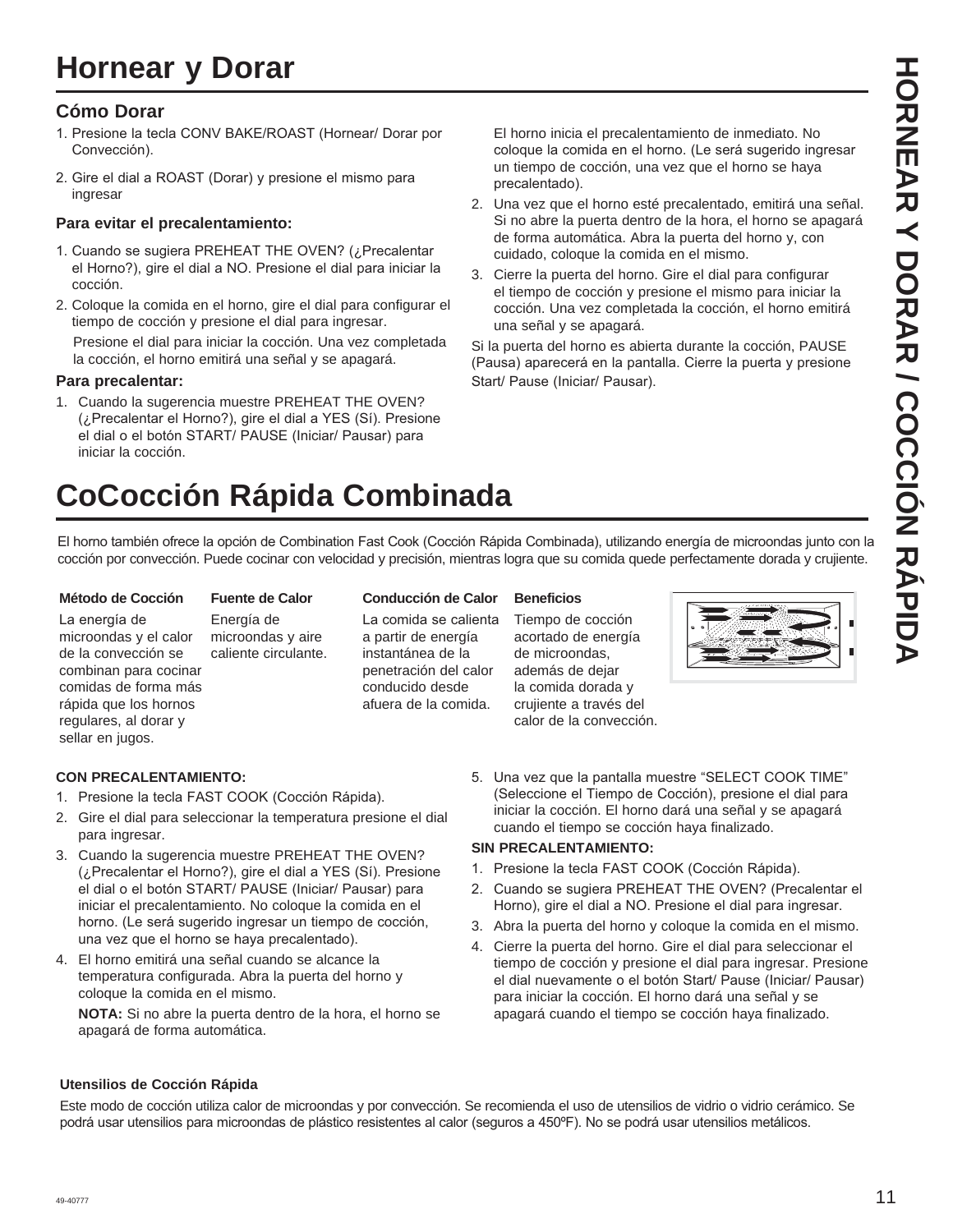# **Calentamiento y activación (Proofing)**

#### Fast Cook Convection Bake Rake Popcorn Auto<br>Roast Cool Cook Warm <u>Warm</u> Steam Defrost <mark>Power</mark> Add<br>Proof Cook - Temp 30 Se 30 Sec Cook Time Steam Cook

La función WARM (CALIENTE) mantendrá calientes los alimentos cocinados a una temperatura de servir. Empiece siempre con comida caliente. Utilice recipientes de cocina y utensilios que puedan soportar temperaturas de hasta 230° F.

- 1. Apriete el botón WARM/PROOF (CALENTAR/ACTIVAR).
- Gire el dial para seleccionar HOLD FOOD WARM (MANTENER LA COMIDA CALIENTE). Apriete el dial para ingresar.
- 3. Gire el dial para seleccionar la temperatura del horno. Ver el cuadro y los consejos indicados a continuación. Apriete el dial para ingresar.

| BAJA  | 140–160°F      |
|-------|----------------|
| MEDIA | $160 - 195$ °F |
| AI TA | $195 - 230$ °F |

4. Gire el dial para seleccionar el nivel de humedad que desea. Vea el cuadro y los consejos indicados a continuación. Apriete el dial para ingresar.

Si se abre la compuerta del horno durante el calentamiento, aparecerá PAUSE (PAUSA) en la pantalla. Cierre la compuerta y apriete START/PAUSE (INICIAR/PAUSAR).

Para hacer que los alimentos secos estén crujientes:

- Coloque los alimentos o platillos directamente en la bandeja metálica negra.
- Precaliente en LOW (BAJO) y seleccione CRISP (CRUJIENTE).
- Revise qué tan crujiente se encuentra el alimento después de 45 minutos. Añada tiempo tanto como sea necesario.





La base giratoria siempre debe estar colocada en su lugar cuando se utiliza el horno.

Coloque la comida en la bandeja de vidrio para calentar la misma.

# **Activación (Proofing)**

La función de activación (proofing) provee automáticamente la temperatura óptima para el proceso de activación, por lo que no tiene ajuste de temperatura.

- 1. Apriete el botón WARM/PROOF (CALENTAR/ACTIVAR).
- 2. Gire el dial para seleccionar PROOF BREAD (ACTIVAR EL PAN). Apriete el dial para ingresar. El horno empieza a activar inmediatamente y muestra la cantidad de tiempo de activación completado.
- Para evitar reducir la temperatura del horno y prolongar el tiempo de activación, no abra la compuerta del horno cuando no sea necesario.
- Revise los productos de pan temprano para evitar la sobreactivación.

#### **Consejos para alimentos crujientes:**

**•** Deje los alimentos descubiertos.

Back Settings Timer Clock

Start Pause Cancel<br>Off<br>Lock Controls

- No utilice recipientes de plástico o envoltura plástica.
- Precaliente antes de utilizar de acuerdo a los tiempos recomendados.

#### **Consejos para alimentos húmedos:**

- Cubra los alimentos conuna tapa o lámina/papel de aluminio.
- No utilice recipientes de plástico o envoltura plástica.
- $\blacksquare$  Precaliente antes de utilizar de acuerdo a los tiempos recomendados.

#### **Tabla de selección de temperatura y humedad**

| Tipo de alimento        | Ajuste de<br>control     | Ajuste de humedad        |
|-------------------------|--------------------------|--------------------------|
| Carne de aves           | HIGH (ALTO)              | MOIST (HÚMEDO)           |
| Carnes*y<br>pescado     | <b>MEDIUM</b><br>(MEDIO) | <b>CRISP (CRUJIENTE)</b> |
| Comidas fritas          | HIGH (ALTO)              | CRISP (CRUJIENTE)        |
| Guisados                | <b>MEDIUM</b><br>(MEDIO) | MOIST (HÚMEDO)           |
| Pan, rollitos duros     | <b>MEDIUM</b><br>(MEDIO) | <b>CRISP (CRUJIENTE)</b> |
| Pan, rollitos<br>suaves | <b>MEDIUM</b><br>(MEDIO) | MOIST (HÚMEDO)           |
| Panguegues,<br>wafles   | HIGH (ALTO)              | <b>CRISP (CRUJIENTE)</b> |
| Papas, horneadas        | HIGH (ALTO)              | CRISP (CRUJIENTE)        |
| Papas (puré)            | <b>MEDIUM</b><br>(MEDIO) | MOIST (HÚMEDO)           |
| Pizza                   | HIGH (ALTO)              | <b>CRISP (CRUJIENTE)</b> |
| Trozos de tortilla      | LOW (BAJO)               | <b>CRISP (CRUJIENTE)</b> |
| Verduras                | <b>MEDIUM</b><br>(MEDIO) | MOIST (HÚMEDO)           |

\* La USDA/FSIS recomienda una temperatura interna de 145° F como el nivel de cocción mínimo para carne de res. Utilice un termómetro portátil de carne para revisar las temperaturas internas.

#### **NOTAS:**

- No utilice la modalidad de activación para calentar alimentos o mantener los alimentos calientes. La temperatura de activación del horno es lo suficientemente caliente como para mantener los alimentos a temperaturas seguras. Utilice la función WARM (CALENTAR) para mantener los alimentos calientes.
- La función de activación no funcionará si el horno está muy caliente. Permita que el horno se enfríe antes de usar la función de activación.



La base giratoria siempre debe estar colocada en su lugar cuando se utiliza el horno.



Coloque la masa del pan en un bol/ recipiente para pan y coloque la misma en la bandeja de vidrio para leudar.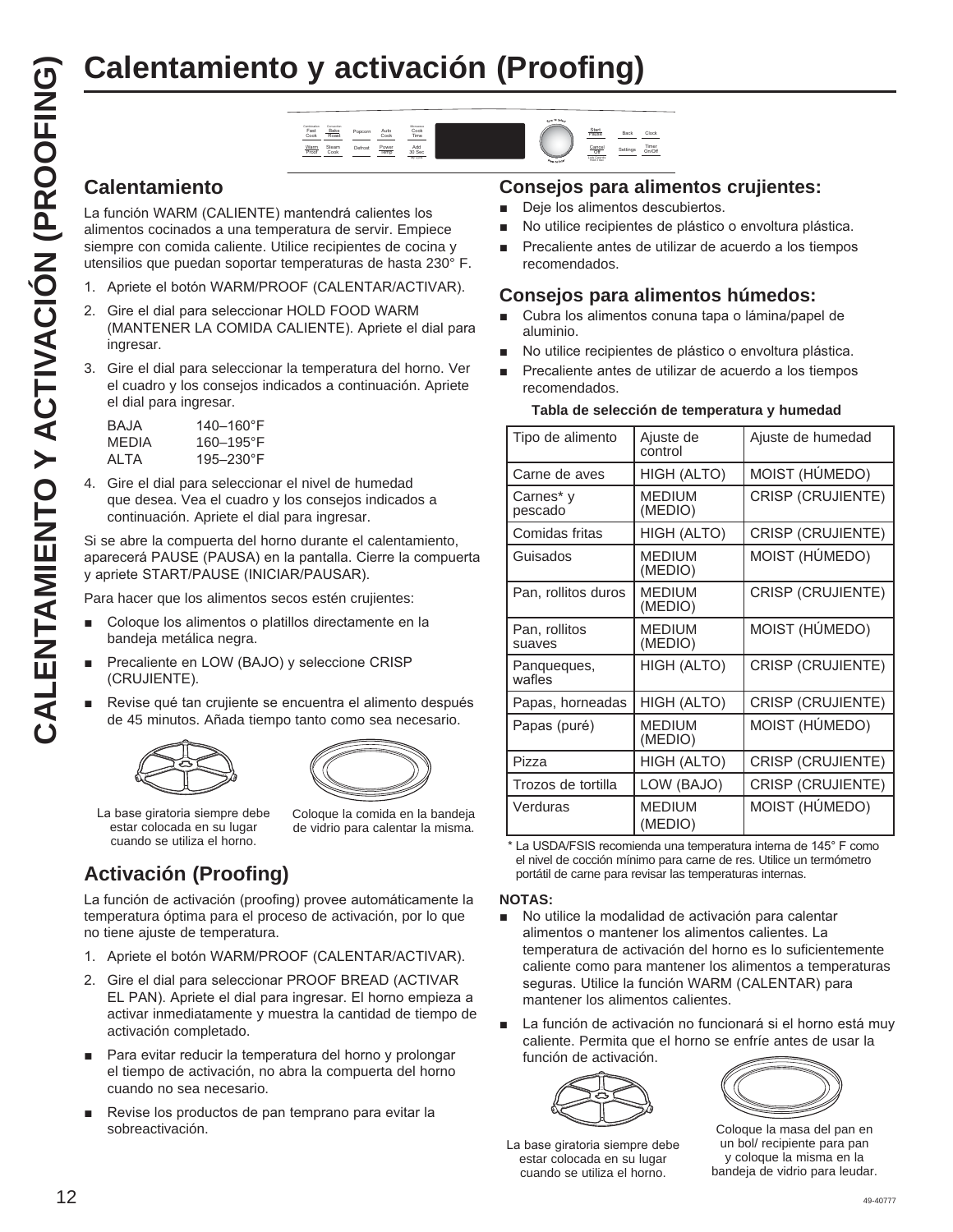# **Cocción por microondas**



Asegúrese de que la base giratoria y la bandeja de vidrio transparente se encuentran colocadas.

Coloque los alimentos o recipiente para microondas directamente en la bandeja de vidrio transparente para cocinar sus alimentos.



La base giratoria siempre debe estar colocada en su lugar cuando se utiliza el horno.



La bandeja de cristal transparente siempre deberá estar en su lugar cuando se cocina con microondas.

#### **Recipientes de cocina**

- Asequrese que sus recipientes de cocina sean adecuados para utilizarlos en un horno microondas.
- Coloque los alimentos o recipiente para microondas directamente en la bandeja de vidrio transparente para cocinar sus alimentos..

#### **Cocción Automática con Microondas**

#### **SELECCIONES DE COCCIÓN AUTOMÁTICA CON MICROONDAS :** Ŷ**Bebida**   $-$  Agua (8-12 onzas) - Café (8-12 onzas)  $-$  Té  $(8-12 \text{ onzas})$ - Leche (8-12 onzas) – Cacao Caliente  $(8-12 \text{ onzas})$ Ŷ**Palomitas de Maíz**  – Sensor de Palomitas de Maíz **Derretir**  – Manteca – Caramelo  $\overline{\Omega}$  – Trozos de **Chocolate**  – Malvavisco ■ Cocción con Vapor Ŷ**Cocción Lenta Fiempo de Cocción**  – Por Tiempo – Por Tiempo 1 y 2 **Ablandar**  – Manteca - Queso Crema - Congelación (16 onzas) – Helado **Descongelar**  – 1.0 lb Rápido – Por Tiempo – Por Peso – Por Tipo de Comida – Derretir – Ablandar **Recalentar**  $-$ Bebida – Cazuela – Pollo – Pasta – Pizza – Plato de Comida – Arroz – Sopa  $-$  Bifes/ Chuletas – Verduras

- 1. Apretar el botón COOK (COCINAR), DEFROST (DES-CONGELAR) o REHEAT (RECALENTAR) del microondas. Si no se realiza ninguna entrada durante 15 segundos, la pantalla volverá a quedar en blanco.
- 2. Gire el dial para encontrar los alimentos que desea cocinar, descongelar o recalentar. Apriete el dial para ingresar.
- 3. Gire el dial para seleccionar el tipo, cantidad, peso y/o tamaño (El horno le consultará, en la medida que sea necesario). Apriete el dial después de cada selección.
- 4. Apriete el dial o apriete START/PAUSE (INICIAR/PAUSAR) para iniciar la cocción.

Para revisar los ajustes durante la cocción, apriete el dial selec tor.

Si se abre la compuerta durante la cocción, el horno se deten drá y se mostrará PAUSE (PAUSA) en la pantalla. Cierre la compuerta y apriete el botón START/PAUSE (INICIAR/PAU-SAR) para continuar cocinando.

Si ingresa una selección no deseada en cualquier momento, simplemente apriete el botón BACK (REGRESAR) y reingrese las selecciones deseadas.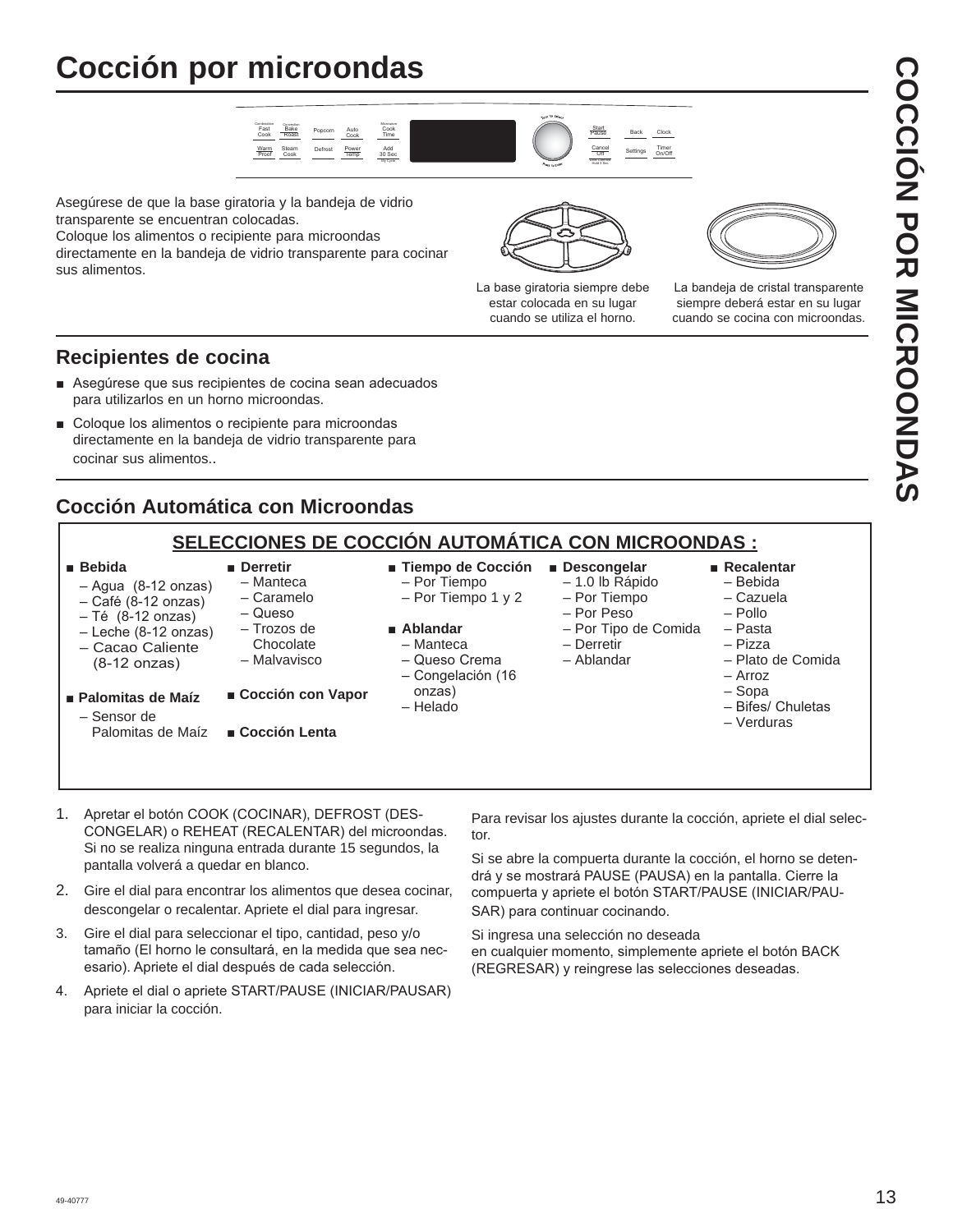#### **Cook By Time (Cocinar por tiempo) y Cook By Time 1 & 2 (Cocinar por tiempo 1 y 2)**

COCCIÓN POT MICTOONdas<br>
Cook By Time (Cocinar por tiempo) y Coc<br>
Utilice las funciones de COOK BY TIME (COCINAR POR<br>
TIEMPO) y COOK BY TIME 1 & 2 para cocinar por microor<br>
les alimentos que no se encuentran en la sección d Utilice las funciones de COOK BY TIME (COCINAR POR TIEMPO) y COOK BY TIME 1 & 2 para cocinar por microondas los alimentos que no se encuentran en la sección de recetas y en el tiempo que programó.

- El nivel de potencia se encuentra ajustado automáticamente en High (Alto), pero puede cambiarlo para dar mayor flexibilidad.
- 1. Apriete el botón COOK TIME (TIEMPO DE COCCIÓN).
- 2. Gire el dial para seleccionar COOK BY TIME (COCINAR POR TIEMPO) o COOK BY TIME 1 & 2 (COCINAR POR TIEMPO 1 & 2) y apriete el dial para ingresar.
- 3. Gire el dial para ajustar el tiempo de cocción y apriete el dial para ingresar.

Si seleccionó COOK BY TIME 1 & 2 (COCINAR POR TIEMPO 1 & 2), gire el dial para ajustar el tiempo de cocción Nº 2 y apriete el dial para ingresar.

NOTA: Para cambiar el nivel de potencia si no desea potencia máxima, apriete el botón POWER/TEMP (POTENCIA/ TEMPERATURA) después de ingresar el tiempo. Gire el dial para seleccionar y apriete el dial para ingresar.

4. Apriete el dial o apriete START/PAUSE (INICIAR/PAUSAR) para iniciar la cocción.

Durante las funciones de COOK BY TIME (COCINAR POR TIEMPO) o COOK BY TIME 1 & 2 (COCINAR POR TIEMPO 1 & 2) puede abrir la compuerta para revisar la comida. Cierre la compuerta y apriete el botón START/PAUSE (INICIAR/ PAUSAR) para continuar cocinando.

#### **Agregar 30 Seg./ Mi Ciclo**

Use esta tecla para realizar 30 segundos de cocción. El horno se inicia de inmediato. Presione la tecla ADD 30 SEC/MY CYCLE (Agregar 30 Seg/ Mi Ciclo) nuevamente para realizar incrementos adicionales de 30 segundos de cocción con el microondas. También puede sumar o restar tiempo girando el dial.

**NOTA:** Para cambiar el incremento de tiempo de Add 30 Sec/My Cycle (Agregar 30 Seg/ Mi Ciclo), vaya a Settings (Configuraciones) y luego Set My Cicle (Configurar mi Ciclo). Seleccione el incremento de tiempo que desee agregar y presione el dial para ingresar.

#### **Nivel(es) de potencia del horno microondas**

- 1. Primero, siga las instrucciones de COOK BY TIME (COCINAR POR TIEMPO), COOK BY TIME 1 & 2 (COCINAR POR TIEMPO 1 & 2), DEFROST BY TIME (DESCONGELAR POR TIEMPO) o EXPRESS (RÁPIDO).
- 2. Apriete el botón POWER/TEMP (POTENCIA/ TEMPERATURA).
- 3. Gire el dial en sentido de las manecillas del reloj para incrementar o en sentido contrario a las manecillas del reloj para disminuir el nivel de potencia. Apriete el dial para ingresar.
- 4. Apriete el dial o apriete START/PAUSE (INICIAR/PAUSAR) para iniciar la cocción.
- Puede cambiar el nivel de potencia antes o durante un programa de cocción.

Aquí se presentan algunos ejemplos de utilizaciones para varios niveles de potencia:

**High (Alto) 10:** Pescado, tocino, verduras, líquidos hirvientes.

**Med (Medio) - High (Alto) 7:** Cocción moderada de carne de res y pollo; hornear guisados y recalentamiento.

**Med (Medio) 5:** Cocción lenta y ablandamiento para guisados y cortes de carne de res menos suaves.

**Low (Bajo) 2 o 3:** Descongelación; hervir a fuego lento; salsas delicadas.

**Warm (Caliente) 1:** Mantener comidas calientes; suavizar mantequilla.

#### **Consejos de cocina**

- Cuando cocine tocino, cologue las tiras en un plato. Cubra cada capa con una toalla de papel.
- Cuando cocine verduras, utilice una cacerola o tazón adecuados para microondas. Cúbralas con una tapa adecuada para microondas o envoltura de plástico ventilada.
- Para verduras congelados, siga las instrucciones de la caja para añadir agua.
- Para verduras frescas, añada 2 cucharadas de agua para cada porción.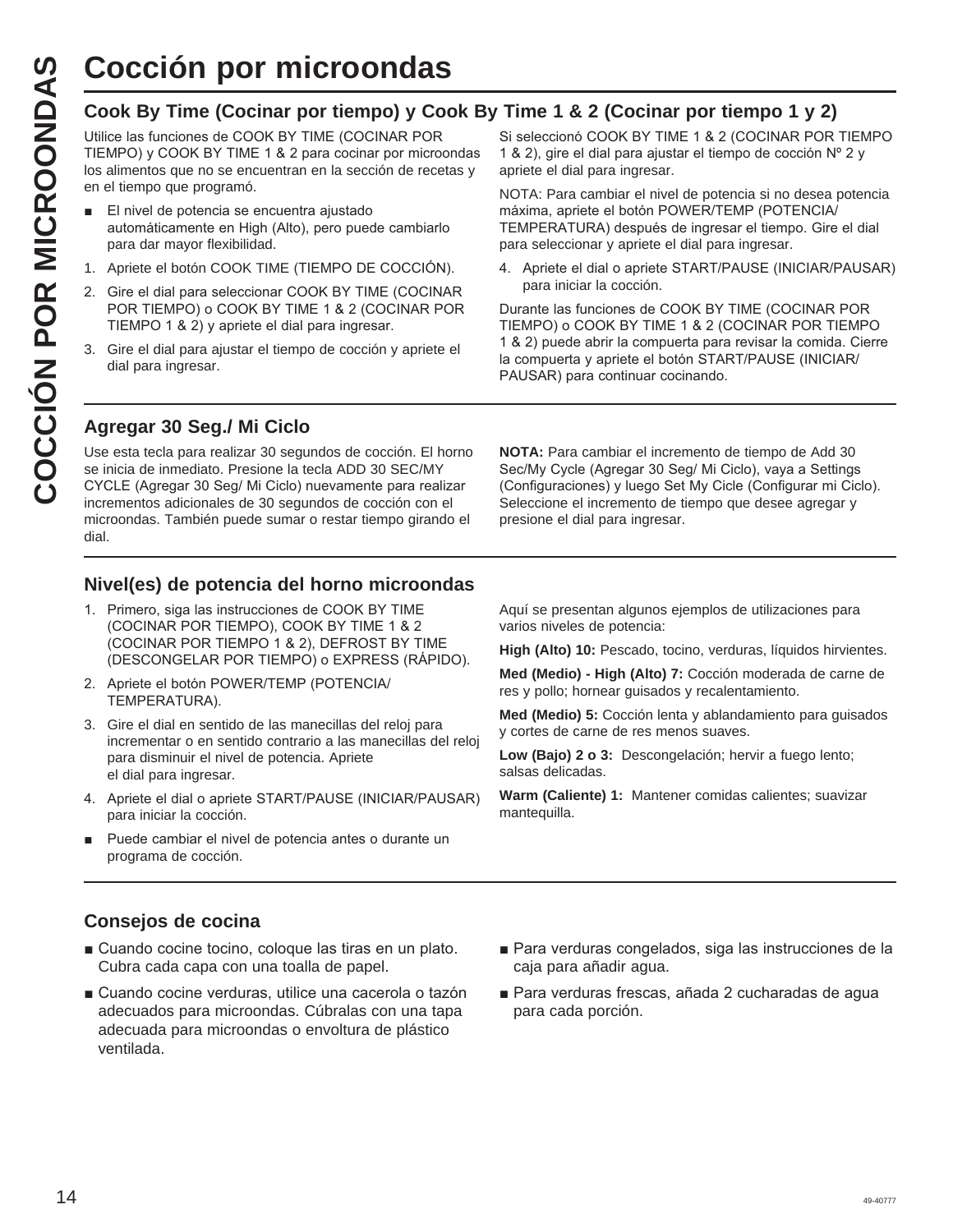# **Cocción por microondas**

#### **Descongelación por tipo de alimento**

La función Auto Defrost (Descongelación automática) ajusta los tiempos de descongelación y los niveles de potencia para ofrecer resultados de descongelación uniformes para carnes de res, pollo y pescado de hasta 6 libras de peso.

- 1. Saque los alimentos de la caja y colóquelos en un plato adecuado para microondas.
- 2. Apriete el botón DEFROST (DESCONGELAR).
- 3. Gire el dial para seleccionar DEFROST BY FOOD TYPE (DESCONGELAR POR TIPO DE COMIDA). Apriete el dial para ingresar.
- 4. Gire el dial para seleccionar el tipo de comida. Apriete el dial para ingresar.
- 5. Gire el dial para seleccionar el peso de los alimentos, utilizando la Guía de conversión de la derecha. Por ejemplo, seleccione 1.2 para 1.2 libras (1 libra, 3 onzas) Apriete el dial para ingresar.
- 6. Apriete el dial o el botón START/PAUSE (INICIAR/ PAUSAR) para comenzar a descongelar.
- 7. Gire los alimentos cuando el horno le indique TURN FOOD OVER (DAR VUELTA A LOS ALIMENTOS).
- Saque la carne descongelada o cubra las áreas calientes con pedazos pequeños de lámina de aluminio para lograr una descongelación uniforme.
- Después de descongelar, la mayoría de las carnes necesitan dejarse en reposo durante 5 minutos para completar la descongelación. Asados de mayor tamaño deben permanecer en reposo por cerca de 30 minutos.

#### **Guía de conversión**

Si se indica el peso de los alimentos en libras y onzas, se deben convertir las onzas a décimos (.1) de libra.

| Peso de la<br><b>Comida en Onzas</b> | Ingrese el Peso de la Comida<br>(décimas de una libra) |
|--------------------------------------|--------------------------------------------------------|
| $1 - 2$                              |                                                        |
|                                      |                                                        |
| 4-5                                  |                                                        |
| $6 - 7$                              |                                                        |
|                                      | .5                                                     |
| $9 - 10$                             | .6                                                     |
|                                      |                                                        |
| $12 - 13$                            | 8.                                                     |
| 14-15                                | .c                                                     |

#### **Descongelación por tiempo**

Utilizar la función Time Defrost (Descongelar por tiempo) para un período seleccionado de tiempo.

- 1. Apriete el botón DEFROST (DESCONGELAR).
- 2. Gire el dial para seleccionar DEFROST BY TIME (DESCONGELAR POR TIEMPO). Apriete el dial para ingresar.
- 3. Gire el dial para seleccionar el tiempo que desea. Apriete el dial para ingresar.
- 4. Apriete el dial o el botón START/PAUSE (INICIAR/ PAUSAR) para comenzar a descongelar.

5. Gire los alimentos cuando el horno le indique TURN FOOD OVER (DAR VUELTA A LOS ALIMENTOS).

El nivel de potencia se ajusta automáticamente a 3, pero puede cambiarse. Para cambiar los niveles de potencia, consulte la sección Nivel de potencia del microondas. Puede descongelar alimentos pequeños aumentando el nivel de potencia después de ingresar el tiempo. El nivel de potencia 7 corta el tiempo de descongelación total a cerca de la mitad; el nivel de potencia 10 corta el tiempo total de descongelación a cerca de un tercio. Cuando descongela a niveles de potencia más altos, los alimentos necesitarán atención más frecuente de la normal.

#### **Consejos para descongelar**

Use DEFROST BY FOOD TYPE (Descongelar por Tipo de Comida) para carnes, aves y pescado. Use DEFROST BY TIME (Descongelación por Tiempo) para la mayoría de las demás comidas congeladas.

- Las comidas congeladas en papel o plástico pueden ser descongeladas por tiempo en el paquete, pero las mismas deberán ser retiradas del paquete al usar DEFROST BY FOOD TYPE (Descongelar por Tipo de Comida). Los paquetes cerrados se deberán cortar, perforar o ventilar luego de que la comida se haya descongelado parcialmente. Los envases de plástico se deberán descubrir en forma parcial.
- Las comidas de tamaño familiar preempaquetadas se podrán descongelar y cocinar en el horno microondas. Si la comida se encuentra en el envase de papel de aluminio, traslade la misma a un plato para uso seguro en el horno microondas.
- Las comidas que se echan a perder con facilidad no se deberán dejar reposar por más de una hora luego de la descongelación. La temperatura ambiente estimula el desarrollo de bacterias nocivas.
- Para una descongelación más pareja de comidas más grandes, tales como comidas doradas, use DEFROST BY TIME (Descongelar por Tiempo). Asegúrese de que las carnes grandes estén totalmente descongeladas antes de realizar la cocción.
- Una vez descongelada, la comida debería estar fría pero ablandada en todas las áreas. Si aún está un poco congelada, vuelva a colocarla en el horno microondas muy brevemente, o deje reposar la misma por unos pocos minutos.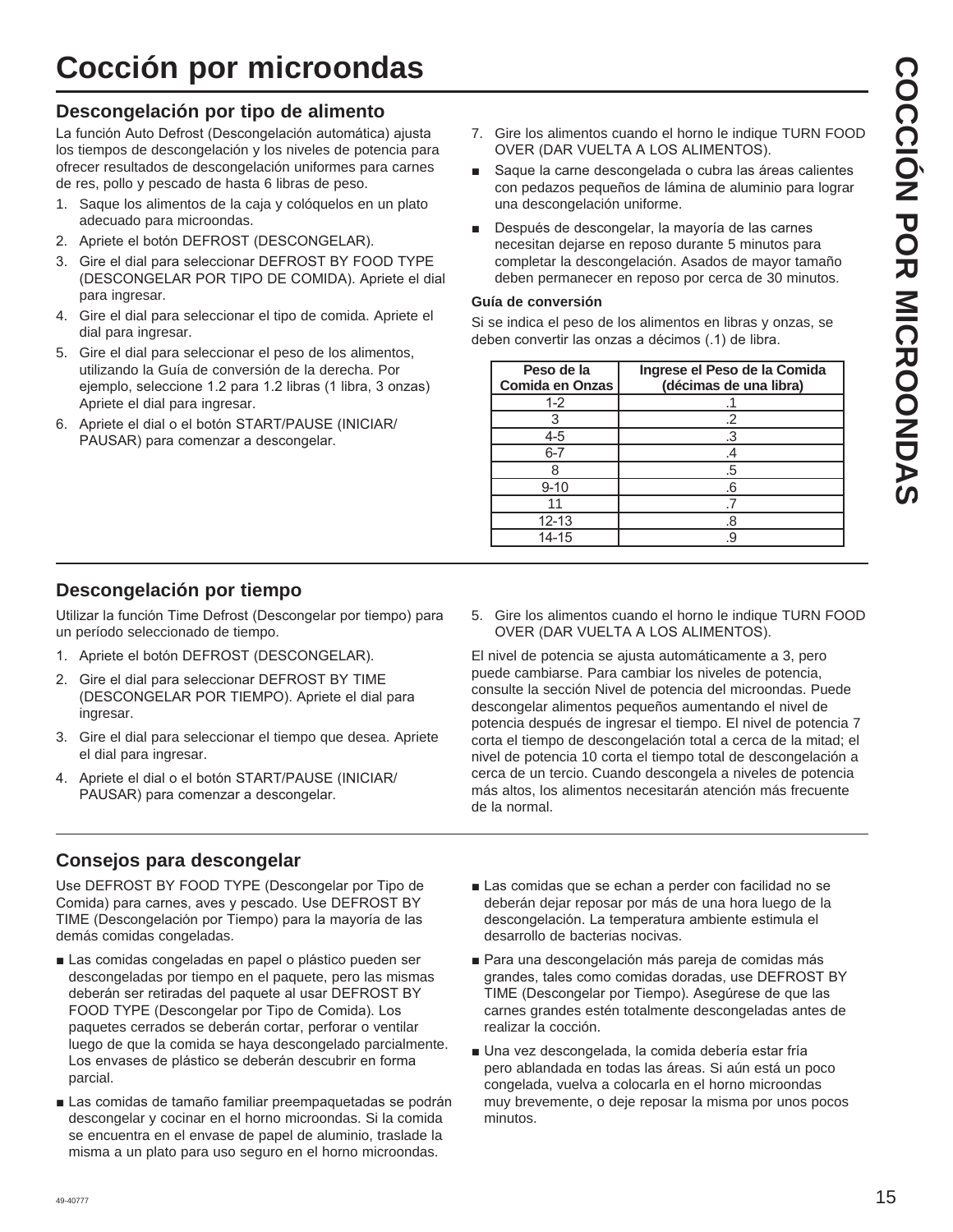#### **Cocción por sensor**

La modalidad de microondas Avantium tiene la función de cocción por sensor. El horno detecta automáticamente cuándo están cocinados los alimentos y se apaga solo, eliminando la necesidad de programar tiempos de cocción y niveles de potencia. El horno ajusta el tiempo de cocción automáticamente a los diferentes tipos y cantidades de comida.



#### **PROGRAMAS DE SENSOR PARA COCCIÓN POR MICROONDAS:**

- $\blacksquare$  Carne molida
- **E** Palomitas de maíz Palomitas de maíz para **microondas preempacadas, de 3,0 onzas. a 3,5 onzas.**
- **B** Sopa
- **B** Arroz
- **N** Verduras (enlatadas, frescas, congeladas)
- **Recalentamiento de pollo**
- **Recalentamiento de pasta**
- **Plato de recalentamiento de comida**
- **Recalentamiento de sopa**
- **Recalentamiento de verduras**
- 1. Apriete el botón AUTO COOK (COCCIÓN AUTOMÁTICA) y gire el dial a COOK BY FOOD TYPE (COCCIÓN POR TIPO DE ALIMENTO). Apriete el dial para ingresar. O apriete el botón REHEAT (RECALENTAR).
- 2. Gire el dial para seleccionar los alimentos que desea. Apriete el dial para ingresar.
- 3. Apriete el dial o apriete START/PAUSE (INICIAR/PAUSAR) para iniciar la cocción.

No abra la compuerta del horno hasta que el tiempo se encuentre en conteo regresivo en la pantalla. Si la compuerta se encuentra abierta, ciérrela y apriete START/PAUSE (INICIAR/PAUSAR) inmediatamente. Si los alimentos aún no se encuentran lo suficientemente cocinados, utilice la función Cook BY Time (COCCIÓN POR TIEMPO) en el selector de microondas para cocinar por más tiempo.

**NOTA:** No utilice las funciones de sensor dos veces en sucesión en la misma porción de comida ya que puede dar como resultado comida severamente sobrecocinada o quemada. Si el alimento no se cocina completamente después del primer conteo regresivo, utilice la función de COOK BY TIME (COCINAR POR TIEMPO) para permitir tiempo de cocción adicional.

**NOTA:** Si el horno se encuentra demasiado caliente, cambiará automáticamente a cocción por tiempo.

- Para disminuir o aumentar el tiempo de cocción, espere hasta que se muestre el conteo de tiempo regresivo en la pantalla. Luego gire el dial para añadir o restar tiempo.
- Si abre la compuerta mientras se encuentra utilizando la función SENSOR Cooking (Cocción por SENSOR), aparecerá el mensaje SENSOR ERROR (ERROR DE SENSOR). Cierre la compuerta y apriete el botón START/ PAUSE (INICIAR/PAUSAR) para comenzar nuevamente.

#### **Notas sobre el programa de Recalentamiento:**

Los alimentos recalentados podrían tener amplias variaciones de temperatura. Algunas áreas se pueden encontrar extremadamente calientes.

Es mejor utilizar la función Cook BY Time (Cocción por tiempo) y no Recalentar estos alimentos:

- **Productos de pan**
- **E** Los alimentos que deben recalentarse cubiertos.
- Los alimentos que necesitan revolverse o voltearse.
- **E** Los alimentos que necesitan tener un aspecto seco o superficie crujiente después del recalentamiento.

#### **Cocción de microondas por sensor**

Los recipientes y tapas o cubiertas apropiadas son esenciales para obtener los mejores resultados con la cocción por sensor.

- Utilice siempre recipientes adecuados para microondas y cúbralos con tapas o envoltura plástica ventilada. Nunca utilice recipientes de plástico con sellado ajustado ya que pueden prevenir que el vapor escape ocasionando que se sobrecocinen los alimentos.
- Asegúrese de que el exterior de los recipientes de cocina y el interior del horno se encuentren secos antes de colocar los alimentos en el horno. Las gotas de humedad que se convierten en vapor pueden dar lecturas incorrectas al sensor.
- Las bebidas se calientan mejor descubiertas.

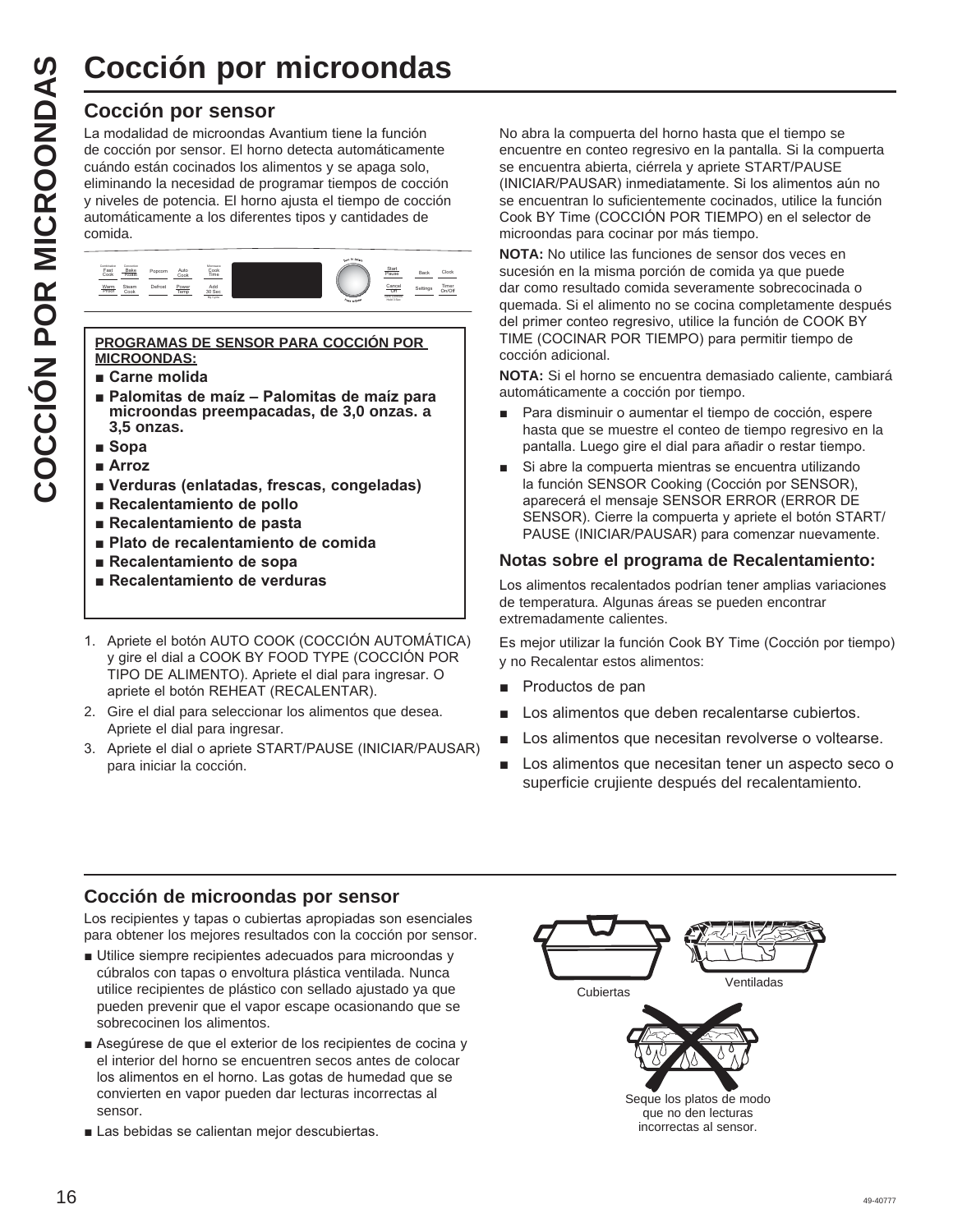#### **Función de Vapor VAPOR POR TIEMPO O CON SENSOR**

Para obtener mejores resultados, use un bol para vapor o fuego lento. Agregue 2 cucharas grandes de agua al cocinar verduras al vapor.

- 1. Presione la tecla STEAM (Vapor).
- 2. Gire el dial del selector para TIMED (Por Tiempo) o con SENSOR (Sensor). Presione el dial para ingresar.
- 3. Gire el dial para seleccionar el tipo de comida. Presione el dial para ingresar.
- 4. Gire el dial para seleccionar la cantidad, tamaño y/o finalización (si es necesario, el horno dará un aviso). Presione el dial luego de cada selección.
- 5. Inserte comida y cierre la puerta.
- \* Timed Steam (Cocinar al Vapor por Tiempo) es una cocción preconfigurada por tiempo.
- \*\* Sensor Steam (Cocinar al Vapor por Tiempo) es un tiempo variable basado en un sensor.

#### **SELECCIÓN DEL MENÚ PARA COCINAR AL VAPOR CON SENSOR**

Para obtener mejores resultados, use entre 1 y 4 tazas

- Espárragos
- Repollitos de Bruselas
- Zanahorias
- Coliflor
- Papas
- Arroz
- Zapallo
- Zucchini

#### **SELECCIÓN DEL MENÚ PARA COCINAR AL VAPOR POR TIEMPO**

| Asparagus<br>(Espárragos)                           | 1 Cup (1 Taza)   |  |
|-----------------------------------------------------|------------------|--|
|                                                     | 2 Cups (2 Tazas) |  |
|                                                     | 4 Cups (4 Tazas) |  |
| <b>Broccoli</b><br>(Brócoli)                        | 1 Cup (1 Taza)   |  |
|                                                     | 2 Cups (2 Tazas) |  |
|                                                     | 4 Cups (4 Tazas) |  |
| <b>Brussels Sprouts</b><br>(Repollitos de Bruselas) | 1 Cup (1 Taza)   |  |
|                                                     | 2 Cups (2 Tazas) |  |
|                                                     | 4 Cups (4 Tazas) |  |
| Carrots<br>(Zanahorias)                             | 1 Cup (1 Taza)   |  |
|                                                     | 2 Cups (2 Tazas) |  |
|                                                     | 4 Cups (4 Tazas) |  |

#### **SELECCIÓN DEL MENÚ PARA COCINAR AL VAPOR POR TIEMPO (continued)**

| Cauliflower                                 | 1 Cup (1 Taza)                           |                                                               |
|---------------------------------------------|------------------------------------------|---------------------------------------------------------------|
| (Coliflor)                                  | 2 Cups (2 Tazas)                         |                                                               |
|                                             | 4 Cups (4 Tazas)                         |                                                               |
| <b>Chicken Breast</b><br>(Pechuga de Pollo) | 1 Piece (1 Trozo)                        | 6-8 Ounces<br>(6 a 8 Onzas)                                   |
|                                             |                                          | 8-10 Ounces<br>(8 a 10 Onzas)                                 |
|                                             | 2 Pieces (2 Trozos)                      | 6-8 Ounces<br>(6 a 8 Onzas)                                   |
|                                             |                                          | 8-10 Ounces<br>(8 a 10 Onzas)                                 |
| Fish<br>(Pescado)                           | 1 Piece (1 Trozo)                        | Thin Filet - 1/2"<br>(Filet Fino $-\frac{1}{2}$ ")            |
|                                             |                                          | Medium Filet - 1"<br>(Filet Mediano - 1")                     |
|                                             |                                          | Thick Filet - 1 1/2"<br>(Filet Ancho $-1\frac{\sqrt{2}}{2}$ ) |
|                                             | 2 Pieces (2 Trozos)                      | Thin Filet - 1/2"<br>(Filet Fino $-$ 1/2")                    |
|                                             |                                          | Medium Filet - 1"<br>(Filet Mediano - 1")                     |
|                                             |                                          | Thick Filet - 1 1/2"<br>(Filet Ancho - 1 1/2")                |
| Green Beans                                 | 1 Cup (1 Taza)                           |                                                               |
| (Frijoles Verdes)                           | 2 Cups (2 Tazas)                         |                                                               |
|                                             | 4 Cups (4 Tazas)                         |                                                               |
| Potatoes                                    | 1 Cup (1 Taza)                           |                                                               |
| (Papas)                                     | 2 Cups (2 Tazas)                         |                                                               |
|                                             | 4 Cups (4 Tazas)                         |                                                               |
| Quinoa (Quínoa)                             | 1 Cup (1 Taza)                           |                                                               |
| Rice (Arroz)                                | 1 Cup (1 Taza)                           |                                                               |
| Scallops<br>(Vieiras)                       | <b>Bay Scallops</b><br>(Vieras de Bahía) | 6-10 Ounces<br>(6 a 10 Onzas)                                 |
|                                             |                                          | 10-16 Ounces<br>(10 a 1 Onzas)                                |
|                                             | Sea Scallops<br>(Vieras de Mar)          | 6-10 Ounces<br>(6 a 10 Onzas)                                 |
|                                             |                                          | 10-16 Ounces<br>(10 a 1 Onzas)                                |
| Shrimp<br>(Camarones)                       | 1/2 Pound (1/2 Libra)                    |                                                               |
|                                             | 1 Pound (1 Libra)                        |                                                               |
| Squash<br>(Zapallo)                         | 1 Cup (1 Taza)                           |                                                               |
|                                             | 2 Cups (2 Tazas)                         |                                                               |
|                                             | 4 Cups (4 Tazas)                         |                                                               |
| Zucchini                                    | 1 Cup (1 Taza)                           |                                                               |
|                                             | 2 Cups (2 Tazas)                         |                                                               |
|                                             | 4 Cups (4 Tazas)                         |                                                               |

#### **Cosas que son normales**

#### **Interferencia**

■ Quizás note la interferencia de TV/radio mientras utiliza el microondas. Al igual que la interferencia causada por otros aparatos pequeños, no indica que haya un problema con el microondas. Mueva la radio o TV a un lugar lo más alejado posible del microondas o compruebe la posición de la antena de radio o TV.

#### **Luces**

La luz del interior del horno se encenderá durante un ciclo de cocción por microondas.

#### **Calor del horno**

- **E** Los recipientes de cocina pueden tornarse muy calientes debido a la transferencia de calor proveniente de los alimentos calentados. Se requerirán guantes de cocina para manipular los recipientes de cocina.
- **Podría escapar vapor del rededor de la compuerta.**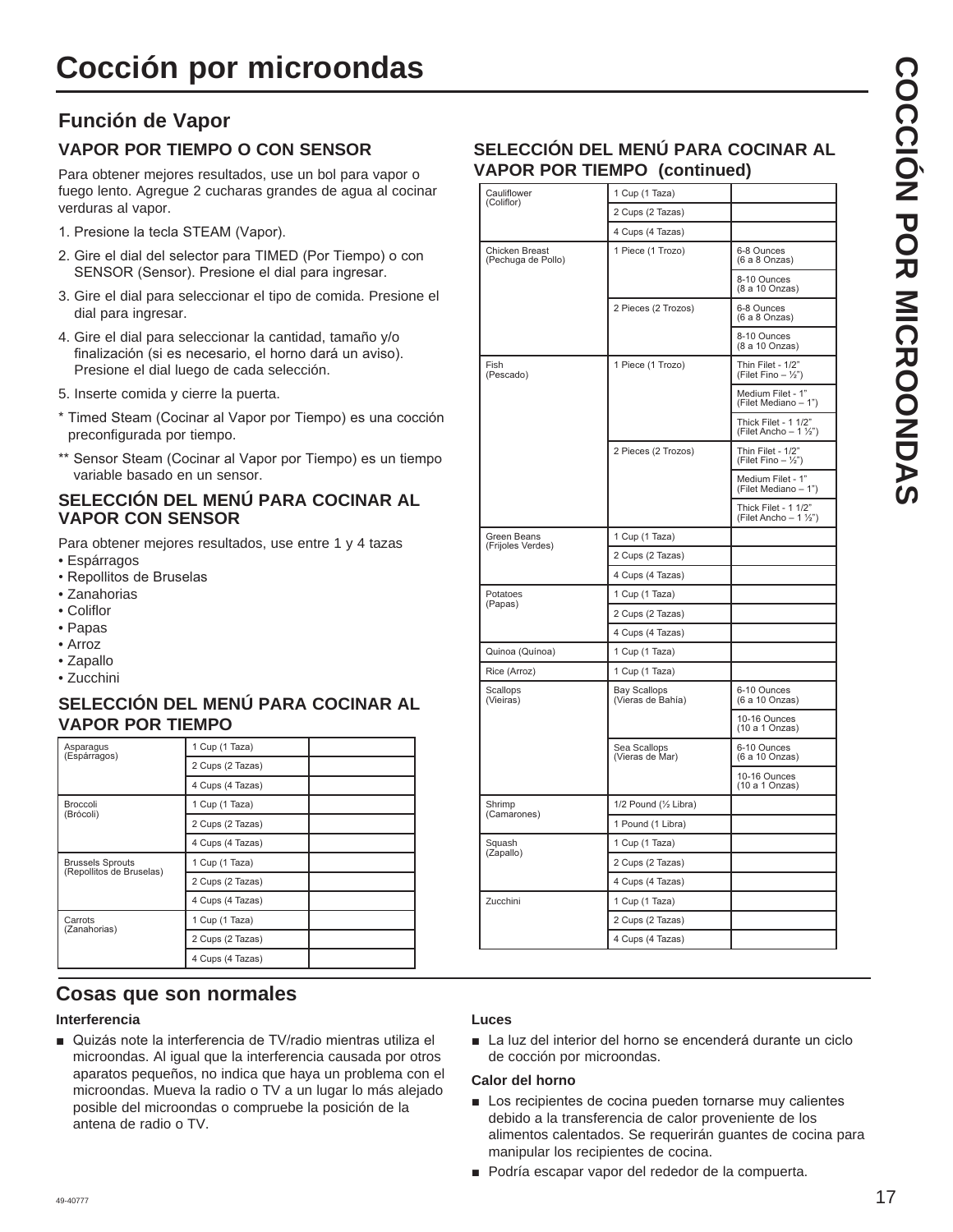# **Otras funciones**

#### **"COOK TIME COMPLETED" (Tiempo de cocción completo)**

Para recordarle que tiene comida en el horno, el horno indicará el mensaje COOK TIME COMPLETED (TIEMPO DE COCCIÓN COMPLETO) y pitará una vez por minuto hasta que abra la compuerta del horno o apriete el botón CANCEL/OFF (BORRAR/APAGAR).

COOK TIME COMPLETED

#### **Configuraciones**

#### **Delay Start (Inicio demorado):**

La función Delay Start (Inicio demorado) le permite programar el horno para que inicie la cocción más tarde hasta un tiempo máximo de 24 horas. Apriete el botón SETTINGS (CONFIGURACIONES), gire el dial para seleccionar DELAY START (INICIO DEMORADO) y apriete el dial para ingresar. Siga las instrucciones de la pantalla para ajustar el tiempo de Delay Start (Inicio demorado) y la función que desea demorar.

#### **Beeper Volume (Volumen del indicador sonoro):**

Utilice esta función para ajustar el volumen del indicador sonoro. Incluso lo puede apagar. Apriete el botón SETTINGS (CONFIGURACIONES), gire el dial para seleccionar BEEPER VOLUME (VOLÚMEN DEL INDICADOR SONORO), apriete el dial para ingresar y siga las instrucciones de la pantalla.

#### **Scroll Speed (Velocidad del avance del texto):**

 $\lambda$ Es el avance del mensaje muy lento o muy rápido? ¡Cámbielo! Apriete el botón SETTINGS (CONFIGURACIONES), gire el dial para seleccionar DISPLAY SCROLL SPEED (VELOCIDAD DEL AVANCE DEL TEXTO DE LA PANTALLA), apriete el dial para ingresar y siga las instrucciones de la pantalla.

#### **Recordatorio:**

Utilice esta función para programar que suene un pitido de alarma a una hora específica del día. Apriete el botón SETTINGS (CONFIGURACIONES), gire el dial para seleccionar SET REMINDER (AJUSTAR RECORDATORIO) y apriete el dial para ingresar. Gire el dial para seleccionar la hora y apriételo para ingresarla. Gire el dial para seleccionar el minuto y apriételo para ingresarlo. Gire el dial para seleccionar

#### **Revisión**

Utilice esta función para revisar las selecciones de cocción actuales que ha seleccionado.

Presione el dial de selección durante cualquier función de cocción.

AM o PM y apriételo para ingresarlo.

Para revisar el ajuste, gire el dial y seleccione REVIEW  $(REVISIÓN)$  y apriete el dial para ingresar. Gire el dial y seleccione REVIEW (REVISAR) y apriételo para ingresar.

Para cancelar el ajuste, gire el dial y seleccione SET/CLEAR REMINDER (AJUSTAR/BORRAR RECORDATORIO) y apriete el dial para ingresar. Gire el dial y seleccione CLEAR (BORRAR) y apriete para ingresar.

#### **Ayuda:**

Use esta función para conocer más sobre las características de su horno. La pantalla mostrará una descripción del programa que eligió.

#### **Mi Ciclo:**

Use esta función para cambiar el incremento del tiempo de cocción en la tecla ADD 30 SEC/MY CYCLE (Agregar 30 Seg/ Mi Ciclo). El incremento puede ser configurado entre  $5y55$ segundos.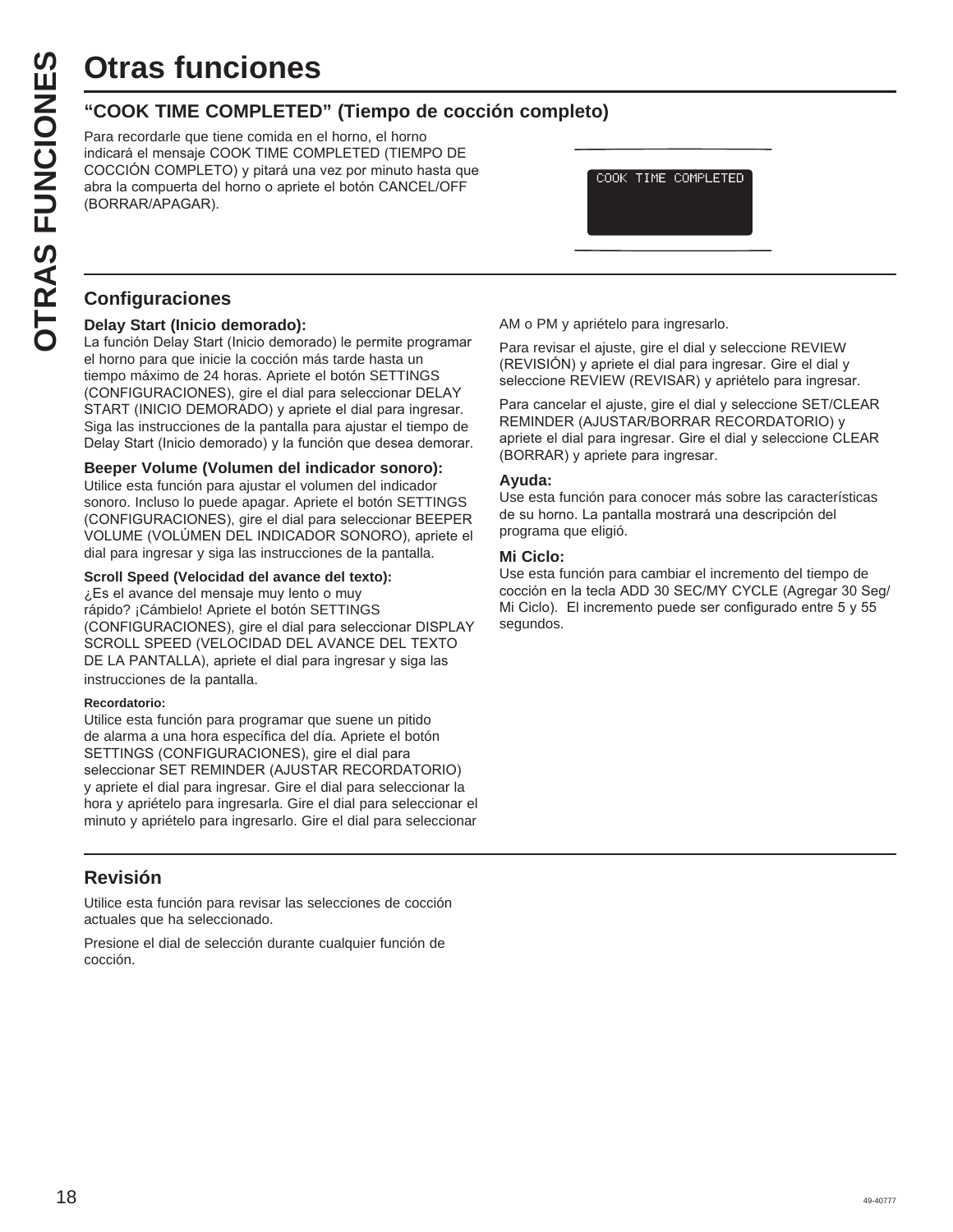#### **Ayuda**

Utilice esta función para saber más sobre su horno y sus funciones.

- 1. Presione la tecla SETTINGS (Configuraciones).
- 2. Gire el dial para seleccionar HELP (Ayuda). Apriete el dial para ingresar.
- 3. Gire el dial para seleccionar el nombre de la función. Presione el dial para ingresar.

La pantalla mostrará una descripción del programa que ha seleccionado.

#### **Funciones que se encuentran en la función HELP (AYUDA).**

| Adding Time (Agregar Tiempo)                                                   | Defrost By Time (Descongelar por Tiempo)        | Settings (Configuraciones)                                    |
|--------------------------------------------------------------------------------|-------------------------------------------------|---------------------------------------------------------------|
| Add 30 Sec (Agregar 30 segundos)                                               | Defrost By Weight (Descongelar por Peso)        | Sensor Cooking (Cocción con Sensor)                           |
| Auto Cook (Cocción Automática)                                                 | Delay Start (Retrasar Inicio)                   | Set Beeper Volume (Configurar el<br>Volumen del Pitido)       |
| Timed Steam (Cocción al Vapor por Tiempo) Fast Cook (Cocción Rápida)           |                                                 | Sensor Steam (Cocción al Vapor con<br>Sensor)                 |
| Back (Parte trasera)                                                           | Help (Ayuda)                                    | Set Display Speed (Configurar la<br>Velocidad de la Pantalla) |
| Bake/Roast (Hornear/ Dorar)                                                    | Hold Food Warm (Mantener la Comida<br>Caliente) | Set/Clear Reminder (Configurar/ Borrar)<br>Recordatorio)      |
| Cancel/Off (Cancelar/ Apagar)                                                  | IMy Cycle (Mi Ciclo)                            | Slow Cook (Cocción Lenta)                                     |
| Clock (Reloj)                                                                  | Popcorn (Palomitas de Maíz)                     | Soften/Melt (Ablandar/ Derretir)                              |
| Control Lockout (Bloqueo del Control)                                          | Power / Temp (Encendido/ Temperatura)           | Start/Pause (Iniciar/ Pausar)                                 |
| Cook By Food Type (Cocción por Tipo de<br>Comida)                              | Proof Bread (Leudar el Pan)                     | Steam (Cocción al Vapor)                                      |
| Cook Time (Tiempo de Cocción)                                                  | Reheat (Recalentar)                             | Timer On/Off (Temporizador de<br>Encendido/ Apagado)          |
| Cook Time 1 & 2 (Tiempo de Cocción 1 y 2) Repeat Last (Repetir el Último Paso) |                                                 | Warm/Proof (Calentar/ Leudar)                                 |
| Defrost (Descongelar)                                                          | Resume (Reiniciar)                              |                                                               |
| Defrost By Food Type (Descongelar por<br>Tipo de Comida)                       | Review (Revisión)                               |                                                               |

#### **Seguro contra niños**

Puede bloquear el panel de control para prevenir que los niños inicien accidentalmente o utilicen el horno.

Apriete y mantenga apretado CANCEL/OFF (BORRAR/ APAGAR) durante 3 segundos para bloquear y desbloquear las funciones.

#### **Cronómetro**

Utilice esta función siempre que necesite un cronómetro multipropósito. Puede ser utilizado inclusive mientras se encuentra el horno en funcionamiento.

1. Apriete el botón TIMER (CRONÓMETRO).

#### **Ventilador automático**

Un ventilador automático protege al horno contra la acumulación excesiva de calor en el interior.

Se cambia automáticamente a velocidad baja si detecta demasiado calor.

#### **Repetir el Último Paso**

Use esta función de ahorro de tiempo para cocinar ítems repetidos tales como galletas o aperitivos.

**NOTA:** El último programa usado es guardado durante dos horas.

- 1. Mantenga presionada la tecla COMBINATION FAST COOK (Cocción Rápida Combinada), CONVECTION BAKE/ROAST (Hornear/ Dorar por Convección), AUTO COOK (Cocción Automática), COOK TIME (Tiempo de Cocción, DEFROST (Descongelar) o STEAM COOK (Cocción al Vapor) durante 3 segundos.
- 2. Se mostrará la última comida preconfigurada.
- 3. Presione la tecla START/PAUSE (Inicio/ Pausa) para iniciar la cocción.
- Cuando el panel de control se encuentra bloqueado, se mostrará el mensaje Control is LOCKED (El control se encuentra bloqueado) brevemente en cualquier momento que un botón o el dial es apretado o tocado.
- 2. Gire el dial para seleccionar las horas. Apriete el dial para ingresar.
- 3. Gire el dial para seleccionar los minutos. Apriete el dial para ingresar.

Para cancelar, apriete TIMER CRONÓMETRO).

El ventilador se apagará automáticamente cuando las piezas internas se hayan enfriado. Puede permanecer encendido durante 30 minutos o más después que se ha apagado el control del horno.

#### **Reiniciar**

1. Si es necesario cocinar la comida un poco más, puede reiniciar el horno presionando la tecla START/PAUSE (Iniciar/ Pausar) o el dial de selección.

2. RESUME COOKING (Reiniciar Cocción) aparecerá en la pantalla y el horno se reiniciará de inmediato al 10% del tiempo original.

El programa permanece en la memoria durante 10 minutos. Luego de este tiempo, deberá iniciar el programa nuevamente.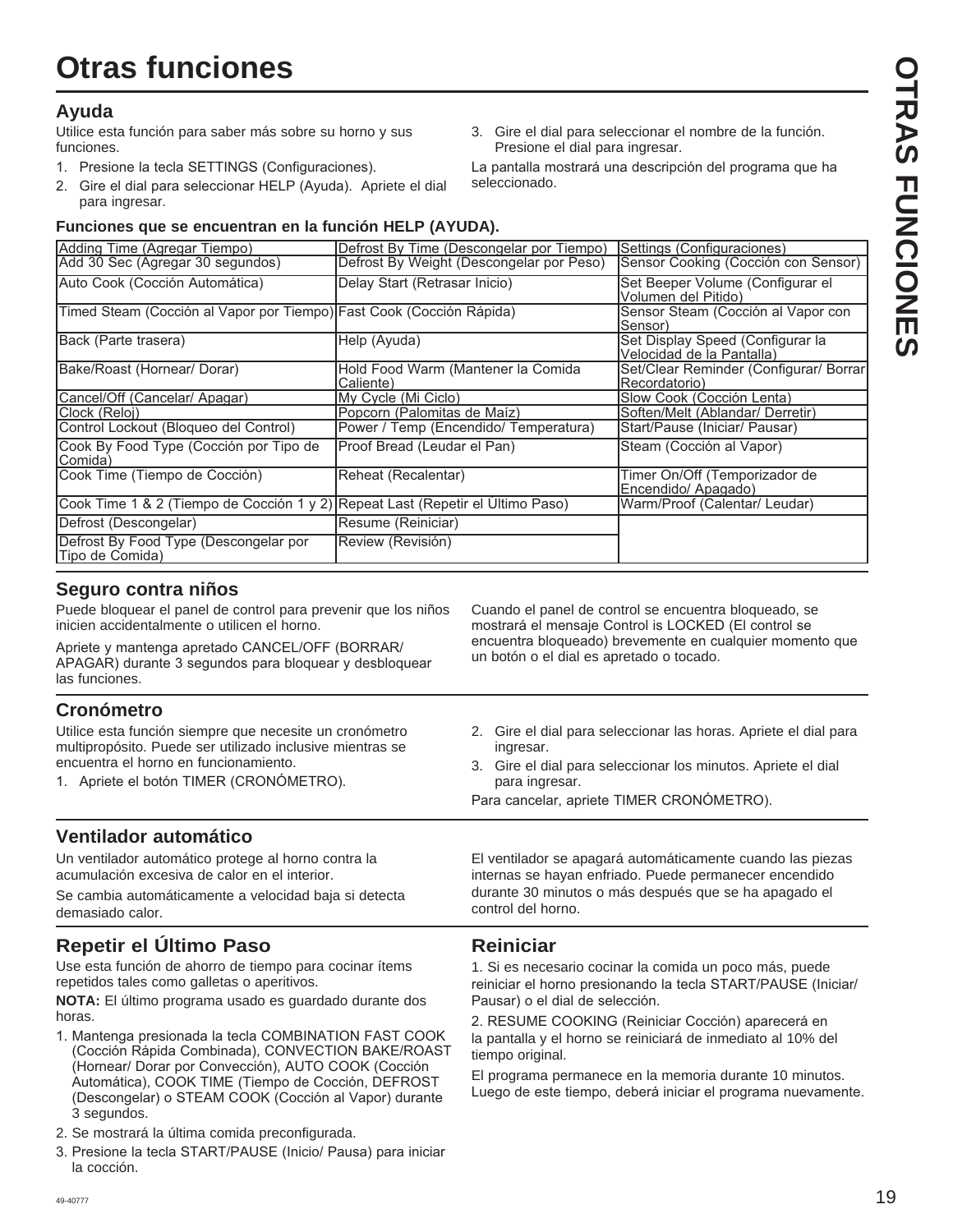# **Mantenimiento y limpieza**

#### **Consejos útiles**

Una limpieza minuciosa ocasional con un trapo empapado de bicarbonato sódico y agua mantendrá el interior fresco.

**Asegúrese que se encuentre apagado el control del horno antes de limpiar cualquier pieza del horno.**



#### **Interior**

Limpie el interior del horno con frecuencia para que caliente bien.

Se pueden remover algunas partículas con una toalla de papel; otras pueden requerir un trapo caliente con una solución jabonosa. Elimine las partículas de grasa con un trapo humedecido con agua jabonosa, luego enjuague con un trapo húmedo.

No utilice limpiadores abrasivos o utensilios puntiagudos en las paredes del horno.

#### **Nunca utilice un limpiador de horno comercial en ninguna pieza del horno.**

No limpie el interior del horno con esponjillas metálicas para fregar. Pueden desprenderse piezas de la esponjilla metálica, ocasionando una descarga eléctrica.

#### **Base giratoria desmontable**

Se debe limpiar con frecuencia el área localizada debajo de la base giratoria para evitar olores y humo durante un ciclo de cocción.

Si se deja caer, la base giratoria se puede romper. Lávela cuidadosamente en agua tibia jabonosa. Séquela completamente y vuelva a colocarla.

Para colocar la base giratoria, coloque su centro sobre el rotor ubicado en el centro del horno y gírela hasta que se asiente en su lugar (Asegúrese de que la superficie lisa de la base giratoria se encuentre colocada hacia arriba y que el centro se encuentre asentado de manera segura en el rotor).

#### **Bandejas para cocinar y lámina de hornear**

Para evitar que se rompan las bandejas, deje que se enfríen completamente antes de limpiarlas. Lave las bandejas en agua jabonosa tibia o en la máquina lavaplatos.

No utilice esponjillas metálicas para fregar o limpiadores abrasivos, ya que pueden dañar el acabado. Se puede utilizar una esponjilla cubierta de jabón para limpiar las bandejas.



Paredes, piso, ventanilla interna, piezas de metal y plástico en la compuerta



Base giratoria

No haga funcionar el horno sin tener colocada en su lugar la base giratoria.



Bandeja de vidrio transparente para la función de microondas



Parrilla de alambre del horno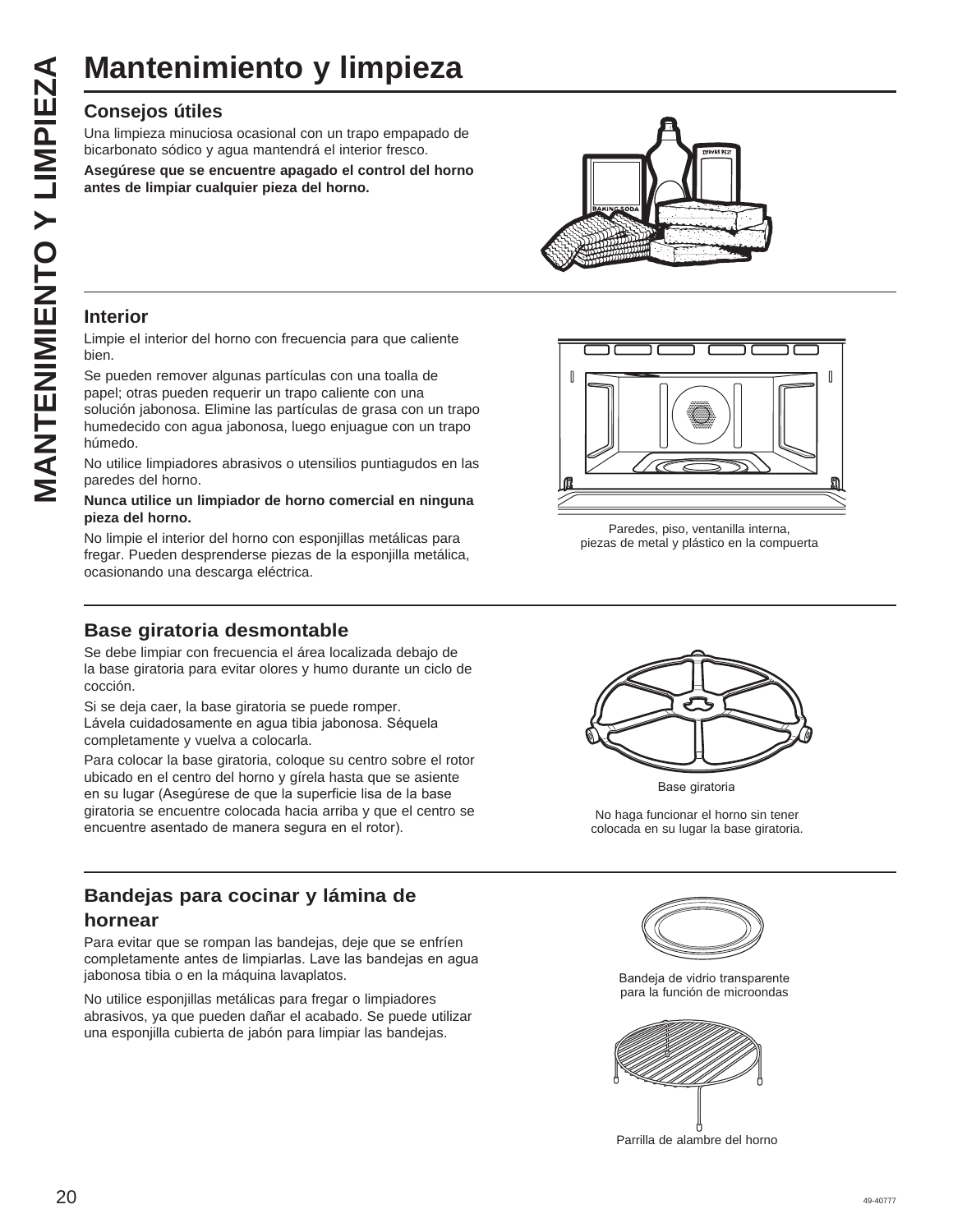#### **Exterior**

No recomendamos utilizar limpiadores compuestos por amoníaco o alcohol, ya que pueden dañar la apariencia del horno. Si desea utilizar un limpiador casero común, primero aplique el limpiador directamente sobre un trapo limpio y luego limpie el área sucia.

#### **Cubierta**

Limpie el exterior con un trapo y agua jabonosa. Enjuáguela y séquela. Limpie la ventana con un trapo húmedo.

#### **Panel de control de vidrio y compuerta**

Límpielos con una esponja húmeda limpia. Séquelos bien. No utilice limpiadores en aerosol, grandes cantidades de agua y jabón u objetos puntiagudos en el panel, ya que lo pueden dañar.

#### **Sello de la compuerta**

Es importante mantener el área limpia en el lugar donde la compuerta se sella contra el horno. Utilice únicamente detergentes de acción mediana, no abrasivos aplicados con una esponja o trapo húmedo. Enjuáguela bien.

#### **Acero inoxidable** (en algunos modelos)

Para limpiar la superficie de acero inoxidable, utilice agua jabonosa templada o un limpiador o pulimento para acero inoxidable. Limpie siempre la superficie en la dirección del grano. Siga las instrucciones del producto limpiador para limpiar la superficie de acero inoxidable.

Para consultas relacionadas con la adquisición de un limpiador o pulimento para electrodomésticos de acero inoxidable o para conocer la ubicación del distribuidor más cercano, llame a nuestro número gratuito, 800.626.2005 o visite GEAppliances.com.

#### **DECLARACIÓN DE INTERFERENCIA POR RADIOFRECUENCIA DE LA FEDERAL COMMUNICATIONS COMMISSION (COMISIÓON FEDERAL DE COMUNICACIONES) (EE.UU. ÚNICAMENTE)**

Este equipamiento genera y utiliza energía de frecuencia ISM y si no es instalado y usado de forma adecuada, estando en estricto cumplimiento con las instrucciones del fabricante, podrá generar interferencia en la recepción de radio y televisión. Fue evaluado de forma específica y se comprobó que cumple con los límites de Equipamientos ISM, de acuerdo con la parte 18 de las Reglas de la FCC, que fueron diseñadas para brindar una instalación residencial.

Sin embargo, no se garantiza que no se presenten interferencias en una instalación en particular. Si este equipamiento genera interferencias en la recepción de radio o televisión, lo que se puede comprobar encendiendo y apagando el equipo, se aconseja al usuario que intente corregir la interferencia a través de una de las siguientes medidas:

Reoriente la antena receptora de la radio o el televisor.

- Reubique el Horno Microondas en relación al receptor.
- Aleje el horno microondas de la posición del receptor.

Enchufe el horno microondas en un tomacorriente diferente, de modo que el horno microondas y el receptor estén en diferentes recepciones de códigos.

El fabricante no es responsable por ninguna interferencia de radio o TV generada por modificaciones no autorizadas sobre este horno microondas. Es responsabilidad del usuario corregir tales interferencias.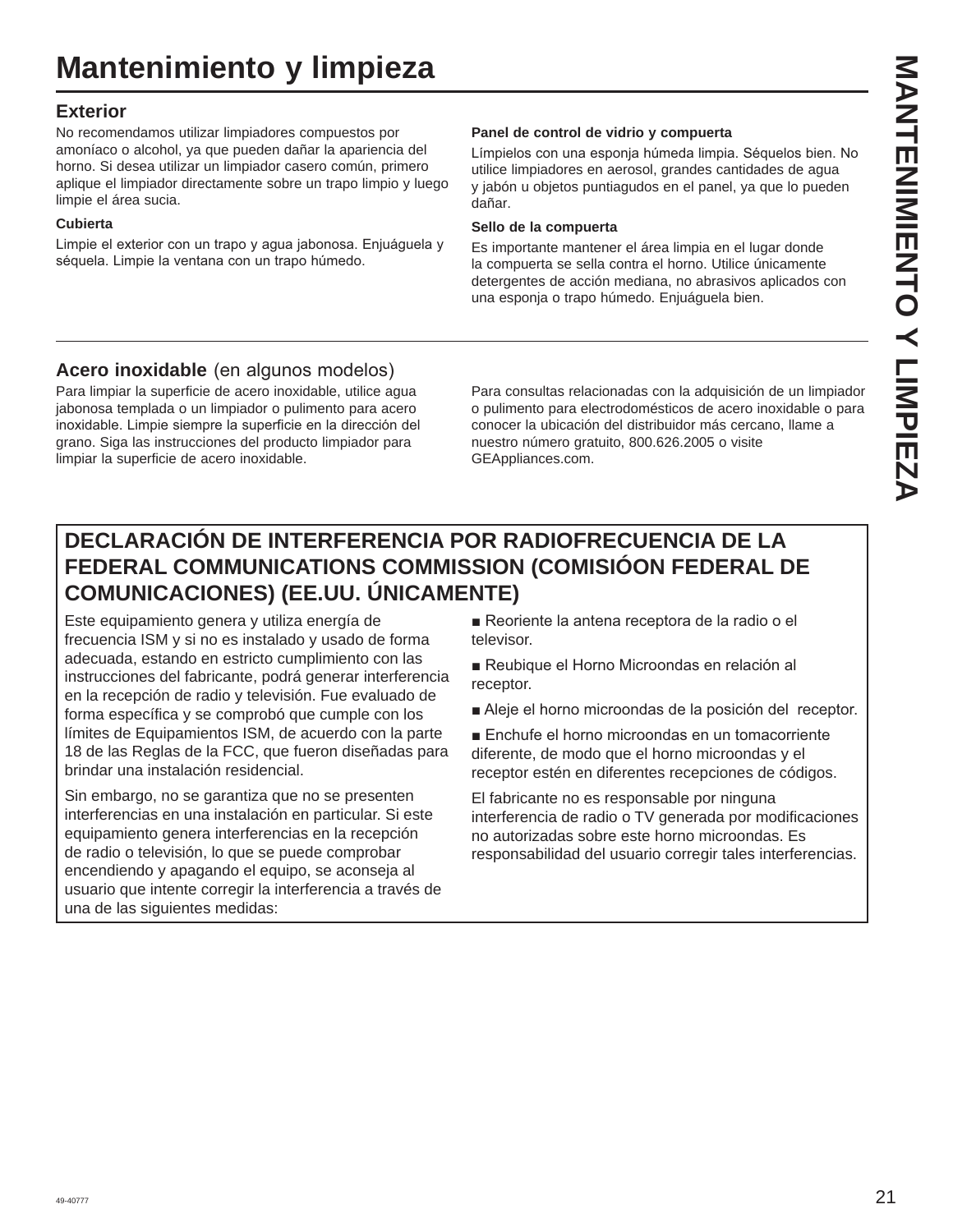# **Consejos para la Solución de Problemas...** Antes de solicitar el servicio técnico

¡Ahorre tiempo y dinero! Primero revise los cuadros que aparecen en las siguientes páginas y es posible que no necesite solicitar reparaciones.

| Problema                                                                                       | <b>Causas posibles</b>                                                                                                                                | Qué hacer/Explicación                                                                                                                                  |
|------------------------------------------------------------------------------------------------|-------------------------------------------------------------------------------------------------------------------------------------------------------|--------------------------------------------------------------------------------------------------------------------------------------------------------|
| <b>VENTILADOR</b>                                                                              |                                                                                                                                                       |                                                                                                                                                        |
| El ventilador continúa<br>funcionando después de terminar<br>de cocinar                        | El horno se está enfriando.                                                                                                                           | El ventilador se apagará automáticamente cuando<br>las piezas internas del horno se hayan enfriado.                                                    |
| El ventilador del horno irradia<br>laire caliente mientras el horno se<br>encuentra encendido  | Esto es normal.                                                                                                                                       |                                                                                                                                                        |
| El ventilador se enciende<br>l automáticamente cuando<br>utilizando el microondas              | Esto es normal.                                                                                                                                       |                                                                                                                                                        |
| <b>COCCIÓN</b>                                                                                 |                                                                                                                                                       |                                                                                                                                                        |
| El horno hace sonidos inusuales<br>mientras se cocina                                          | Chasquidos y ventiladores soplando son normales.<br>El tablero de relés está encendiendo y apagando los<br>componentes.                               | Estos sonidos son normales.                                                                                                                            |
| Se expulsa humo del horno<br>cuando abro la compuerta                                          | Los alimentos tienen alto contenido de grasa.<br>Pulverizador en aerosol utilizado en las bandejas.                                                   | El humo es normal cuando se cocina alimentos<br>con alto contenido de grasa.                                                                           |
| La comida no está<br>completamente cocinada o<br>dorada al finalizar un programa<br>de cocción | Los tiempos programados podrían no corresponder al<br>tamaño o cantidad de comida que está cocinando.                                                 | Ajustar el tiempo para nivel de cocción o ajuste<br>las luces superiores o inferiores para asar y para<br>el nivel de cocción.                         |
| <b>SENSOR ERROR (ERROR DE</b><br>SENSOR) mostrado junto con<br>una señal del horno             | Cantidad o tipo de comida colocado en el horno no<br>corresponde con la programación que fue elegido.                                                 | Apriete el botón CANCEL/OFF (BORRAR/<br>APAGAR). Ajuste el programa del horno<br>corresponda con la comida o líquido a ser<br>cocinado o calentado.    |
|                                                                                                | Vapor no detectado por el horno porque la envoltura<br>plástico no se ventiló, una tapa muy ajustada estaba<br>sobre el plato o se cubrió un líquido. | Ventile la envoltura de plástico, utilice una tapa<br>más floja o destape los líquidos cuando los cocine<br>o caliente.                                |
| <b>PANTALLA</b>                                                                                |                                                                                                                                                       |                                                                                                                                                        |
| La pantalla se encuentra en<br>blanco                                                          |                                                                                                                                                       | El reloj fue diseñado para apagar la<br>unidad cuando quede inactiva durante 30<br>segundos, a fin de minimizar el uso de la<br>energía en suspensión. |
| "Control is LOCKED (Control<br><b>BLOQUEADO)"</b> aparece en la<br>pantalla                    | El control ha sido bloqueado.                                                                                                                         | Apriete y mantenga presionado CANCEL/<br>OFF (BORRAR/APAGAR) para 5 segundos<br>para desbloquearel control.                                            |
| La pantalla de control se<br>enciende pero el horno no                                         | No se ha programado el reloj.                                                                                                                         | Programe el reloj.                                                                                                                                     |
| funciona                                                                                       | Compuerta no cerrada bien.                                                                                                                            | Abra la compuerta y ciérrela bien.                                                                                                                     |
|                                                                                                | Botón START/PAUSE no presionado después<br>de ingresar la selección de cocción.                                                                       | Apriete START/PAUSE (INICIAR/PAUSAR).                                                                                                                  |
|                                                                                                | Ya se ha ingresado otra selección en el horno<br>y no se ha apretado el botón CANCEL/OFF<br>(BORRAR/APAGAR) para cancelarla.                          | Apriete CANCEL/OFF (BORRAR/APAGAR).                                                                                                                    |
|                                                                                                | Tamaño, cantidad o tiempo de cocción no<br>ingresado después de la selección final.                                                                   | Asegúrese que ha ingresado el tiempo<br>después de seleccionar.                                                                                        |
|                                                                                                | Se apretó CANCEL/OFF (BORRAR/APAGAR)<br>accidentalmente.                                                                                              | Reinicializar el programa de cocción y<br>apretar START/PAUSE (INICIAR/PAUSAR).                                                                        |
| <b>OTROS PROBLEMAS</b>                                                                         |                                                                                                                                                       |                                                                                                                                                        |
| La compuerta y el interior del<br>horno e sienten calientes                                    | Las lámparas térmicas producen calor intenso<br>en un espacio reducido.                                                                               | Esto es normal. Use guantes térmicos de<br>cocina para sacar la comida cuando esté<br>lista.                                                           |
| El horno no enciende                                                                           | Un fusible en su hogar puede haberse fundido<br>o el interruptor de circuitos fue activado.                                                           | Reemplace el fusible o reinicie sus<br>interruptores de circuitos.                                                                                     |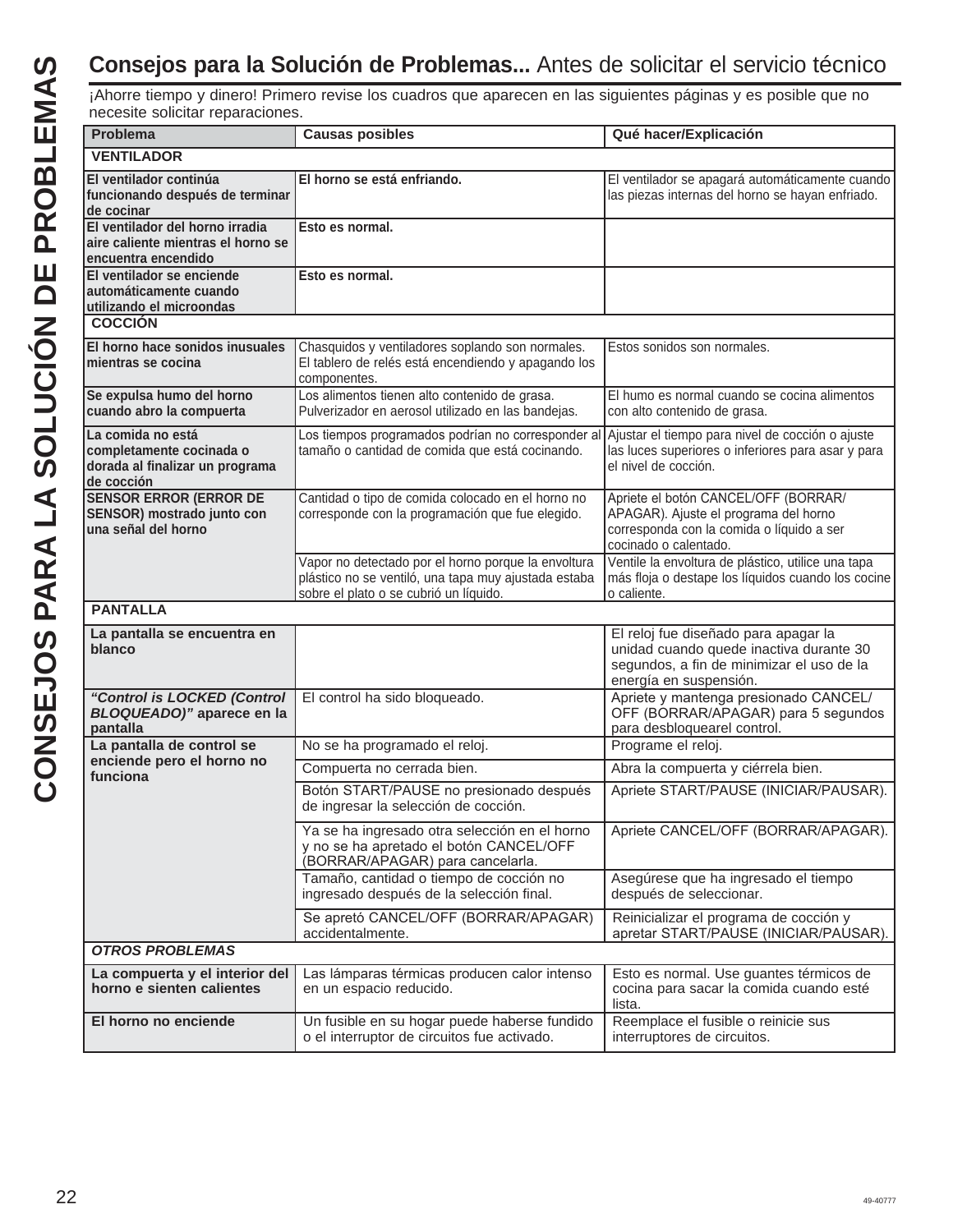# **Garantía del horno Advantium**

#### **GEAppliances.com**

Todo el servicio de garantía es provisto por nuestros Centros de Servicio de Fabricación, o un técnico autorizado de Customer Care®. Para programar una visita del servicio técnico a través de Internet, visítenos en www.geappliances.com/service\_and\_support/, o Ilame al 800. GE. CARES (800.432.2737). Cuando llame para solicitar el servicio, tenga los números de serie y modelo disponibles.

| Por el período de                               | <b>GE Appliances Reemplazará:</b>                                                                                                                                                                                                                                                                   |
|-------------------------------------------------|-----------------------------------------------------------------------------------------------------------------------------------------------------------------------------------------------------------------------------------------------------------------------------------------------------|
| Un año                                          | Cualquier parte del horno que falle debido a un defecto en los materiales o mano de obra.                                                                                                                                                                                                           |
| Desde la fecha de                               | Durante esta garantía limitada de un año, GE Appliances también proveerá, gratis, toda la                                                                                                                                                                                                           |
| compra original                                 | mano de obra y servicio relacionado para reemplazar la pieza defectuosa.                                                                                                                                                                                                                            |
| Un año                                          | El tubo magnetrón, si el tubo magnetrón falla debido a un defecto de materiales o mano de                                                                                                                                                                                                           |
| Desde la fecha de                               | obra. Durante esta garantía limitada de un año, usted será responsable de toda mano de                                                                                                                                                                                                              |
| compra original                                 | obra o costos de la reparación a domicilio.                                                                                                                                                                                                                                                         |
| <b>MODELOS CAFÉ ÚNICAMENTE</b>                  |                                                                                                                                                                                                                                                                                                     |
| Un Año Desde la<br>fecha de compra<br>original. | Cualquier parte del horno que falle debido a un defecto en los materiales o la fabricación.<br>Durante esta garantía limitada de un año, GE Appliances también proveerá, sin costo, todo<br>el trabajo y los costos del servicio relacionado con el reemplazo de la parte que presente<br>defectos. |
| <b>Cinco Años</b>                               | El tubo magnetrón, si el tubo magnetrón falla debido a un defecto en los materiales o la                                                                                                                                                                                                            |
| Desde la fecha de                               | fabricación. Durante esta garantía limitada de cinco años, usted será responsable por el costo                                                                                                                                                                                                      |
| compra original.                                | de cualquier trabajo o reparación en el hogar.                                                                                                                                                                                                                                                      |

#### **Lo que GE Appliances no cubrirá:**

- Visitas de servicio a domicilio para enseñarle a utilizar este producto.
- Instalación, entrega o mantenimiento inadecuados.
- Producto no accesible para facilitar el servicio requerido.
- Fallos del producto si hay abuso, mal uso (por ejemplo. chispas dentro de horno microondas del estante metálico/ papel de aluminio), o uso para otros propósitos que los propuestos, o si se usa con fines comerciales.
- Reemplazo de fusibles del hogar o reinicialización de interruptores de circuitos.
- Reemplazo de bombillas de la luz de la estufa.
- Daños ocasionados al producto por motivo de accidente, incendio, inundaciones o actos fortuitos.
- Daños incidentales o indirectos causados por posibles defectos de este aparato.
- Daños causados después de la entrega.

# **EXCLUSIÓN DE GARANTÍAS IMPLÍCITAS**

Su única y exclusiva alternativa es la reparación del producto, como se indica en la Garantía Limitada. Las garantías implícitas, incluyendo garantías implícitas de comerciabilidad o conveniencia sobre un propósito particular, se limitan a un año o al período más corto permitido por la ley.

Esta garantía se extiende al comprador original y a cualquier dueño subsiguiente de productos comprados para uso hogareño dentro de EE.UU. Si el producto está en un área donde no se encuentra disponible un Proveedor Autorizado del Servicio Técnico de GE Appliances, usted será responsable por el costo de un viaje o se podrá requerir que traiga el producto a una ubicación del Servicio Técnico de GE Appliances autorizado para recibir el servicio. En Alaska, la garantía excluye el costo de envío o llamadas del servicio a su hogar.

Algunos estados no permiten la exclusión o limitación de daños fortuitos o consecuentes. Esta garantía le da derechos legales específicos y es posible que tenga otros derechos legales que varían entre un estado y otro. Para conocer cuáles son sus derechos legales, consulte a la oficina de asuntos del consumidor local o estatal o al Fiscal de su estado.

#### **Garante: GE Appliances**